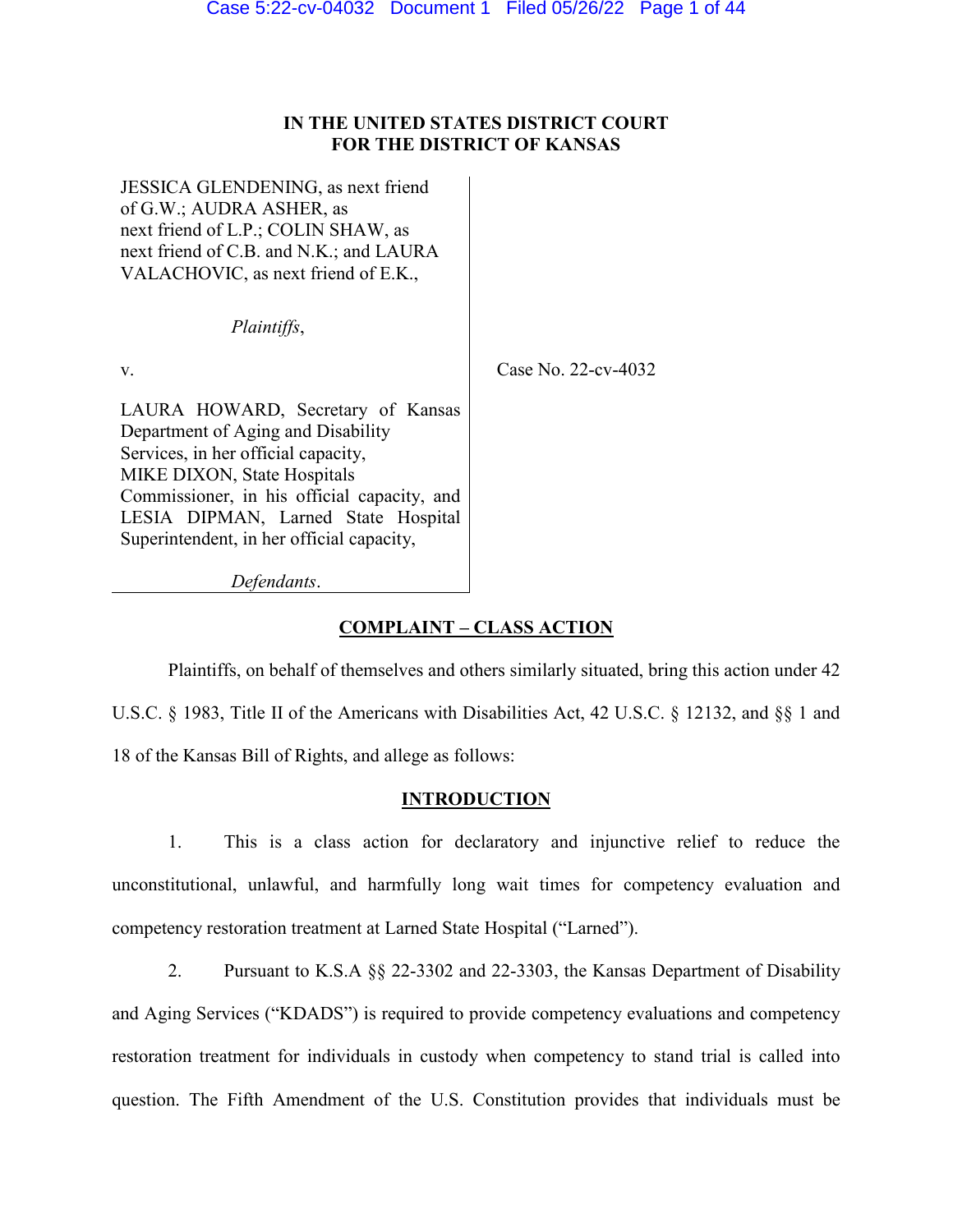#### Case 5:22-cv-04032 Document 1 Filed 05/26/22 Page 2 of 44

competent to stand trial and prosecuting an individual who is not competent violates the due process clause of the Fifth Amendment. *See* U.S. Const. Amend. 5; *Pate v. Robinson*, 383 U.S. 375, 378 (1966) (recognizing that conviction of someone deemed legally incompetent violates due process). Kansas law, therefore, requires that when an individual's competency to stand trial is called into question, KDADS must provide an evaluation and, if necessary, treatment services. While Kansas law does not require KDADS to conduct evaluations and restoration treatment at a particular facility, the agency has relied primarily on Larned to complete these services.

3. KDADS is violating its statutory duties by failing to provide competency evaluation or restoration treatment services to pre-trial detainees in a constitutional manner. Currently, individuals charged with crimes who have had their competency to stand trial questioned by the court, or who have already been deemed incompetent to stand trial and require competency restoration treatment, spend months waiting for bed space at Larned to receive these services. Because of KDADS' failure to provide mental health services and/or treatment in the most integrated setting appropriate, and provide services at Larned in a timely fashion, the current waitlist for a competency evaluation or treatment bed at Larned is 11 months long.

4. As a result, individuals charged with crimes languish in county jails, where they receive little treatment and are housed in untherapeutic environments that can result in further decline in mental health and stability, self-harm, and continued threats to their safety and wellbeing. Due to the egregiously long wait for bed space at Larned, some individuals spend more time in county jails, pretrial, waiting to be admitted to Larned than they would ever receive as a sentence if convicted.

5. Plaintiffs, who are all adults charged with crimes and are awaiting competency evaluation or restoration at Larned, are represented in this action by their criminal defense attorney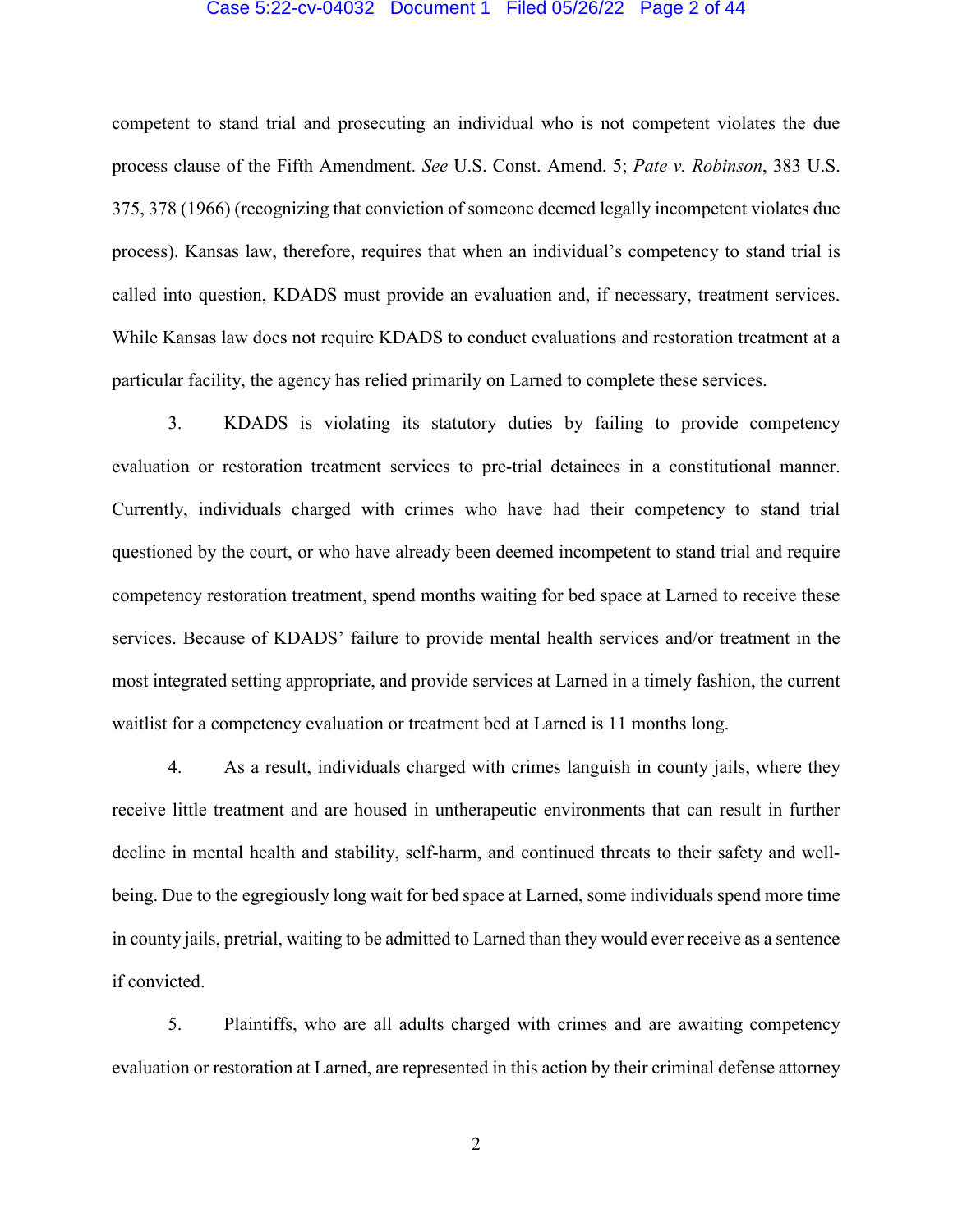#### Case 5:22-cv-04032 Document 1 Filed 05/26/22 Page 3 of 44

or parent as "next friend." Plaintiffs are all currently sitting in county jails awaiting a bed at Larned. While in jail, they are not receiving comprehensive mental health care treatment; their criminal cases are stalled; and the symptoms of their mental illness will likely become exacerbated by the conditions in which they are forced to live.

6. As such, each Named Plaintiff represents scores of other Kansans who are either incompetent to stand trial or whose competency has been called into question, and who have been waiting in a Kansas county jail for months as the backlog of people needing services at Larned continues to grow. Named Plaintiffs are suing on behalf of over 100 people currently on the Larned wait list.

7. Larned is one of Kansas' two state psychiatric hospitals, and the only one to operate a forensic unit dedicated to the evaluation and treatment of people who are facing criminal charges. KDADS' other state psychiatric hospital, Osawatomie State Hospital (OSH), does not have a forensic unit.

8. Under Kansas law, when an individual with mental illness is accused of a crime, they, their counsel, or the prosecuting attorney can request a determination of the person's competency to stand trial. *See* K.S.A. § 22-3302(1). If, upon that request or the judge's own knowledge and observation, the judge finds reason to believe the person is incompetent to stand trial, then the criminal proceedings will be suspended and a hearing will be conducted to determine their competency. *Id.* Individuals are not allowed to enter into a plea while they are subject to a competency determination order by the court.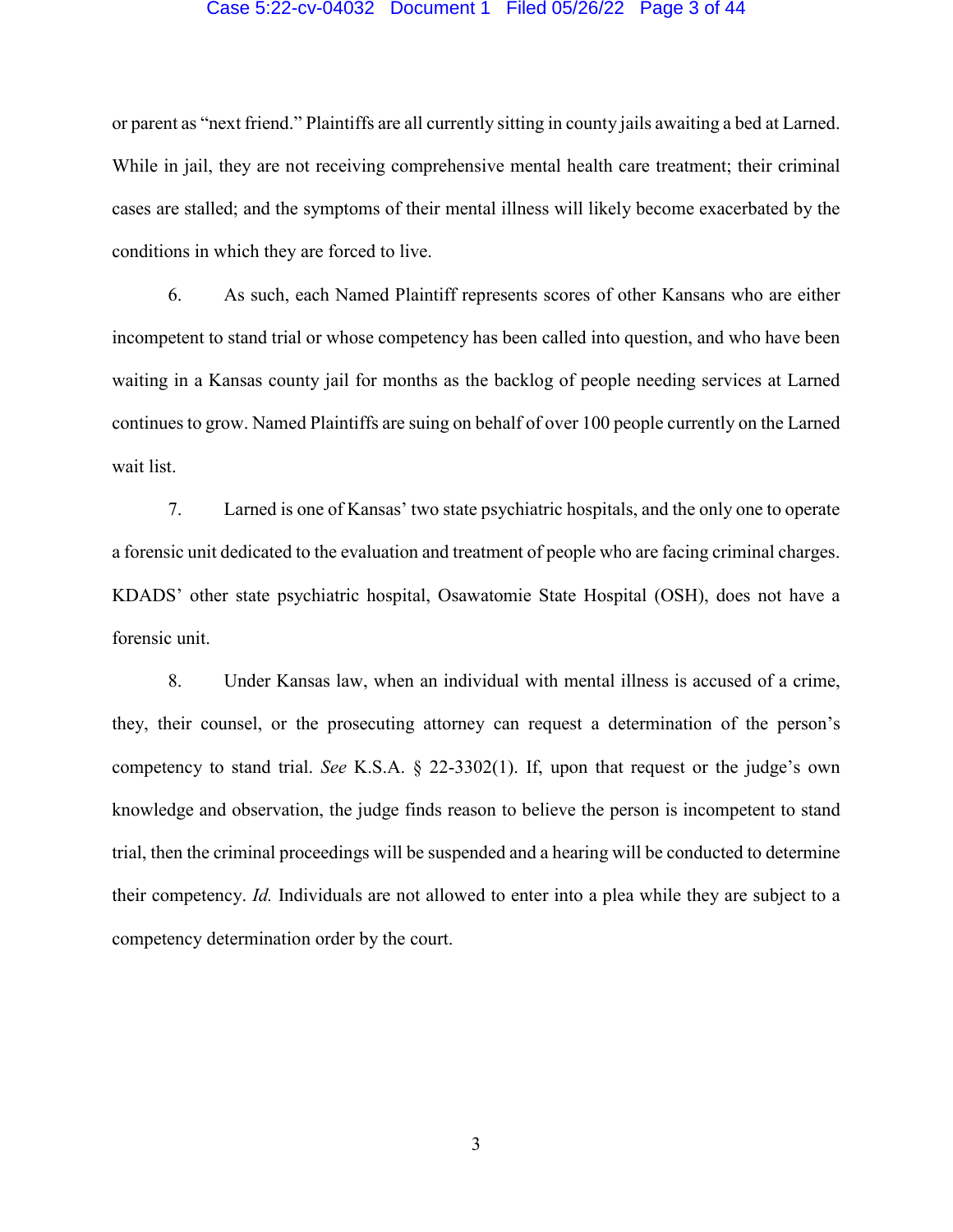### Case 5:22-cv-04032 Document 1 Filed 05/26/22 Page 4 of 44

9. In advance of that hearing, the court can order psychiatric or psychological examination of the person. In most instances, the court will order that the person be committed to the state security hospital, Larned, for the examination. [1](#page-3-0) *See* K.S.A. § 22-3302(3)(A) and (3)(A)(a).

10. If, following the competency evaluation, the court determines that the person is not competent to stand trial, the court will order the person to "any appropriate state, county, private institution or facility" for competency restoration treatment. *See* K.S.A. § 22-3303(1). In practice, the court typically orders the person to the custody and control of Larned.

11. Although K.S.A §§ 22-3302 and 22-3303 provide a process for competency evaluation and restoration, these statutes do not provide deadlines for how quickly competency evaluation and restoration must begin to take place.

12. Currently, Larned's forensic evaluation and treatment unit, the State Security Program (hereinafter referred to as the "forensic unit") is operating at reduced capacity. Although there are 120 beds dedicated to this unit, Larned is only filling approximately sixty-five percent of those beds at a time because it has insufficient staff to cover shifts for the full unit.

13. As a result, Kansans with mental illnesses wait for months for a bed at Larned to undergo a competency evaluation or receive restoration treatment services. From public records, the current waitlist for Larned is over eleven months long. This means that, in some instances, individuals are spending more time detained in jail awaiting competency evaluation and/or competency restoration treatment than they would have served in jail if they were convicted on their underlying charge(s) and given the maximum sentence.

 $\overline{\phantom{a}}$ 

<span id="page-3-0"></span><sup>&</sup>lt;sup>1</sup> K.S.A. § 22-3302 uses the term, "examination." However, in practice an examination is referred to as a "competency evaluation." Therefore, throughout this complaint we will refer to the examination as a competency evaluation unless directly quoting the statute.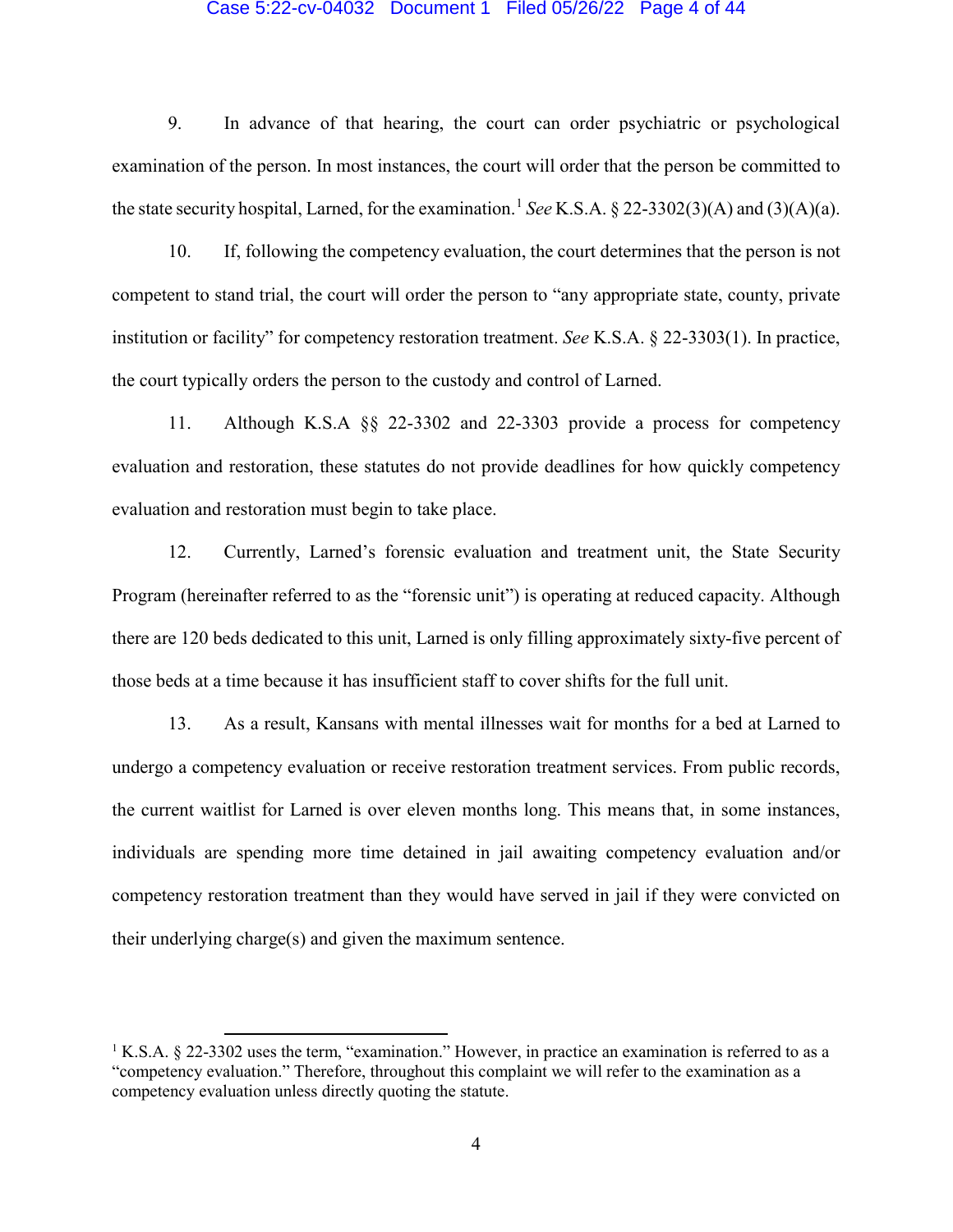#### Case 5:22-cv-04032 Document 1 Filed 05/26/22 Page 5 of 44

14. The current competency evaluation and restoration system is failing Kansans with mental illness who are charged with crimes. It is forcing people with serious mental illness to remain locked in cages in local county jails at great harm to their mental health and ability to stabilize enough to assist with their own defense. In doing so, current practices and wait times deprive Named Plaintiffs and those similarly situated of their constitutional rights to due process and to be free from cruel and unusual punishment. The lengthy wait times also violate the Kansas Constitution's requirement that justice be provided without delay, as criminal cases do not proceed while individuals are awaiting competency evaluations or restoration treatment. Current practices also deprive Named Plaintiffs and those similarly situated of their right as individuals with qualifying disabilities to receive services and programs in the most integrated setting appropriate to their needs, in violation of the Americans with Disabilities Act.

15. As such, Named Plaintiffs bring this action against Defendant Howard, in her official capacity, Defendant Dixon, in his official capacity, and Defendant Dipman, in her official capacity, under 42 U.S.C. § 1983 for violations of the Fourteenth Amendment to the United States Constitution, under K.S.A. §§ 60-1701 and 60-1703 (declaratory relief) and K.S.A. §§ 60-901 and 60-902 (injunctive relief) for violations of §§ 1 and 18 of the Bill of Rights of the Constitution of the State of Kansas, and under 42 U.S.C. § 12132, for violations of Title II of the Americans with Disabilities Act.

### **JURISDICTION AND VENUE**

16. This civil rights action is brought under 42 U.S.C. § 1983 and 42 U.S.C. § 12132. This Court has subject matter jurisdiction over this action pursuant to 28 U.S.C. § 1331.

17. This court is authorized to grant declaratory and injunctive relief pursuant to 28 U.S.C. §§ 2201 and 2202.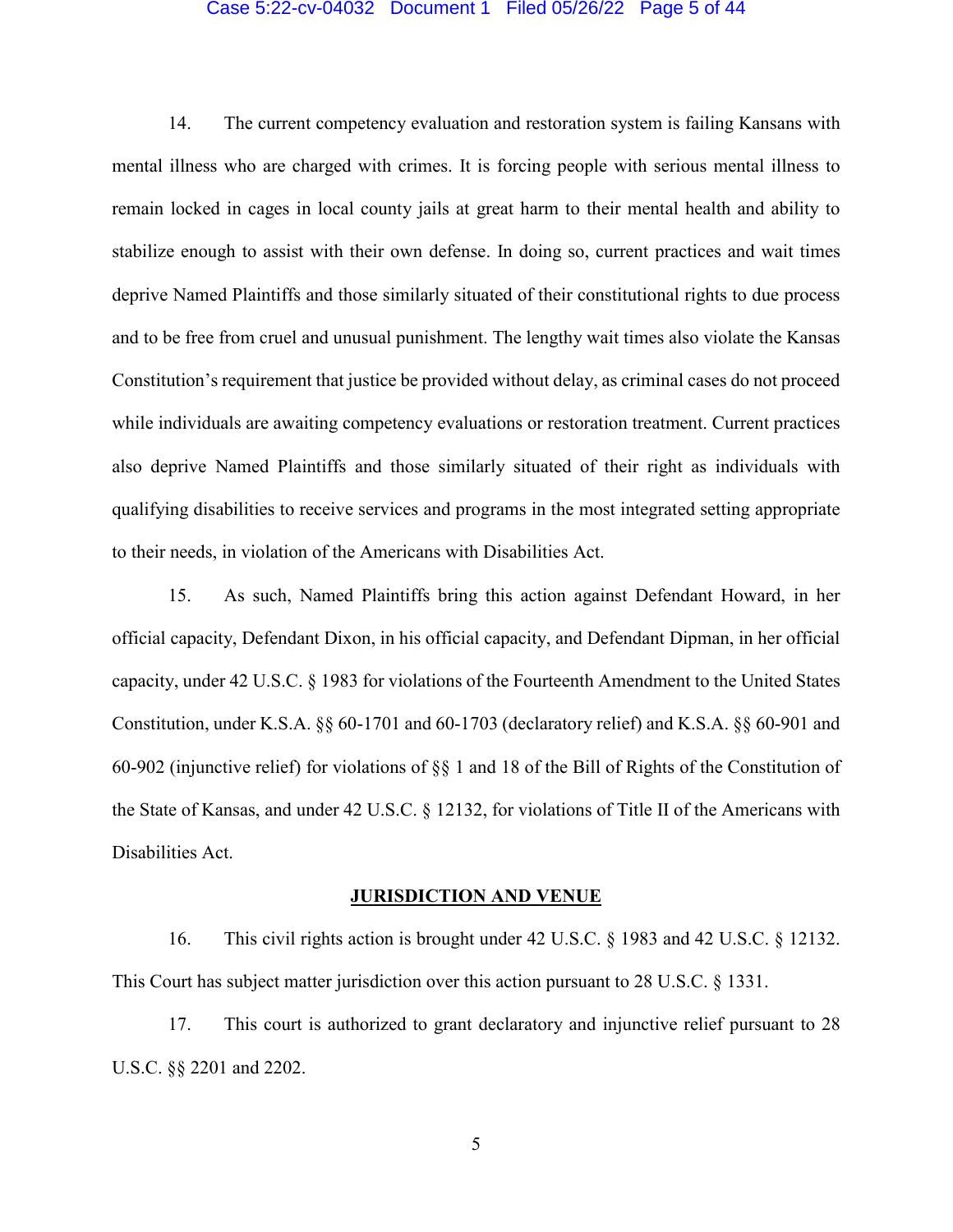#### Case 5:22-cv-04032 Document 1 Filed 05/26/22 Page 6 of 44

18. Venue is properly set within the United States District Court for the District of Kansas pursuant to 28 U.S.C. § 1391.

## **PARTIES**

19. Named Plaintiffs are two public defenders, one private attorney, and a parent who represent their client(s) or adult child with mental illness as next friends pursuant to Fed. R. Civ. P. 17(c).

## **Jessica Glendening**

20. Jessica Glendening is a public defender employed by the State Board of Indigent Defense Services ("SBIDS"). In that capacity, she represents G.W., a 36-year-old Native American man currently incarcerated at the Shawnee County Department of Corrections. Ms. Glendening brings this lawsuit on behalf of G.W. as G.W.'s "next friend" pursuant to Fed. R. Civ. P. 17(c)(2).

21. G.W. has been incarcerated at the Shawnee County Department of Corrections since April 19, 2021 on drug possession charges. Therefore, G.W. has been incarcerated for over 12 months and counting. If convicted, G.W. faces a maximum sentence of 32 months, but may face considerably less time if he is able to secure a favorable plea deal.

22. On May 11, 2021, the Shawnee County District Court ordered that G.W. undergo a competency evaluation pursuant to K.S.A. § 22-3302. This was not the first time G.W. underwent a competency evaluation. Between 2019-2021, G.W. cycled in and out of custody and received several competency evaluations—the first of which was in 2019, conducted through the door of his cell at the jail because the jail did not have the staff to bring G.W. out into general population for his evaluation. Even at points when G.W. is able to regain competency, he has quickly decompensated again, leading him to need another evaluation.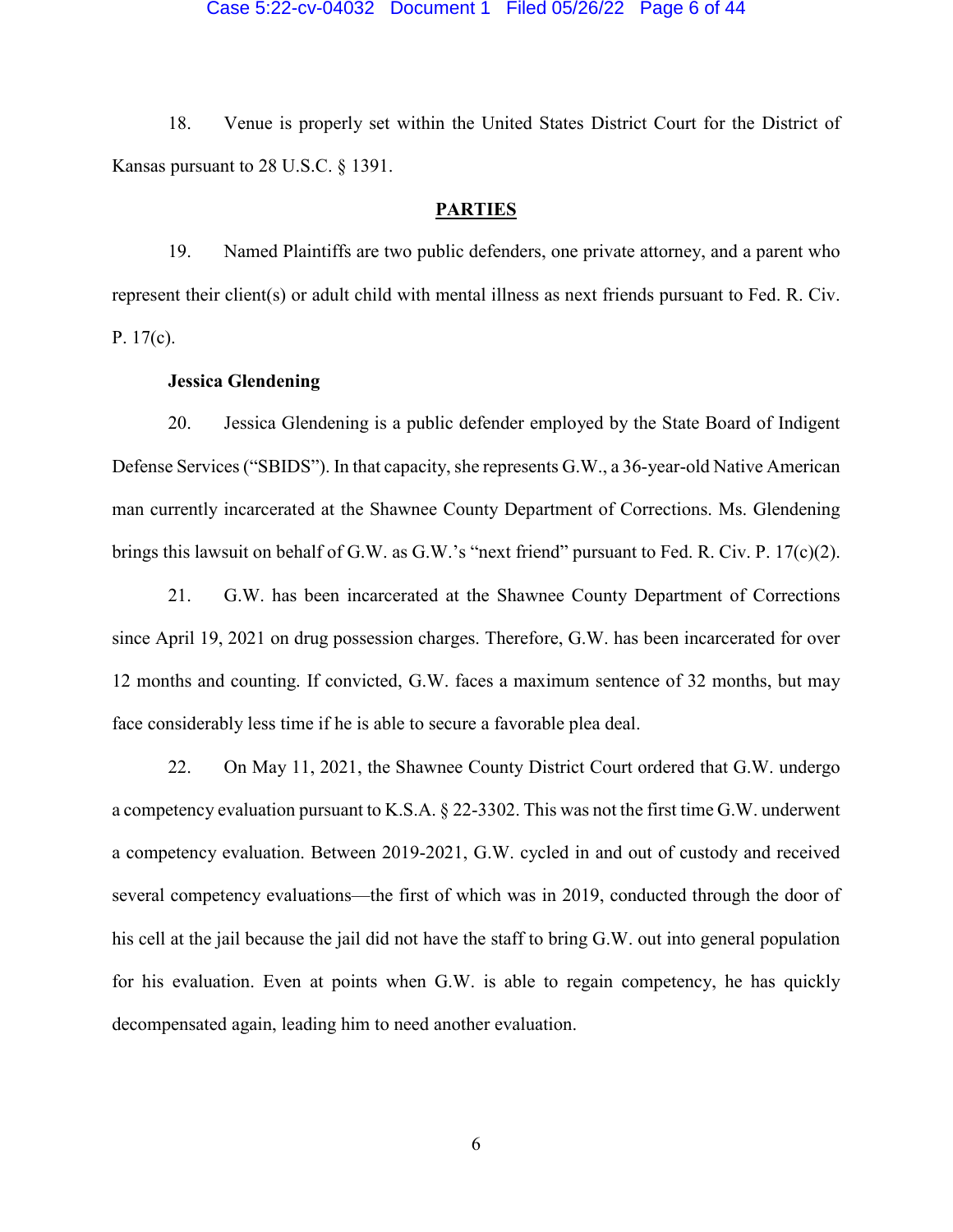#### Case 5:22-cv-04032 Document 1 Filed 05/26/22 Page 7 of 44

23. G.W.'s most recent competency evaluation was completed on May 29, 2021 by Dr. David Blakely, a community mental health provider. The court held a competency hearing on July 13, 2021. Following that hearing, on September 10, 2021, the court ordered that G.W. undergo competency restoration at Larned pursuant to K.S.A. § 22-3303. G.W. was subsequently placed on the waitlist for a bed at Larned. As of April 25, 2022, G.W. was #48 on the waitlist.

24. G.W. remains incarcerated at Shawnee County Department of Corrections, where he receives insufficient mental health treatment services and is so acutely mentally ill that he is unable or unwilling to communicate with Ms. Glendening. He has previously been diagnosed with unspecified schizophrenia spectrum and other psychotic disorder, unspecified, and substance abuse disorder. He has refused multiple attorney visits. It is unclear whether G.W. is taking medication, but medication refusal is not uncommon in those suffering from mental illness, especially in untherapeutic carceral settings.

## **Colin Shaw**

25. Colin Shaw is a public defender employed by SBIDS. In that capacity, he represents C.B., a 30-year-old White man currently incarcerated at the Shawnee County Department of Corrections. Mr. Shaw brings this lawsuit on behalf of C.B. as C.B.'s "next friend" pursuant to Fed. R. Civ. P. 17(c)(2).

26. C.B. has been incarcerated at the Shawnee County Department of Corrections since September 16, 2021 on a criminal threat charge. If convicted, C.B. faces a maximum sentence of seven months. Yet, C.B. has already been incarcerated for 8 months and counting, which is longer than the maximum sentence for the underlying charge.

27. On September 24, 2021, the Shawnee County District Court ordered that C.B. undergo a competency evaluation pursuant to K.S.A. § 22-3302. Dr. David Blakely completed that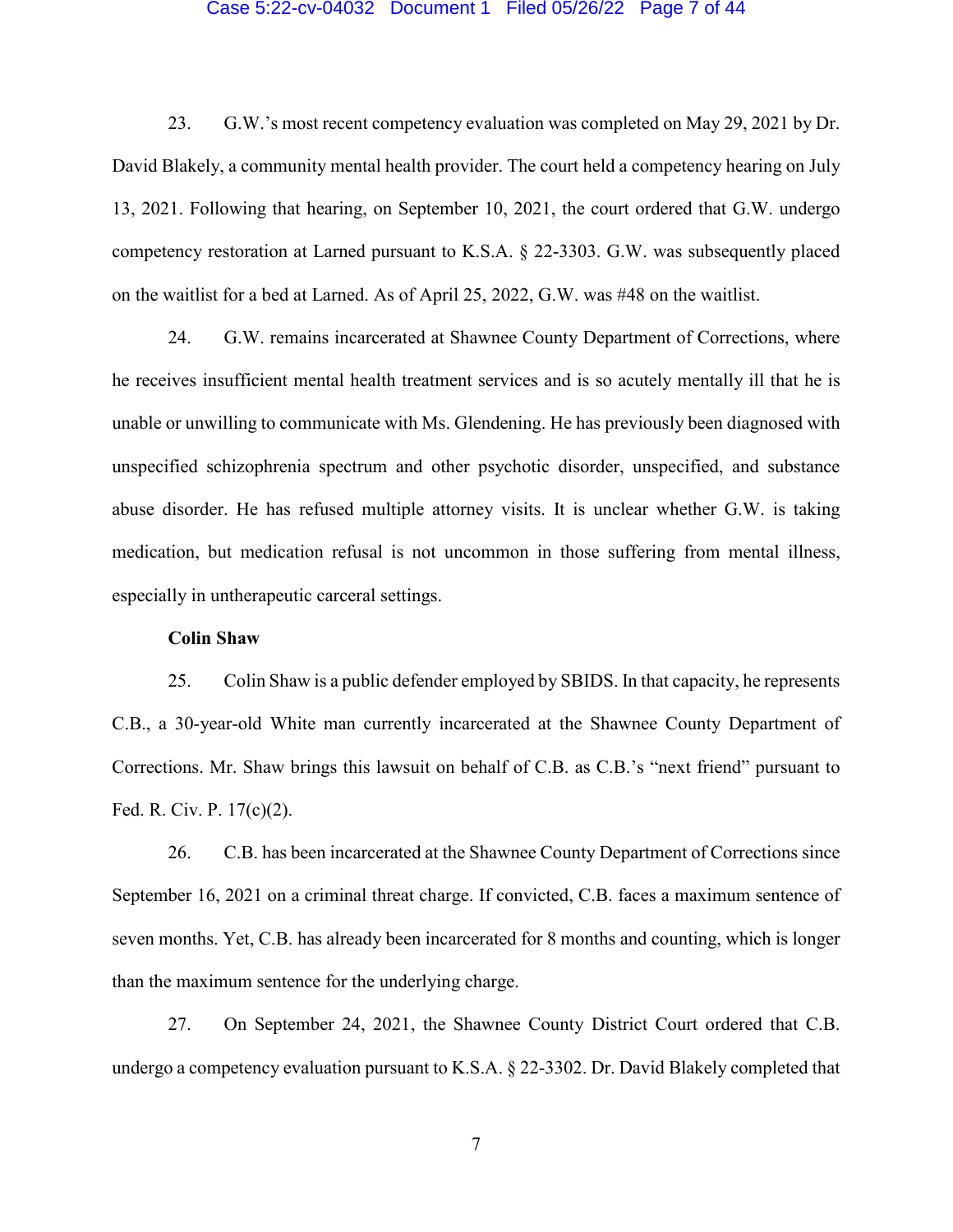#### Case 5:22-cv-04032 Document 1 Filed 05/26/22 Page 8 of 44

evaluation on October 21, 2021. The court held a competency hearing on November 10, 2021. Following that hearing, on January 12, 2022, the court ordered that C.B. undergo competency restoration at Larned pursuant to K.S.A. § 22-3303. C.B. was subsequently placed on the waitlist for a bed at Larned.

28. C.B. remains incarcerated at Shawnee County Department of Corrections, where he is in the special housing unit, which holds all of the high-risk individuals. Earlier in his incarceration, C.B. was in solitary confinement and on suicide watch. The jail is extremely shortstaffed and on information and belief, many detainees spend most of the day locked down in their cells—especially individuals with acute mental illness.

29. According to his competency evaluation, C.B. had a psychotic disorder. His diagnosis was that he most likely had schizophrenia or possibly bipolar disorder. Further, he appeared to have been paranoid, to have fractured thoughts, and to exhibit paranoid delusions. C.B. suffers from delusions likely due to schizophrenia, so communication with his attorney has been difficult. Dr. Blakely noted that C.B. needed to be treated in a hospital until he can be stabilized and is apparently a danger to others.

30. Mr. Shaw also represents N.K., a 59-year-old Black man currently incarcerated at the Shawnee County Detention Center. Mr. Shaw brings this lawsuit on behalf of N.K. as N.K.'s "next friend" pursuant to Fed. R. Civ. P.  $17(c)(2)$ .

31. N.K. has been incarcerated at the Shawnee County Detention Center since November 13, 2021 on charges of aggravated assault, interference, criminal trespass, and disorderly conduct charges. If convicted, N.K. faces a maximum sentence of sixty months. N.K. has been incarcerated for six months and counting.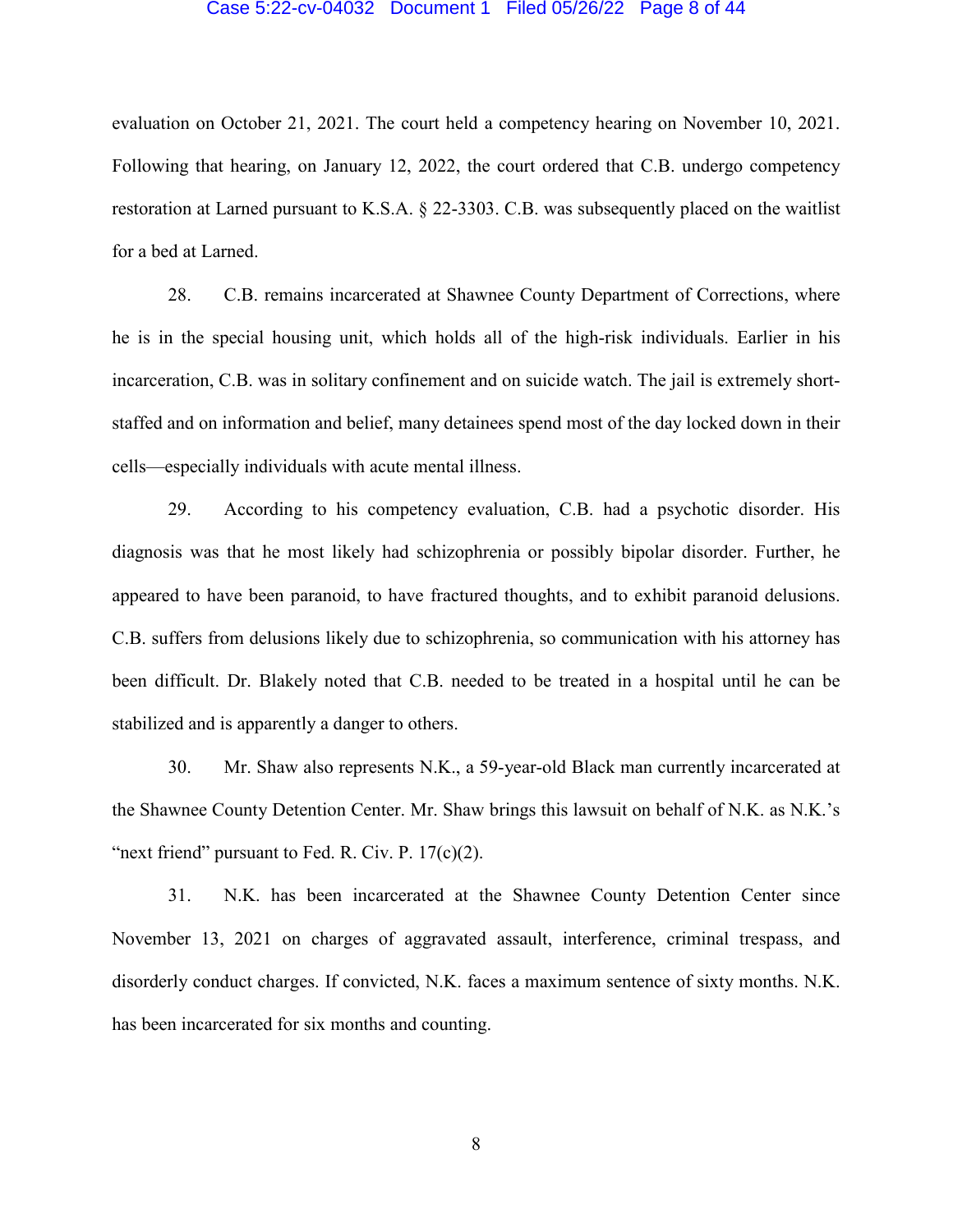#### Case 5:22-cv-04032 Document 1 Filed 05/26/22 Page 9 of 44

32. On November 15, 2021, the Shawnee County District Court ordered that N.K. undergo a competency evaluation pursuant to K.S.A. § 22-3302. Dr. David Blakely completed that evaluation on approximately December 21, 2021. The court held a competency hearing on January 18, 2022. However, due to the decompensated state of his mental health, N.K. would not leave the jail for the competency hearing. Following that hearing, on January 18, 2022, the court verbally ordered that N.K. undergo a competency evaluation at Larned pursuant to K.S.A. § 22-3302. A written order followed on March 15, 2022. Despite, the fact that a competency evaluation was already conducted by Dr. Blakely, the court could not order N.K. to Larned for competency restoration treatment pursuant to K.S.A. § 22-3303 because a restoration order requires that the individual be physically present for the competency hearing. N.K. was subsequently placed on the waitlist for a bed at Larned. Summer Millard, a psychology intern, attempted to conduct another competency evaluation on April 28, 2022, but was unsuccessful as N.K. refused to participate.

33. N.K. remains incarcerated at Shawnee County Detention Center, where he is in segregation. Reports from N.K.'s attorney indicate that N.K.'s cell has the overwhelming stench of fecal matter, he has chronic trouble keeping his clothes on, and he refuses to take medication that is offered to him.

## **Audra Asher**

34. Audra Asher is a private attorney employed by the Law Office of Donald E. Anderson II, LLC. In that capacity, she represents L.P., a 33-year-old White man currently incarcerated at the Russell County Jail. Ms. Asher brings this lawsuit on behalf of L.P. as L.P.'s "next friend" pursuant to Fed. R. Civ. P.  $17(c)(2)$ .

35. L.P. has been incarcerated at the Russell County Jail since April 14, 2021 on drug charges and battery/interference with a law enforcement officer. If convicted on all charges, L.P.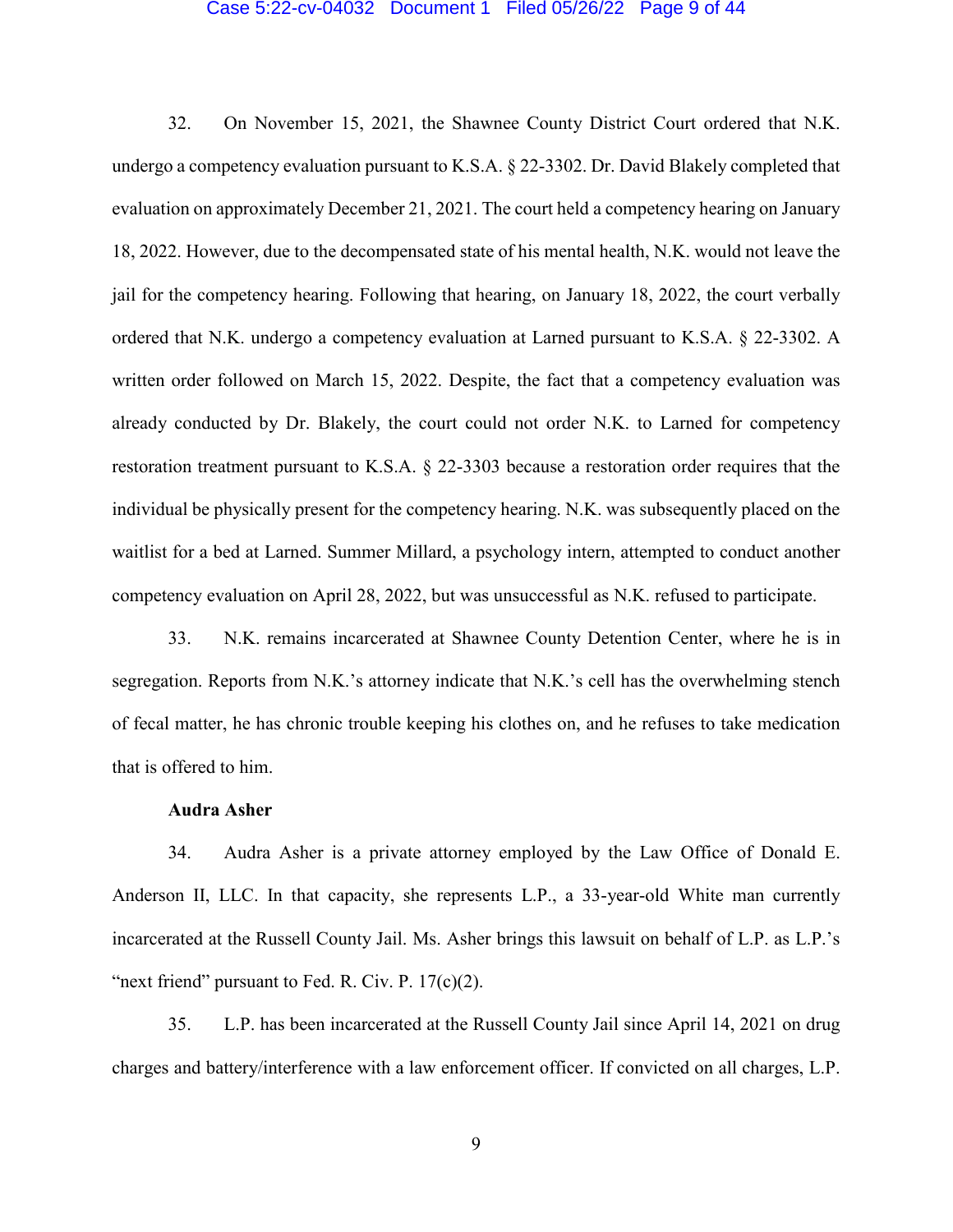#### Case 5:22-cv-04032 Document 1 Filed 05/26/22 Page 10 of 44

will face an estimated maximum sentence of 76 months, with the misdemeanor sentences running concurrent to the felony sentences. L.P. has been incarcerated for over 12 months.

36. During his incarceration, L.P. has picked up several new misdemeanor charges stemming from outbursts or behavior related to his mental illness.

37. On May 18, 2021, the Russell County District Court ordered that L.P. undergo a competency evaluation pursuant to K.S.A. § 22-3302. Kathy Schafer, a community mental health provider, completed that evaluation on June 4, 2021. The court held a competency hearing on July 6, 2021. Following that hearing, on July 6, 2021, the court ordered that L.P. undergo competency restoration at Larned pursuant to K.S.A. § 22-3303. L.P. was subsequently placed on the waitlist for a bed at Larned. As of the end of April 2022, L.P. was #24 on the waitlist.

38. L.P. remains incarcerated at Russell County Jail, where he has been in segregation, confined to his own cell. Upon information and belief, L.P. is in segregation as a result of symptoms of his mental illness which include combativeness and volatility. He spends limited time outside of his cell.

39. L.P. has previously been diagnosed with unspecified schizophrenia spectrum and other psychotic disorder, substance use disorder, and antisocial personality traits. He displays instability when around other people and is unable to meet in person with his attorney because of the lack of secure, private attorney visitation space at the jail. Jail staff no longer permit L.P. to have paper in his cell because he previously flushed paper down the toilet, creating a clog. He receives insufficient mental health treatment services and is so severely mentally ill that he has very limited to no phone privileges because he keeps breaking the phone. As a result of his condition, the jail no longer brings him to court for his hearings.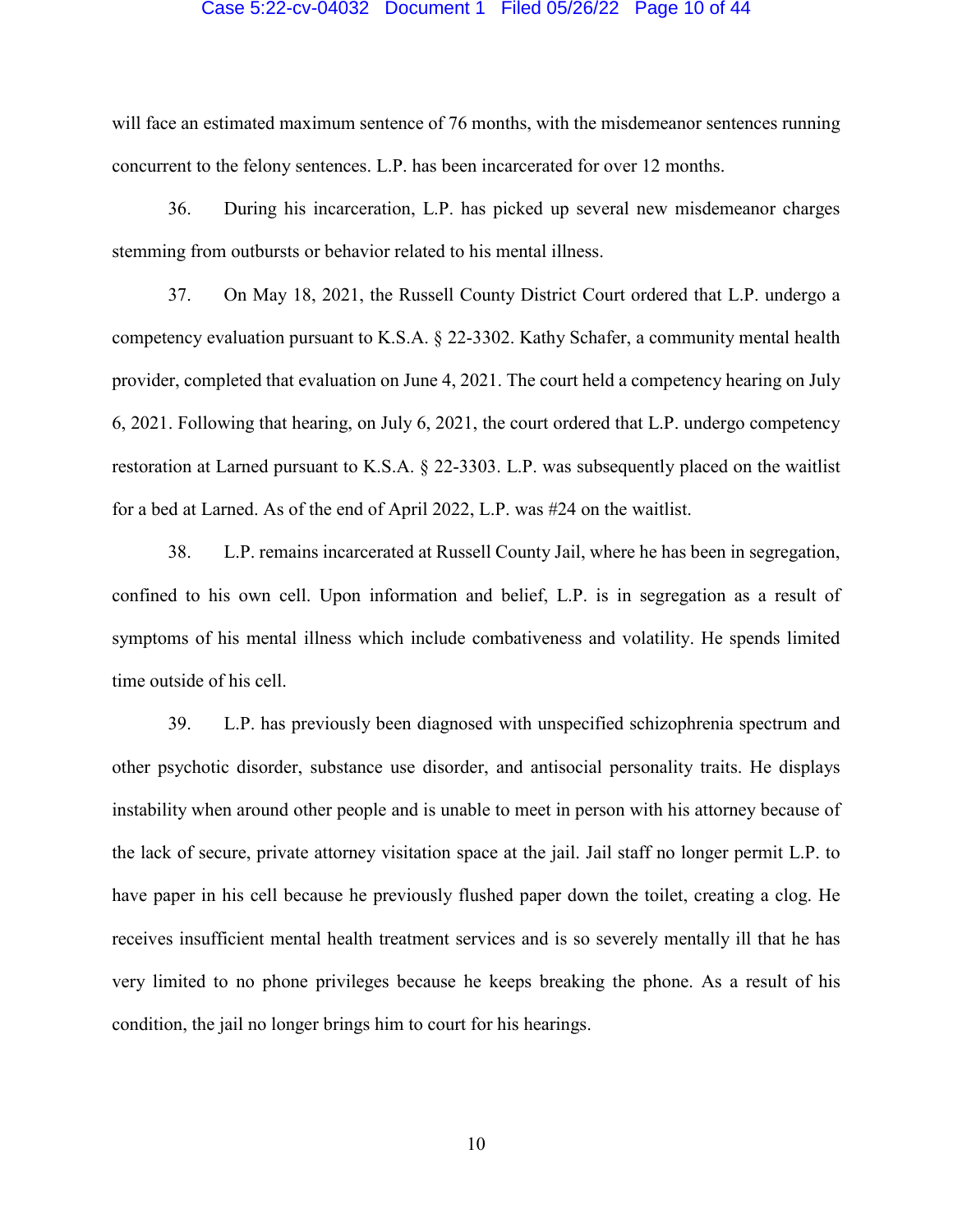## **Laura Valachovic**

40. Laura Valachovic is E.K.'s mother. E.K. is a 22-year-old White man currently incarcerated at the Douglas County Correctional Center. Ms. Valachovic brings this lawsuit on behalf of E.K. as E.K.'s "next friend" pursuant to Fed. R. Civ. P. 17(c)(2).

41. E.K. has been incarcerated since April 1, 2021, and has been housed at the Douglas County Correctional Center since April 15, 2021 on harassment criminal threat charges. If convicted, E.K. faces a maximum sentence of 13 months, but it is likely that the sentence will be probation. E.K. has been incarcerated for 13 months and counting, which is longer than the maximum sentence for the underlying charge.

42. In September 2021, the Douglas County District Court ordered that E.K. undergo a competency evaluation pursuant to K.S.A. § 22-3302. Sara Godinez at Bert Nash, a community mental health center, completed that evaluation on September 15, 2021. The court held a competency hearing on September 28, 2021. Following that hearing, on approximately October 19, 2021, the court ordered that E.K. undergo competency restoration at Larned pursuant to K.S.A. § 22-3303. E.K. was subsequently placed on the waitlist for a bed at Larned. As of late April, E.K. was approximately #75 on the waitlist.

43. E.K. remains incarcerated at Douglas County Correctional Center, where he has been housed in either administrative segregation or the medical unit. During his time at the jail, E.K. has displayed paranoia, frequently experiences psychotic episodes, and has been taken to the hospital twice with seizures. Doctors think that the seizures are due to psychogenic polydipsia, an excessive consumption of water. In addition, despite being allowed to call, E.K. has refused to speak to his mother, Ms. Valachovic, since September 28, 2021, and has been generally noncooperative with his prior defense attorneys. E.K. fired his original defense attorney because he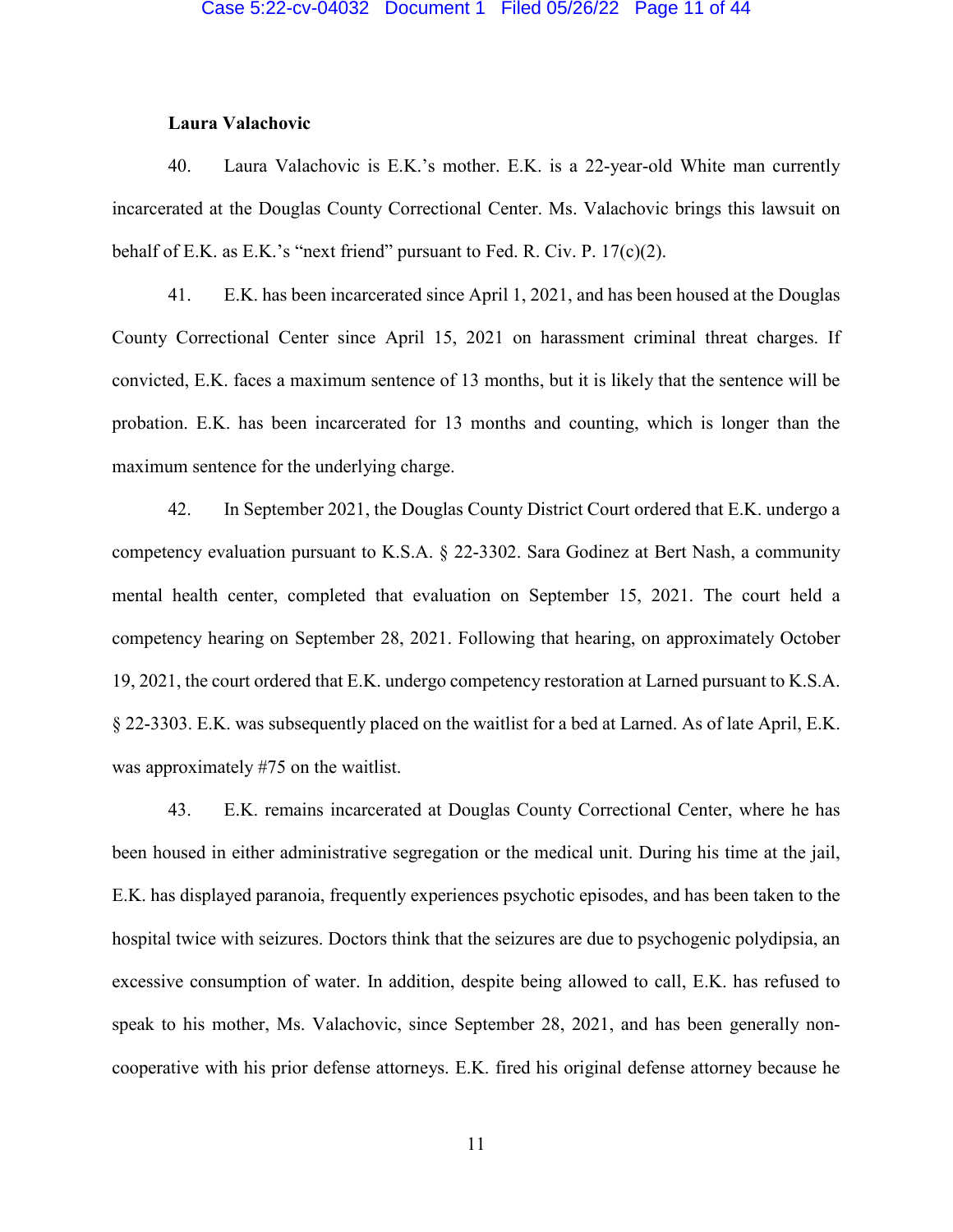## Case 5:22-cv-04032 Document 1 Filed 05/26/22 Page 12 of 44

had delusional beliefs that the attorney was working with the prosecutor. Ms. Valachovic believes that E.K.'s unwillingness to speak with her and his behavior towards his attorneys is a result of his continuously deteriorating mental health.

# **Defendants**

44. Defendant Laura Howard is the Secretary of KDADS. Pursuant to K.S.A. § 76- 1305, "The secretary for aging and disability services is authorized and directed to establish, equip and maintain, in connection with and as part of the Larned [S]tate [H]ospital, suitable buildings to be known as the 'state security hospital' for the purpose of holding in custody, examining, treating and caring for such mentally ill persons as may be committed or ordered to the state security hospital by courts of criminal jurisdiction . . . The secretary for aging and disability services is hereby authorized and empowered to supervise and manage the state security hospital . . . "K.S.A. § 76-1305. Secretary Howard is sued in her official capacity.

45. Defendant Mike Dixon is the State Hospitals Commissioner. As State Hospitals Commissioner, Mr. Dixon is responsible for providing leadership, direction, oversight, and support to the state hospitals, which include Larned and  $OSH<sup>2</sup>$  $OSH<sup>2</sup>$  $OSH<sup>2</sup>$  Further, as the State Hospitals Commissioner, Mr. Dixon provides daily management and collaborates with the superintendents and executive staff at state hospitals, ensuring compliance with the conditions of participation for specific certification and accreditation.<sup>[3](#page-11-1)</sup> He is sued in his official capacity.

 $\overline{\phantom{a}}$ 

<span id="page-11-0"></span><sup>2</sup> *State Hospitals*, KAN. DEP'T FOR DISABILITY AND AGING SERVS., [https://kdads.ks.gov/about](https://kdads.ks.gov/about-kdads/commissions/state-hospitals)[kdads/commissions/state-hospitals.](https://kdads.ks.gov/about-kdads/commissions/state-hospitals)

<span id="page-11-1"></span><sup>3</sup> *See id.*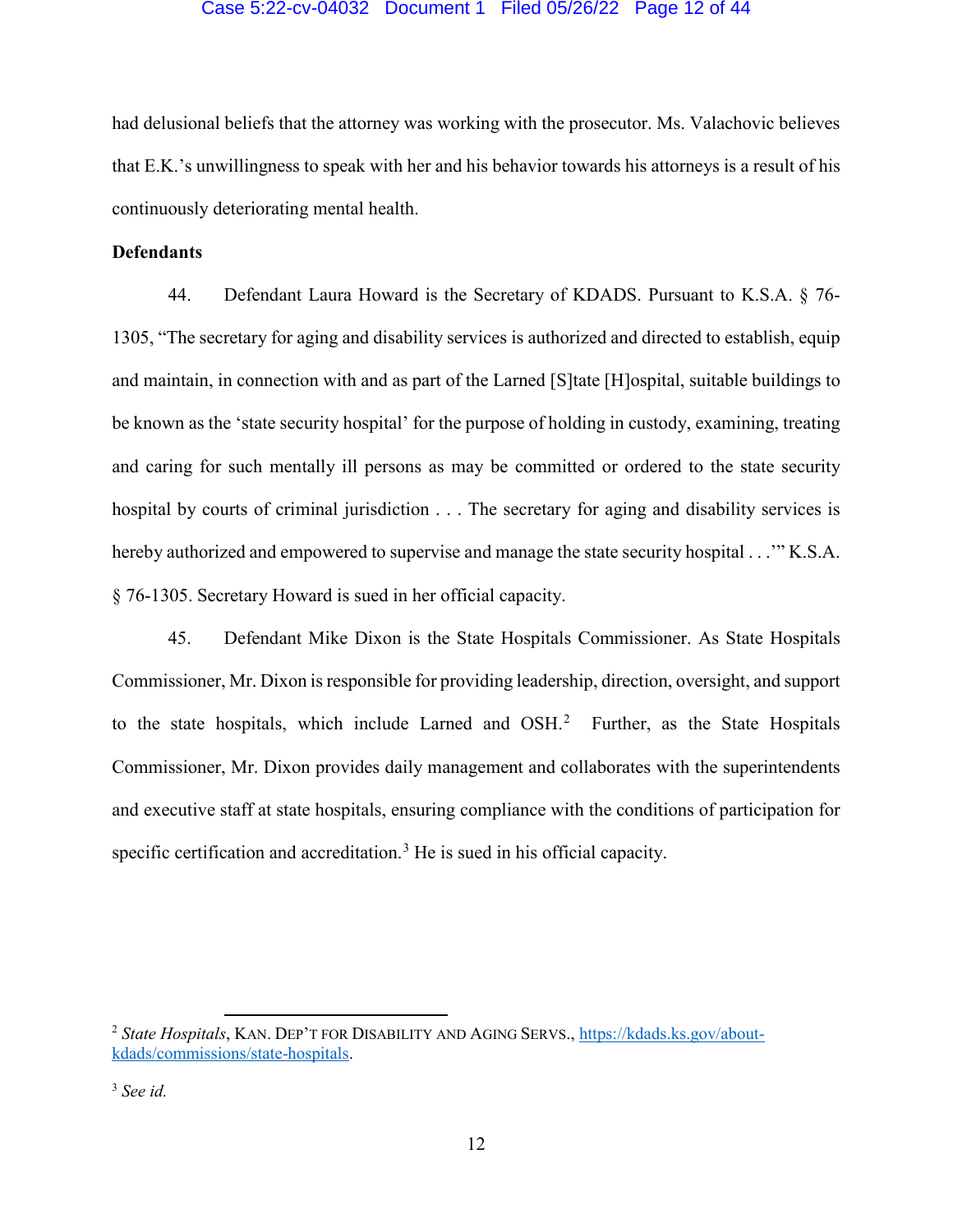46. Defendant Lesia Dipman is the Larned Superintendent. As Larned Superintendent, Ms. Dipman is responsible for the daily management, general operations, and oversight of Larned. She is sued in her official capacity.

## **FACTUAL ALLEGATIONS**

# **KDADS' Authority to Provide Competency Evaluations and Restoration Treatment**

47. KDADS is a Kansas state agency, and it is the second largest agency in the Kansas government in terms of budget and number of employees.[4](#page-12-0)

48. KDADS manages four state hospitals and institutions, including Larned and OSH; administers behavioral health, addiction, and prevention programs; and administers the state's home- and community-based services waiver programs under KanCare, the state's Medicaid program.<sup>[5](#page-12-1)</sup>

49. The Secretary of KDADS oversees the State Hospital Commission, which is responsible for providing leadership, direction, oversight, and training to the state hospitals, including Larned. [6](#page-12-2) The Commission provides for the daily oversight of Larned and works with superintendents and executive staff at all state hospitals, thereby ensuring compliance with conditions for certification and accreditation.<sup>[7](#page-12-3)</sup>

50. KDADS and the State Hospital Commission are responsible for the supervision and management of Larned.

 $\overline{\phantom{a}}$ 

<span id="page-12-3"></span> $^7$  *Id.* 

<span id="page-12-0"></span><sup>4</sup> *History and Purpose*, KAN. DEP'T FOR DISABILITY AND AGING SERVS., [https://kdads.ks.gov/about](https://kdads.ks.gov/about-kdads)[kdads.](https://kdads.ks.gov/about-kdads)

<span id="page-12-1"></span><sup>5</sup> *Id.*

<span id="page-12-2"></span><sup>6</sup> *State Hospitals*, KAN. DEP'T FOR DISABILITY AND AGING SERVS., [https://kdads.ks.gov/about](https://kdads.ks.gov/about-kdads/commissions/state-hospitals)[kdads/commissions/state-hospitals.](https://kdads.ks.gov/about-kdads/commissions/state-hospitals)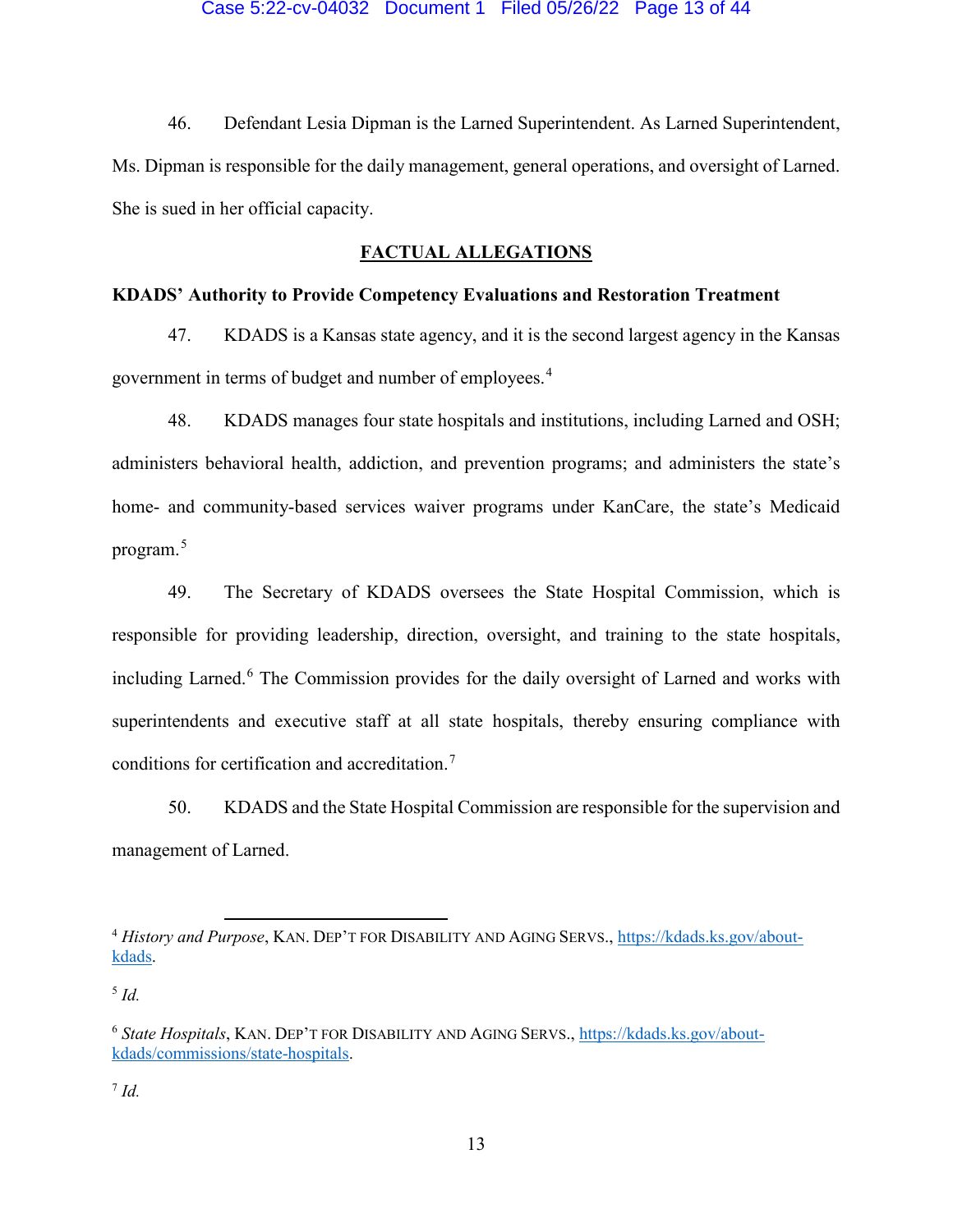### Case 5:22-cv-04032 Document 1 Filed 05/26/22 Page 14 of 44

51. Larned is the only state security hospital in Kansas with a forensic unit meant to house individuals who are either charged with crimes, or who have been found not guilty by reason of insanity.

52. KDADS has an obligation to provide care and treatment to individuals ordered by state courts to undergo evaluation and/or treatment pursuant to K.S.A. §§ 22-3302 and 22-3303.

# **Process for Competency Evaluations and Restoration Treatment**

53. K.S.A. § 22-3302 provides the process for competency evaluations for people facing criminal charges.<sup>[8](#page-13-0)</sup> It allows the defendant, their counsel, or the prosecuting attorney to request a competency determination of the defendant to stand trial. *See* K.S.A. § 22-3302(1).

54. If a competency determination is requested, the defendant's criminal proceedings are suspended and a hearing will be conducted to determine the defendant's competency. *See* K.S.A. § 22-3302(1).

55. As part of the determination, the court can order a psychiatric or psychological examination of the defendant and can commit the defendant to the state security hospital, which is Larned. *See* K.S.A. § 22-3302. However, K.S.A. § 22-3302 does not provide a deadline for how quickly a person must be transferred to Larned to begin the examination process after an evaluation is ordered by the court.

56. In some counties, qualified mental health providers conduct competency evaluations pursuant to K.S.A. § 22-3302 at the jail. KDADS contracts with these providers for evaluation services. On information and belief, in counties where mental health providers are able

l

<span id="page-13-0"></span><sup>8</sup> The Kansas Legislature recently enacted several changes to K.S.A. §§ 22-3302 and 3303, via H.B. 2508, which was signed into law on April 18, 2022. *See* H.B. 2508, Kan. Legislature, 2021-2022 Session, [http://www.kslegislature.org/li/b2021\\_22/measures/hb2508/.](http://www.kslegislature.org/li/b2021_22/measures/hb2508/) These changes go into effect on July 1, 2022. As noted below, *see infra* ¶¶ 99-101, it is unclear whether and when the statutory revisions will result in any changes to current processes and wait times.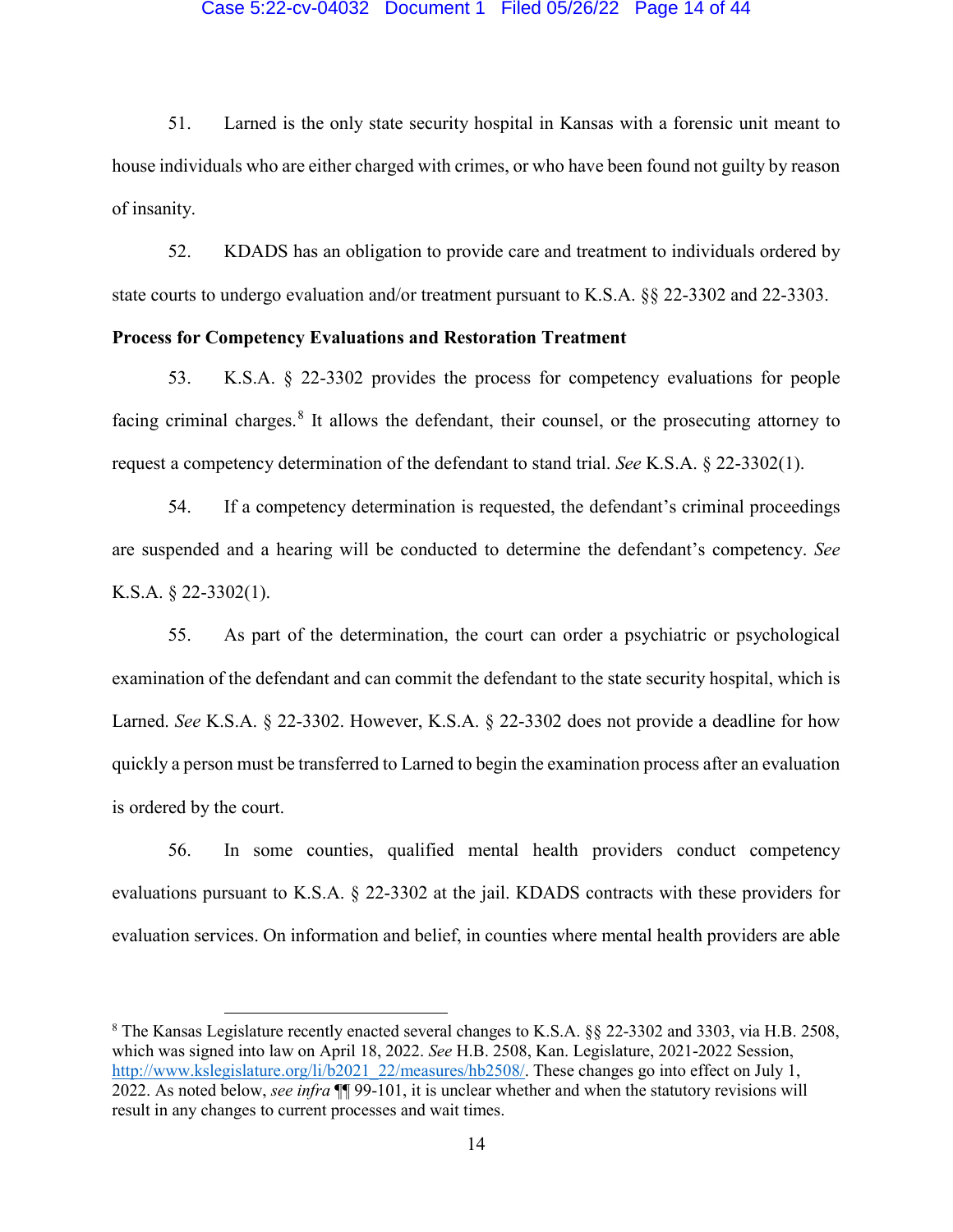## Case 5:22-cv-04032 Document 1 Filed 05/26/22 Page 15 of 44

to come into the jail to provide competency evaluations, people wait significantly less time for services than they would if they needed to be transferred to Larned for the evaluation.

57. KDADS has also begun implementing a pilot program wherein KDADS employees operate mobile forensic evaluation units which provide competency evaluations at the county jail or in the community for those who are released pre-trial on bond. The pilot program for competency evaluations is currently operational in 21 counties.

58. Regardless of whether the evaluation is performed at Larned, through a mobile evaluation unit, or by a community mental health provider at the jail, the results of the evaluation are used by the court in a formal hearing to determine if the person is competent to stand trial, or if treatment is needed before the person can stand trial, consistent with due process.

59. If, following the competency hearing, the court finds a person competent to stand trial, the suspended criminal proceedings will be resumed. K.S.A. § 22-3302.

60. If the court finds the person is not currently competent to stand trial, the court will proceed in accordance with K.S.A. § 22-3303, which provides the process for competency restoration for criminal defendants.

61. However, like K.S.A. § 22-3302, this statute does not require that competency restoration treatment begin within a set time following the court's commitment order. As a result, people wait for months, if not years, for placement at Larned pursuant to competency restoration orders.

62. Upon information and belief, KDADS could provide competency restoration treatment for some individuals in other facilities besides Larned. However, the vast majority of people needing restoration treatment are simply put on the wait list for a bed at Larned and other options are not utilized.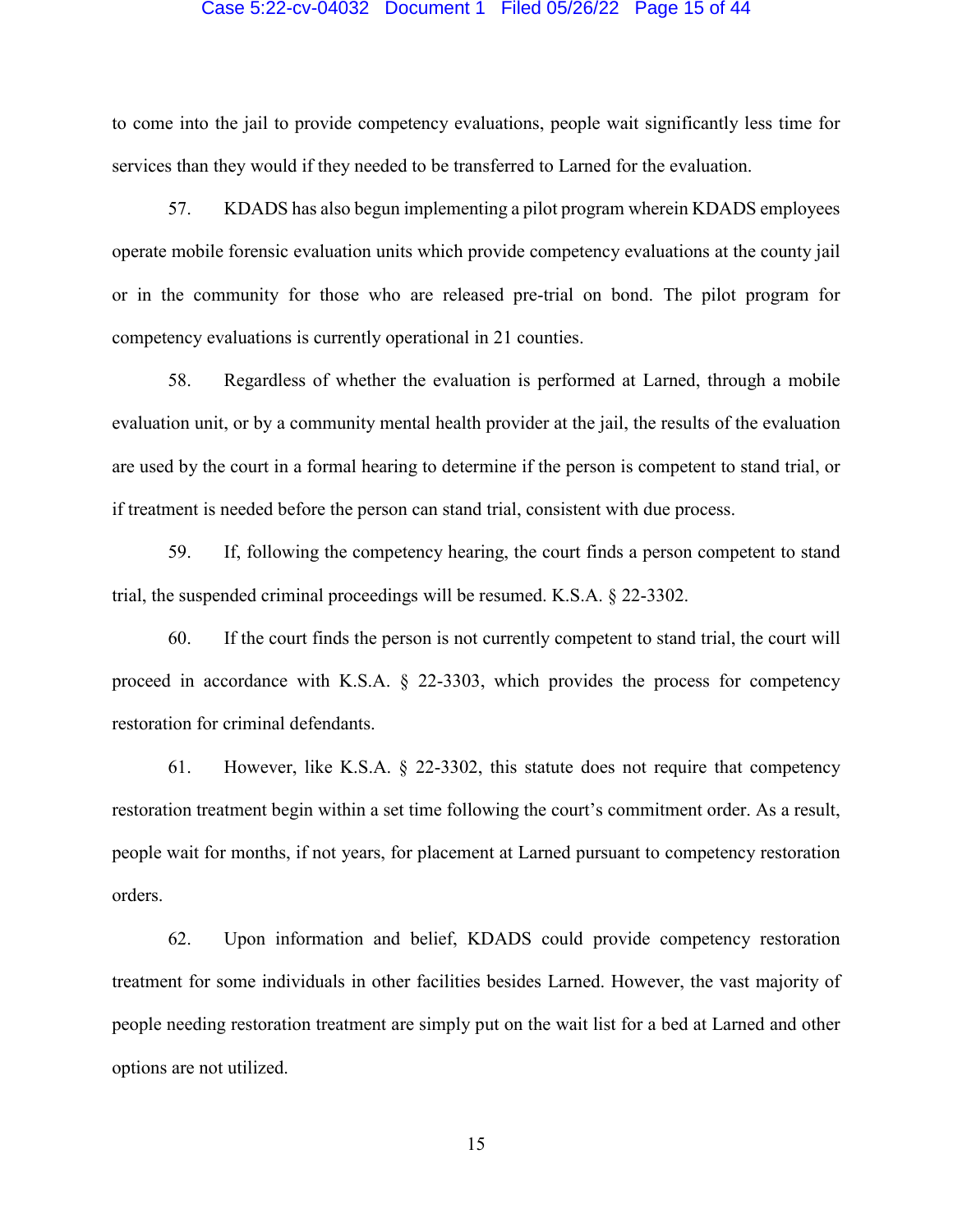### Case 5:22-cv-04032 Document 1 Filed 05/26/22 Page 16 of 44

63. KDADS has also recently begun a pilot program for mobile competency restoration services at approximately three county jails. In those counties, Larned provider(s) attempt to provide competency restoration required under K.S.A. § 22-3303 without needing to commit individuals to beds at Larned. The pilot program is currently limited, and its efficacy is unknown.

# **Reduced Capacity in Larned's Forensic Unit**

64. Larned has been limiting admissions to the hospital, and the forensic unit in particular, for over a year.

65. There are 120 beds in the forensic unit. However, during the COVID-19 pandemic, KDADS reduced the available beds to 78 total (58 for males and 20 for females). Current capacity of the forensic unit remains between 75 and 78.<sup>[9](#page-15-0)</sup>

66. In 2021, the Governor's Budget Association restored funding for 30 forensic beds. However, Larned is not able to fill positions to staff the unit, and there are high staff vacancy rates.<sup>[10](#page-15-1)</sup>

67. As of February 2022, the staff vacancy rates are 47.8 percent for direct care staff or the Mental Health Disability Technicians, 54.3 percent for Registered Nurses in the forensic program, and 75.6 percent for Licensed Practical Nurses.<sup>[11](#page-15-2)</sup> According, to KDADS Deputy

<span id="page-15-0"></span><sup>9</sup> Scott Brunner, Deputy Secretary for Hospitals & Facilities KDADS, *Proponent Testimony HB 2697 – concerning crimes, punishment and criminal procedure; relating to competency to stand trial; mobile competency evaluations*, Feb. 17, 2022,

 $\overline{\phantom{a}}$ 

<span id="page-15-2"></span> $11$  *Id.* 

[http://www.kslegislature.org/li/b2021\\_22/committees/ctte\\_h\\_jud\\_1/misc\\_documents/download\\_testimon](http://www.kslegislature.org/li/b2021_22/committees/ctte_h_jud_1/misc_documents/download_testimony/ctte_h_jud_1_20220217_12_testimony.html) y/ctte  $h$  jud 1 20220217 12 testimony.html.

<span id="page-15-1"></span><sup>10</sup> *Id.*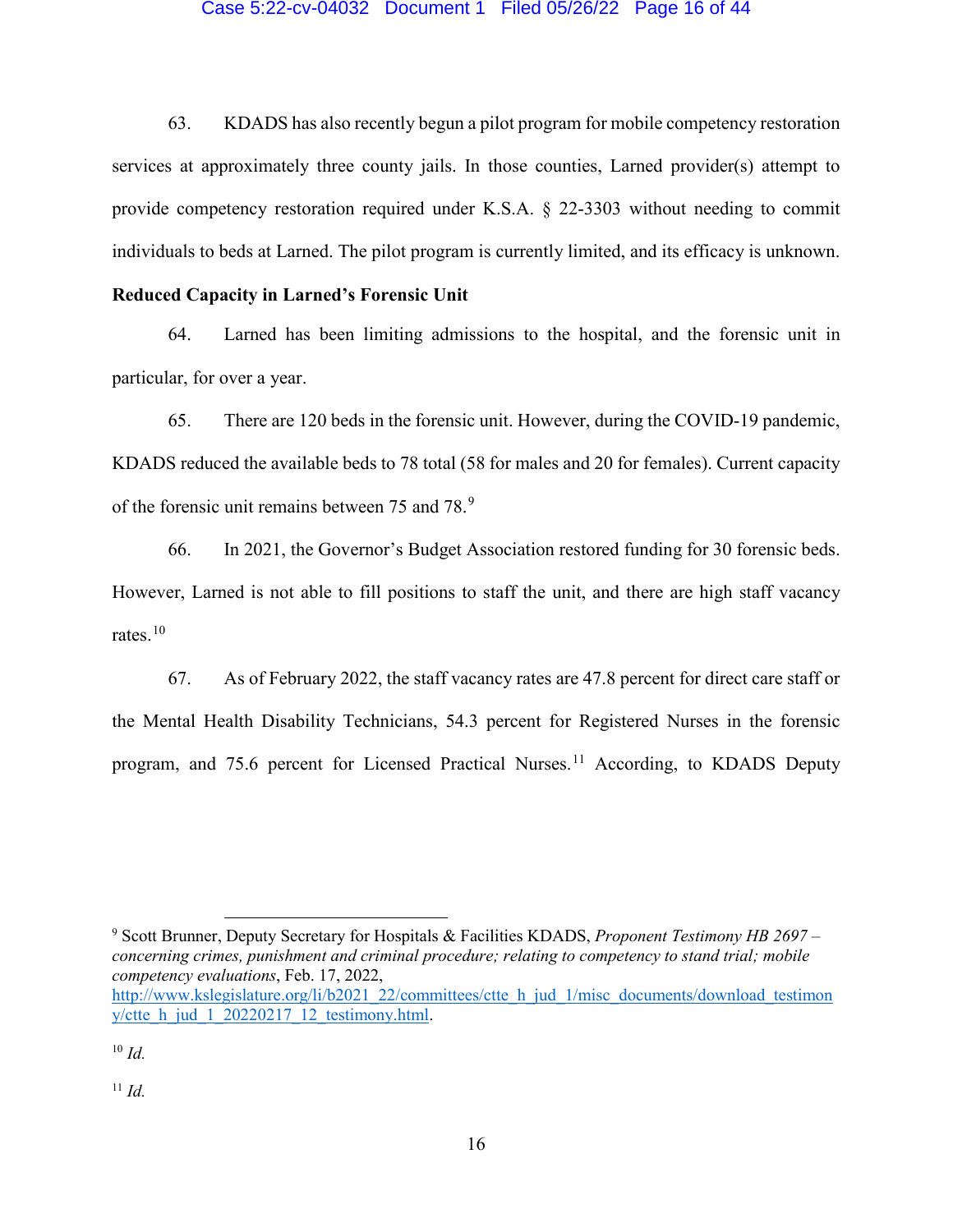### Case 5:22-cv-04032 Document 1 Filed 05/26/22 Page 17 of 44

Secretary Scott Brunner, the unit with the 30 forensic beds cannot safely open until the nursing department vacancy rate is approximately 20 to 25 percent for these positions.<sup>12</sup>

68. The staff capacity reductions of the forensic unit at Larned have increased the number of individuals that are waiting for treatment and the amount of time spent waiting.<sup>[13](#page-16-1)</sup>

# **KDADS' Wait List**

69. KDADS has a waitlist for beds at Larned for those in need of competency evaluations or restoration treatment. Each Named Plaintiff is presently on the waitlist.

70. Between January 2020 and December 2021, the number of individuals waiting for treatment at Larned increased from 118 to 167.<sup>[14](#page-16-2)</sup>

71. Between July 2020 and December 2021, the time spent waiting for admission into Larned increased from 270 to 336 days.<sup>[15](#page-16-3)</sup>

72. As of January 2022, the waitlist for K.S.A. §§ 22-3302 and 3303 included people from 33 counties.

73. As of January 2022, Sedgwick County had 28 people on the waitlist, and Shawnee County had 18 people on the waitlist.

74. According to KDADS, the current expected wait time for individuals to receive a competency evaluation and/or competency restoration treatment at Larned is 11 months.

<span id="page-16-0"></span> $12 \, Id.$ 

<span id="page-16-1"></span><sup>13</sup> *See id.*

l

<span id="page-16-3"></span><sup>15</sup> *Id.*

<span id="page-16-2"></span><sup>14</sup> Scott Brunner, Deputy Secretary for Hospitals & Facilities KDADS, *Proponent Testimony HB 2697 – concerning crimes, punishment and criminal procedure; relating to competency to stand trial; mobile competency evaluations*, Feb. 17, 2022, [http://www.kslegislature.org/li/b2021\\_22/committees/ctte\\_h\\_jud\\_1/misc\\_documents/download\\_testimon](http://www.kslegislature.org/li/b2021_22/committees/ctte_h_jud_1/misc_documents/download_testimony/ctte_h_jud_1_20220217_12_testimony.html) y/ctte  $h$  jud  $1$  20220217 12 testimony.html.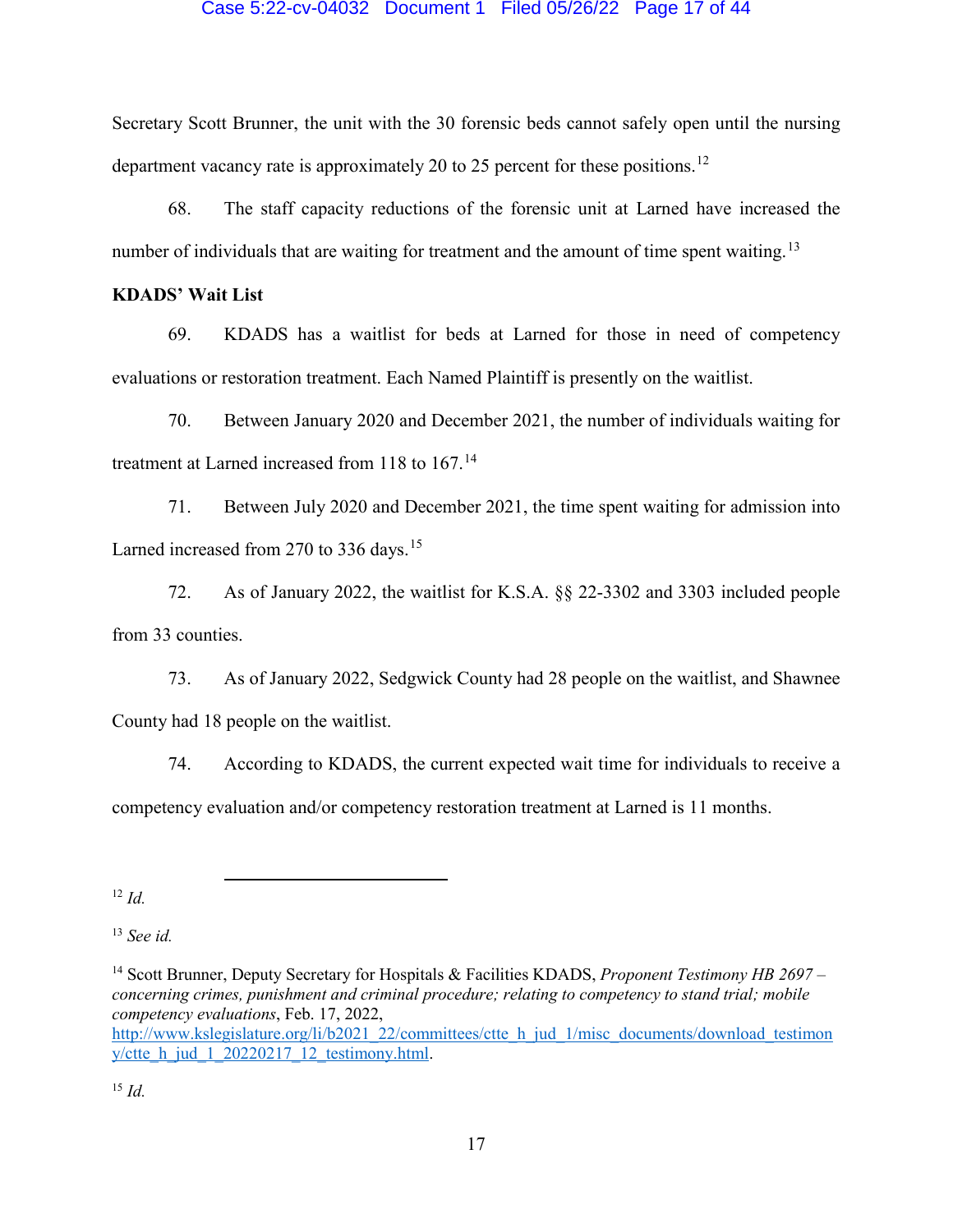### Case 5:22-cv-04032 Document 1 Filed 05/26/22 Page 18 of 44

75. As of the afternoon of January 27, 2022, individuals awaiting competency evaluations at Larned pursuant to K.S.A. § 22-3302 had been on the waitlist for an average of 133 days. $16$ 

76. As of the afternoon of January 27, 2022, individuals awaiting competency restoration treatment at Larned pursuant to K.S.A. § 22-3303 had been on the waitlist for an average of 151.9 days.

77. The graph below demonstrates how long individuals have been waiting for a bed at Larned pursuant to K.S.A. § 22-3302 or § 22-3303, in 30-day increments, as of January 27, 2022. As demonstrated by this graph, the vast majority of those waiting for a bed at Larned under K.S.A. § 22-3302 or § 22-3303 have waited longer than 30 days, and there are many more people waiting for a bed for a longer period of time under K.S.A. § 22-3303.

l

<span id="page-17-0"></span><sup>&</sup>lt;sup>16</sup> The average wait times noted in this paragraph and the subsequent paragraph are based on an analysis of the wait list provided by KDADS in response to a Kansas Open Records Act Request filed by the ACLU of Kansas. One outlier—an individual awaiting transfer to Larned for over 800 days—was excluded from the analysis, as were all individuals who were currently bonded out of jail and awaiting their evaluations or treatment in non-carceral settings.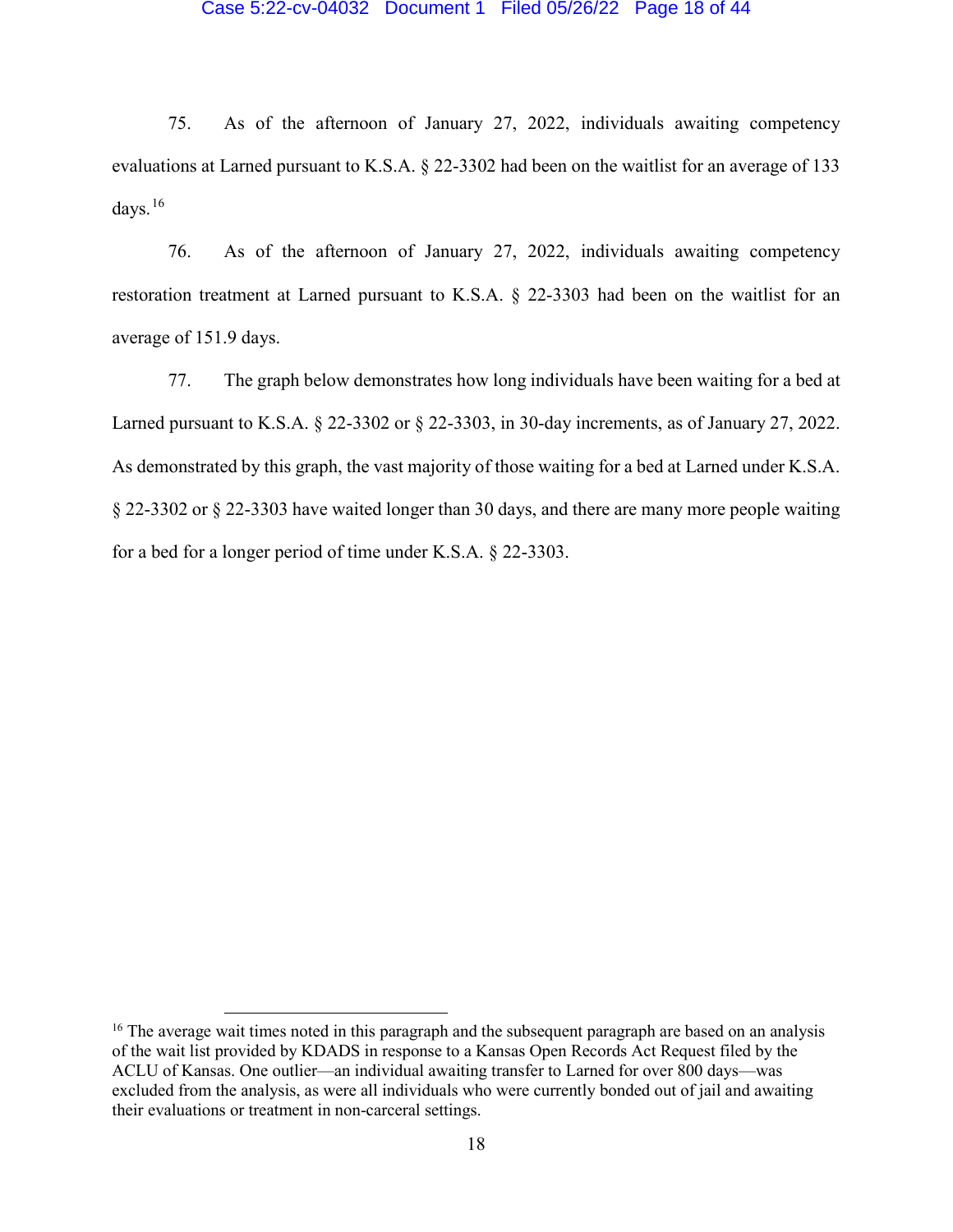

78. Importantly, some individuals on the current waitlist for Larned are facing only misdemeanor charges. Sentences for misdemeanor convictions, by law, result in a sentence of no more than 12 months of incarceration in jail. K.S.A. § 21-6602(a).

79. Many others are facing low-level felony charges, which by statute would result in a sentence of no more than 18 months of incarceration.

80. Yet, due to the current wait times of 11 months for bed space at Larned, Named Plaintiffs and those similarly situated may spend almost the same amount of time or more in jail waiting to be transferred to Larned as they would if they were convicted on their underlying charge(s). This means that, because of KDADS' failures, people with serious mental illness are serving sentences well beyond what is statutorily authorized.

81. The problems at Larned are well known to KDADS. In 2020, the Kansas Supreme Court's Ad Hoc Pretrial Justice Task Force found that, "[i]t is reported as not unusual (during normal times) for a person to spend more time waiting to go to Larned than the entire sentence the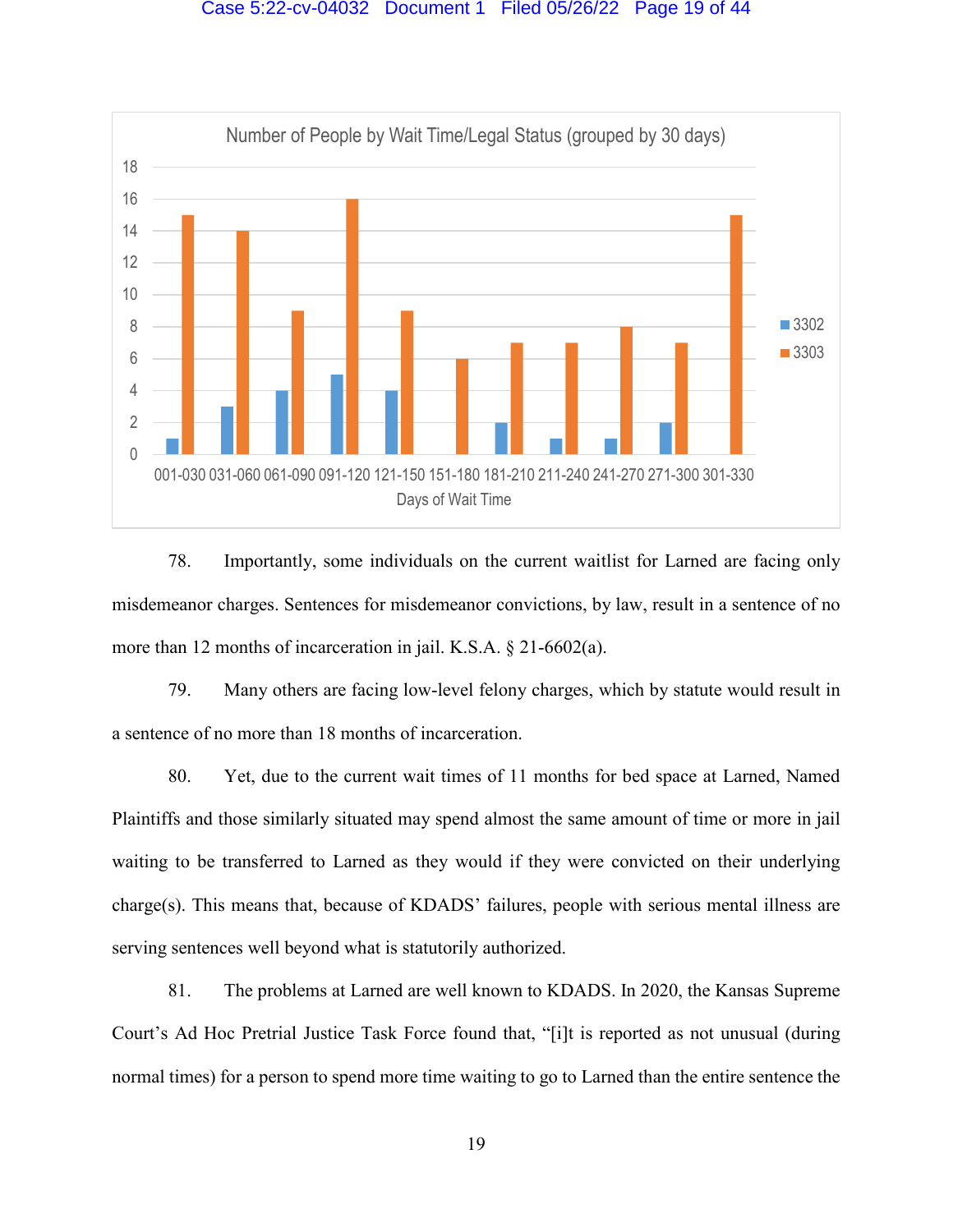### Case 5:22-cv-04032 Document 1 Filed 05/26/22 Page 20 of 44

defendant would have been given if the defendant had pled guilty, which is something they are not permitted to do until the competency evaluation is completed at Larned."[17](#page-19-0)

82. The charts below demonstrate how many people were on the waitlist for bed space at Larned as of January 27, 2022, broken down by their underlying charges and whether the person was ordered to undergo an evaluation under K.S.A. § 22-3302, or to receive restoration treatment under K.S.A. § 22-3303.



83. The graph below demonstrates how many days, on average, people on the waitlist had been waiting for a bed at Larned, broken down by charge type, as of January 27, 2022.

l

<span id="page-19-0"></span><sup>&</sup>lt;sup>17</sup> Pretrial Justice Task Force Report to the Kansas Supreme Court at 31, Kan. Judicial Branch, Nov. 6, 2020 (footnotes omitted).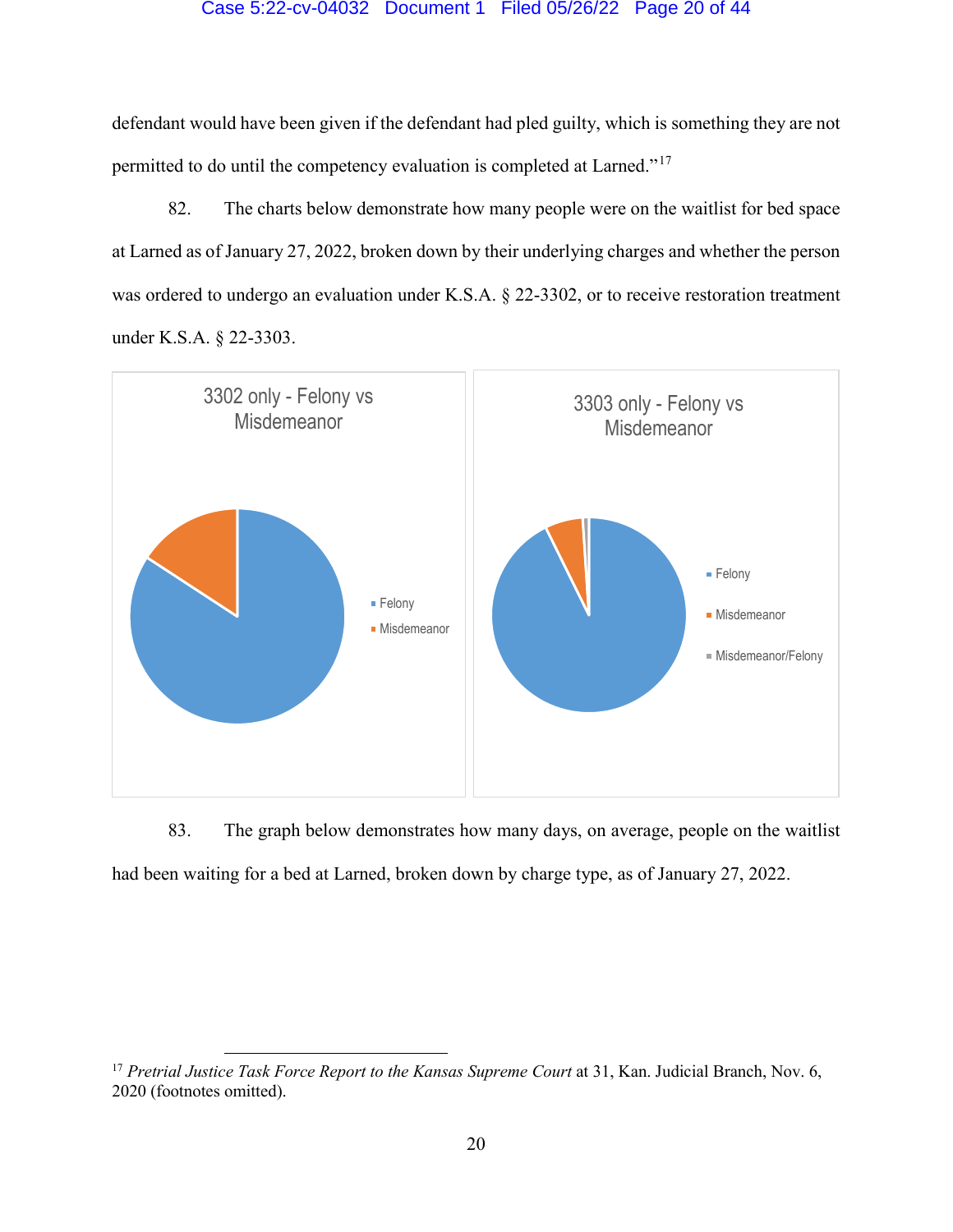

# **Conditions of incarceration while awaiting placement at Larned**

84. When a judge orders an individual to undergo a competency evaluation or treatment, they are left to wait in local county jails until Larned has a bed available. This places the burden on county jail administrators and personnel to meet the mental health needs of these individuals, including Named Plaintiffs.

85. Often, county jails are not sufficiently resourced, equipped, or trained to provide services for individuals with serious mental illness.<sup>[18](#page-20-0)</sup>

86. Jail conditions can further exacerbate mental illness, even if the person is not subjected to prolonged solitary confinement. Kansas county jails, like many jails throughout the

<span id="page-20-0"></span> $\overline{\phantom{a}}$ <sup>18</sup> Performance Audit Report, *Community Mental Health: Evaluating Mental Health Services in Local Jails* at 1, 29, Legislative Division of Post Audit, Legislature of Kansas, Apr. 2018,

<https://www.kslpa.org/wp-content/uploads/2019/07/1-Final-Report.pdf> ("A recent survey indicates many jails are not equipped to address the needs of individuals with mental health needs held in those jails;" "The 96 jails across the state are ultimately responsible for inmates' mental health needs while in jail, but jail staff do not have the expertise to provide necessary services.").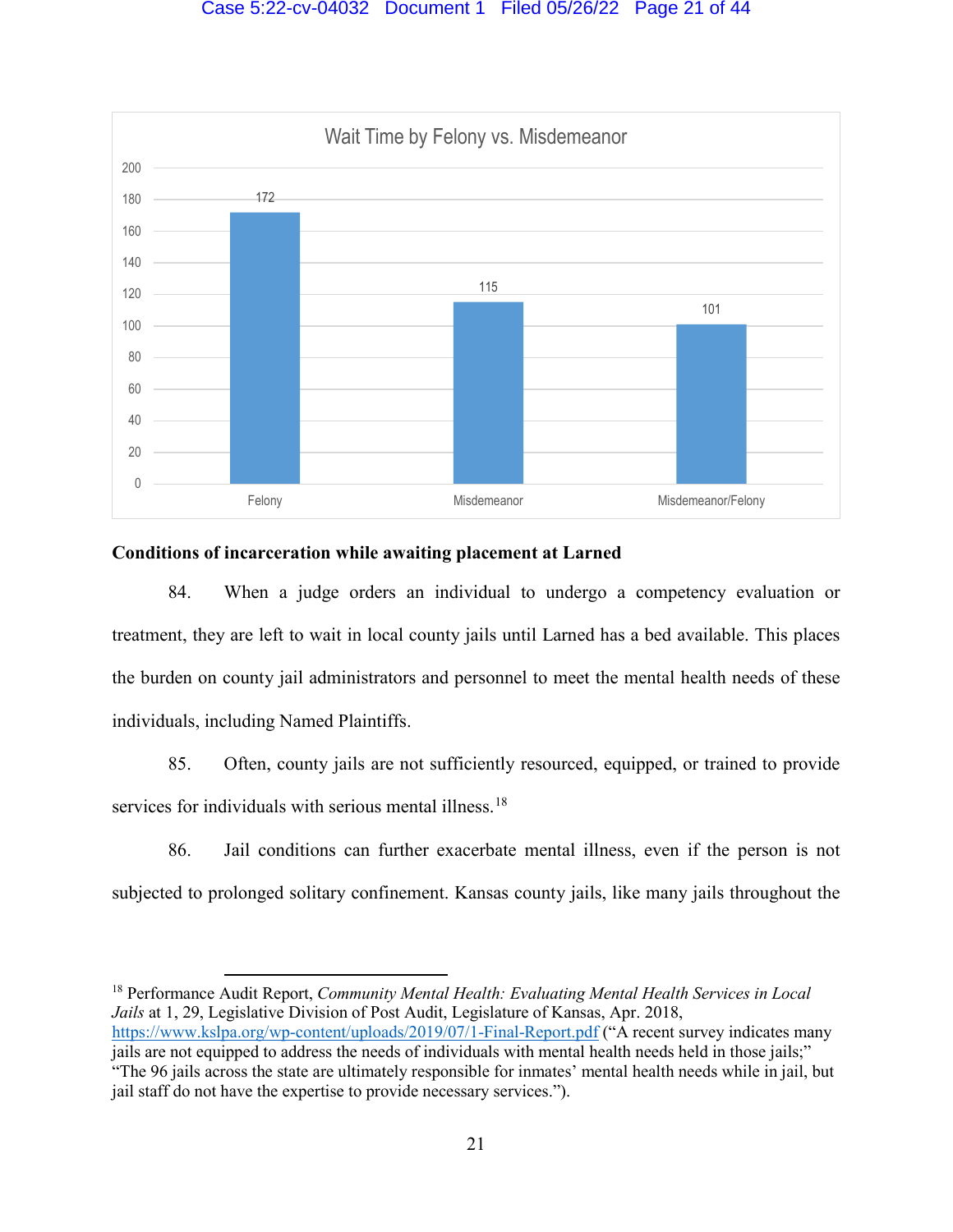## Case 5:22-cv-04032 Document 1 Filed 05/26/22 Page 22 of 44

United States, are overcrowded,<sup>[19](#page-21-0)</sup> which exacerbates the harms of the carceral environment for those with mental illness.<sup>[20](#page-21-1)</sup> Further, "[o]vercrowding often means more time in cell, less privacy, less access to mental and physical healthcare, and fewer opportunities to participate in programming."[21](#page-21-2)

87. Long stays in county jails, "can trigger and worsen symptoms of mental illness – and those effects can last long after someone leaves the prison gates."<sup>[22](#page-21-3)</sup>

88. Jails, including those throughout the State of Kansas, can be violent environments<sup>[23](#page-21-4)</sup> and exposure to violence in "jails can exacerbate existing mental health disorders or even lead to the development of post-traumatic stress symptoms like anxiety, depression, avoidance,

<span id="page-21-0"></span><sup>19</sup>*Kansas jail looks at modular units to deal with overcrowding*, Assoc. Press, Nov. 27, 2017, [https://apnews.com/article/6e0100481d044b5da2ea304d2356e92d;](https://apnews.com/article/6e0100481d044b5da2ea304d2356e92d) KAKE.com, *Sheriff: Sedgwick County jail is facing overcapacity*, Jan. 18, 2020; KSN News, *Overcrowding at the jail: A growing problem during the pandemic*, KSN.com, Aug. 12, 2020, [https://www.ksn.com/news/health/coronavirus/coronavirus-in-kansas/overcrowding-at-the-jail-a-growing](https://www.ksn.com/news/health/coronavirus/coronavirus-in-kansas/overcrowding-at-the-jail-a-growing-problem-during-the-pandemic/)[problem-during-the-pandemic/.](https://www.ksn.com/news/health/coronavirus/coronavirus-in-kansas/overcrowding-at-the-jail-a-growing-problem-during-the-pandemic/)

<span id="page-21-1"></span><sup>20</sup> Katie Rose Quandt and Alexi Jones, *Research Roundup: Incarceration can cause lasting damage to mental health*, Prison Policy Initiative, May 13, 2021, [https://www.prisonpolicy.org/blog/2021/05/13/mentalhealthimpacts/.](https://www.prisonpolicy.org/blog/2021/05/13/mentalhealthimpacts/)

<span id="page-21-2"></span> $^{21}$  *Id.* 

l

<span id="page-21-3"></span><sup>22</sup> *Id.*

<span id="page-21-4"></span><sup>23</sup> *See* Compl., *Carter v. Hutchinson Police Dep't et al.*, No. 22-cv-03004 (D. Kan. Jan. 5, 2022), ECF No. 1 (plaintiff alleges he was severely injured when he was placed in a restraint chair at Reno County Jail while he was in the throes of a seizure); Compl., *Moon v. Stineman et al.*, No. 21-cv-01027 (D. Kan. Jan. 28, 2021), ECF. No. 1 (plaintiff alleges a guard at Sedgwick County Jail beat him while his hands and feet were shackled); Compl., *Beachy v. Reno Cty. Corr. Facility et al.*, No. 16-cv-03138 (D. Kan. June 27, 2016), ECF No. 1 (plaintiff alleges he was beaten so severely by fellow inmates at Reno County Jail that he had to be airlifted to a hospital for life saving treatment); *see also* Alison Kite, *For-profit Kansas prison an understaffed 'hell hole of violence, death and drugs,* Kan. Reflector Oct. 7, 2021, [https://kansasreflector.com/2021/10/07/for-profit-kansas-prison-an-understaffed-hell-hole-of-violence](https://kansasreflector.com/2021/10/07/for-profit-kansas-prison-an-understaffed-hell-hole-of-violence-death-and-drugs/)[death-and-drugs/](https://kansasreflector.com/2021/10/07/for-profit-kansas-prison-an-understaffed-hell-hole-of-violence-death-and-drugs/) (describing well-documented violence in Leavenworth Detention Center).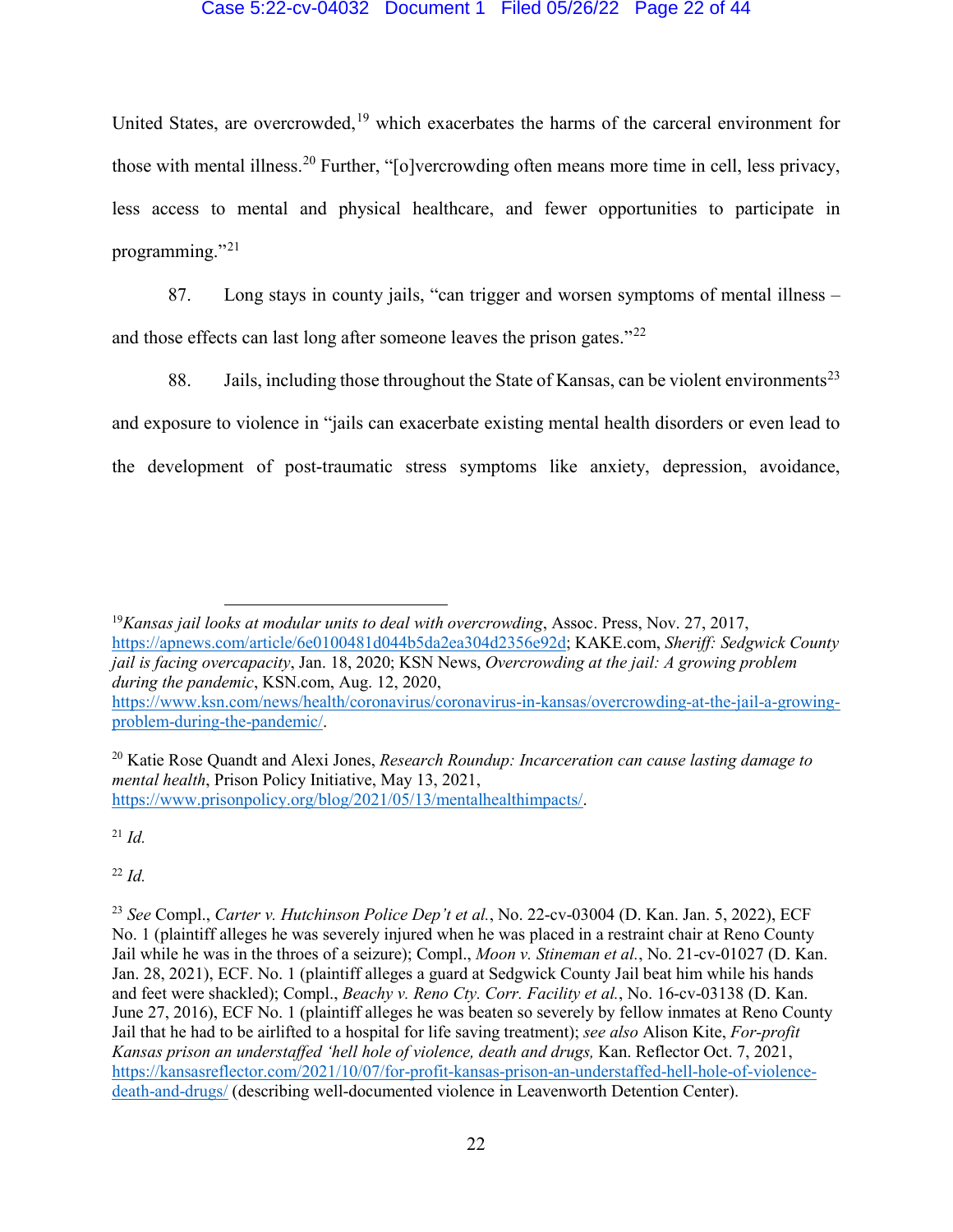### Case 5:22-cv-04032 Document 1 Filed 05/26/22 Page 23 of 44

hypersensitivity, hypervigilance, suicidality, flashbacks, and difficulty with emotional regulation."<sup>[24](#page-22-0)</sup>

89. Individuals with serious mental illness may be difficult to control, violent, compulsive, or otherwise pose a threat to themselves or others while in jail.<sup>[25](#page-22-1)</sup> As a result, jail personnel often resort to confining individuals with serious mental illness in isolation or solitary confinement, away from the general population, until a bed becomes available at Larned.<sup>[26](#page-22-2)</sup>

90. However, "[t]he adverse effects of solitary confinement are especially significant for persons with serious mental illness, commonly defined as a major mental disorder (e.g., schizophrenia, bipolar disorder, major depressive disorder) that is usually characterized by psychotic symptoms and/or significant functional impairments. The stress, lack of meaningful social contact, and unstructured days can exacerbate symptoms of illness or provoke recurrence .

l

<span id="page-22-1"></span><sup>25</sup> Patrick Miller, *Kansas prison crisis is also a mental health crisis*, Insight Kansas, Oct. 25, 2019, (noting "mentally ill offenders are more likely to receive extended sentences and other punishments in prison due to behavioral incidents"); *see also* Shawnee County Department of Corrections Adult Detention Center, Inmate Handbook at 36 (March 2019),

<span id="page-22-0"></span><sup>24</sup> Katie Rose Quandt and Alexi Jones, *Research Roundup: Incarceration can cause lasting damage to mental health*, Prison Policy Initiative, May 13, 2021, [https://www.prisonpolicy.org/blog/2021/05/13/mentalhealthimpacts/.](https://www.prisonpolicy.org/blog/2021/05/13/mentalhealthimpacts/)

[https://snwebresources.blob.core.windows.net/corrections/document/policies-and-procedures/adult](https://snwebresources.blob.core.windows.net/corrections/document/policies-and-procedures/adult-detention-center/inmate_handbook_and_grievance_procedures.pdf)detention-center/inmate handbook and grievance procedures.pdf (inmates can be placed in segregation for disciplinary purposes or if they are considered a security risk).

<span id="page-22-2"></span><sup>26</sup> *See* Second Am. Compl., *Scriven v. Sedgwick Cty. Comm'rs, Bd.of et al.*, No. 20-cv-03110 (D. Kan. Nov. 30, 2021), ECF No. 79 (plaintiff with physical disabilities and a traumatic brain injury alleges he was placed on lockdown at Sedgwick County Jail for four days as punishment for asking to get undressed in his ADA-compliant cell instead of where he was directed); Am. Compl., *Guebara v. Bascue et al.*, No. 19-cv-03025 (D. Kan. Aug. 26, 2019), ECF No. 11 (plaintiff alleges he was placed on lockdown for months at El Dorado Correctional Facility as punishment for requesting medical treatment, causing his health to deteriorate and leading him to attempt suicide); *see also* Noah Taborda, *As immigrant's health deteriorates in Seward County Jail, his wife pleads for mercy*, Kan. Reflector, Mar. 28, 2021, (explaining that after an inmate with mental health issues was transferred to solitary confinement, "his mental health began to deteriorate…[and] he began to suffer from hallucinations and paranoia and began using concerning and suicidal language" before later attempting suicide).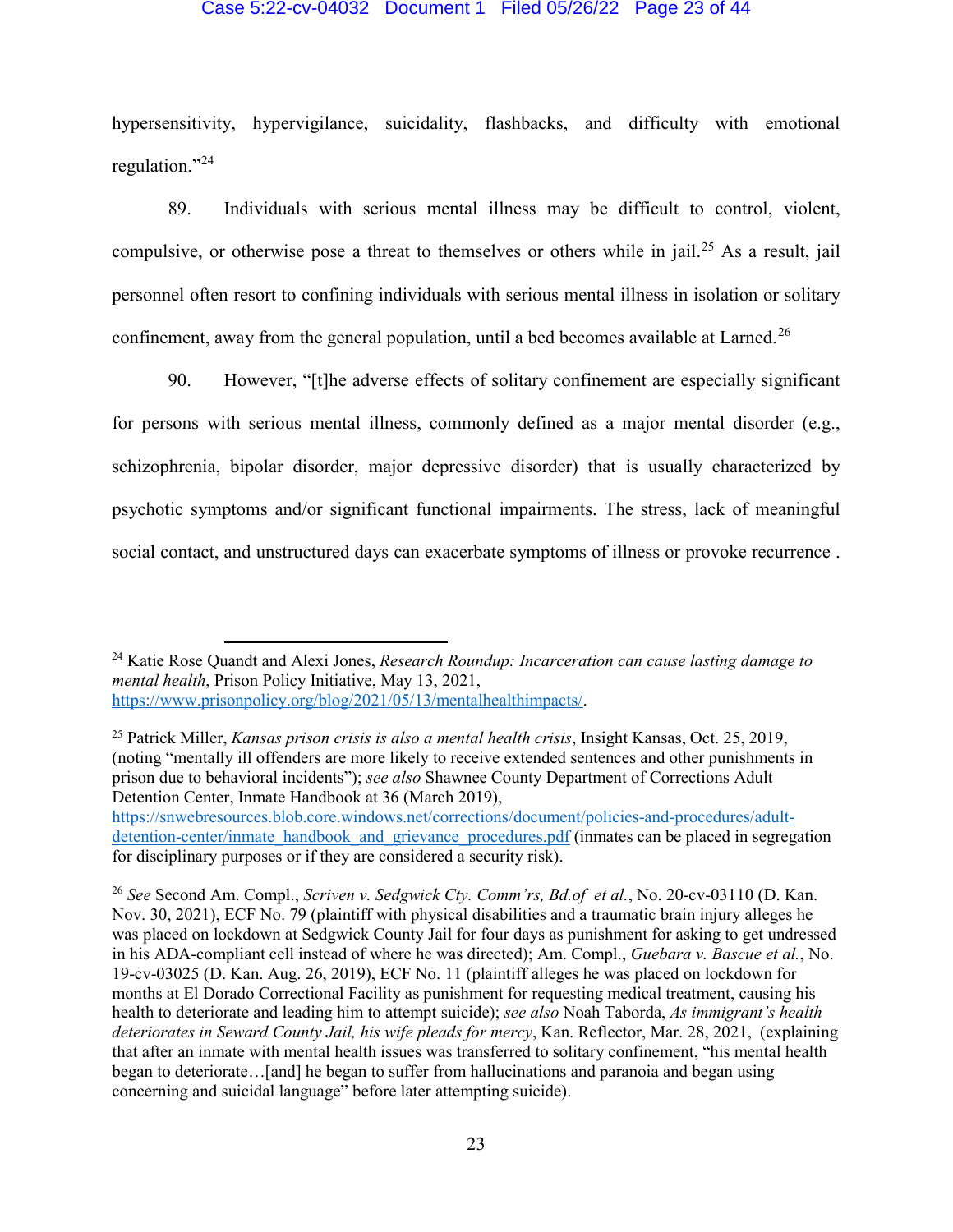## Case 5:22-cv-04032 Document 1 Filed 05/26/22 Page 24 of 44

. . All too frequently, mentally ill prisoners decompensate in isolation, requiring crisis care or psychiatric hospitalization. Many simply will not get better as long as they are isolated."[27](#page-23-0) 

91. "Solitary confinement for people with serious mental illness: . . . [c]auses extreme suffering . . . [d] isrupts treatment . . . [c] auses or worsens symptoms such as depression, anxiety, and hallucinations . . . [i]mpedes rehabilitation, recovery, and community re-integration . . . [and] [c]auses adverse long-term consequences for cognitive and adaptive functioning."[28](#page-23-1)

92. People who are severely mentally ill and held in solitary confinement often deteriorate "dramatically."[29](#page-23-2) And "[t]he damaging effects of solitary confinement on people with mental illness are exacerbated because these prisoners often do not receive meaningful treatment for their illnesses."[30](#page-23-3)

93. "The shattering impacts of solitary confinement are so well-documented that nearly every federal court to consider the question has ruled that placing people with severe mental illness in such conditions is cruel and unusual punishment in violation of the U.S. Constitution,"[31](#page-23-4) "and the United States Department of Justice has found that the practice violates both the federal Constitution and federal statutory law."[32](#page-23-5)

<span id="page-23-3"></span><sup>30</sup> *Id.* at 7.

 $\overline{a}$ 

<span id="page-23-4"></span><sup>31</sup> *Id.*

<span id="page-23-5"></span><sup>32</sup> *Id.*

<span id="page-23-0"></span><sup>27</sup> Jefferey L. Metzner and Jamie Fellner, *Solitary Confinement and Mental Illness in U.S. Prisons: A Challengefor [sic] Medical Ethics*, 38 J. AM. ACADEMY OF PSYCHIATRY AND THE LAW ONLINE 104 (Mar. 2010) [http://jaapl.org/content/38/1/104,](http://jaapl.org/content/38/1/104) (footnote omitted).

<span id="page-23-1"></span><sup>28</sup> *Solitary Confinement*, National Alliance on Mental Illness, [https://www.nami.org/Advocacy/Policy-](https://www.nami.org/Advocacy/Policy-Priorities/Stopping-Harmful-Practices/Solitary-Confinement)[Priorities/Stopping-Harmful-Practices/Solitary-Confinement.](https://www.nami.org/Advocacy/Policy-Priorities/Stopping-Harmful-Practices/Solitary-Confinement)

<span id="page-23-2"></span><sup>29</sup> Am. Civil Liberties Union, *Briefing Paper: The Dangerous Overuse of Solitary Confinement in the United States*, 6 (Aug. 2014), [https://www.aclu.org/other/stop-solitary-briefing-paper?redirect=criminal](https://www.aclu.org/other/stop-solitary-briefing-paper?redirect=criminal-law-reform-prisoners-rights/stop-solitary-briefing-paper)[law-reform-prisoners-rights/stop-solitary-briefing-paper.](https://www.aclu.org/other/stop-solitary-briefing-paper?redirect=criminal-law-reform-prisoners-rights/stop-solitary-briefing-paper)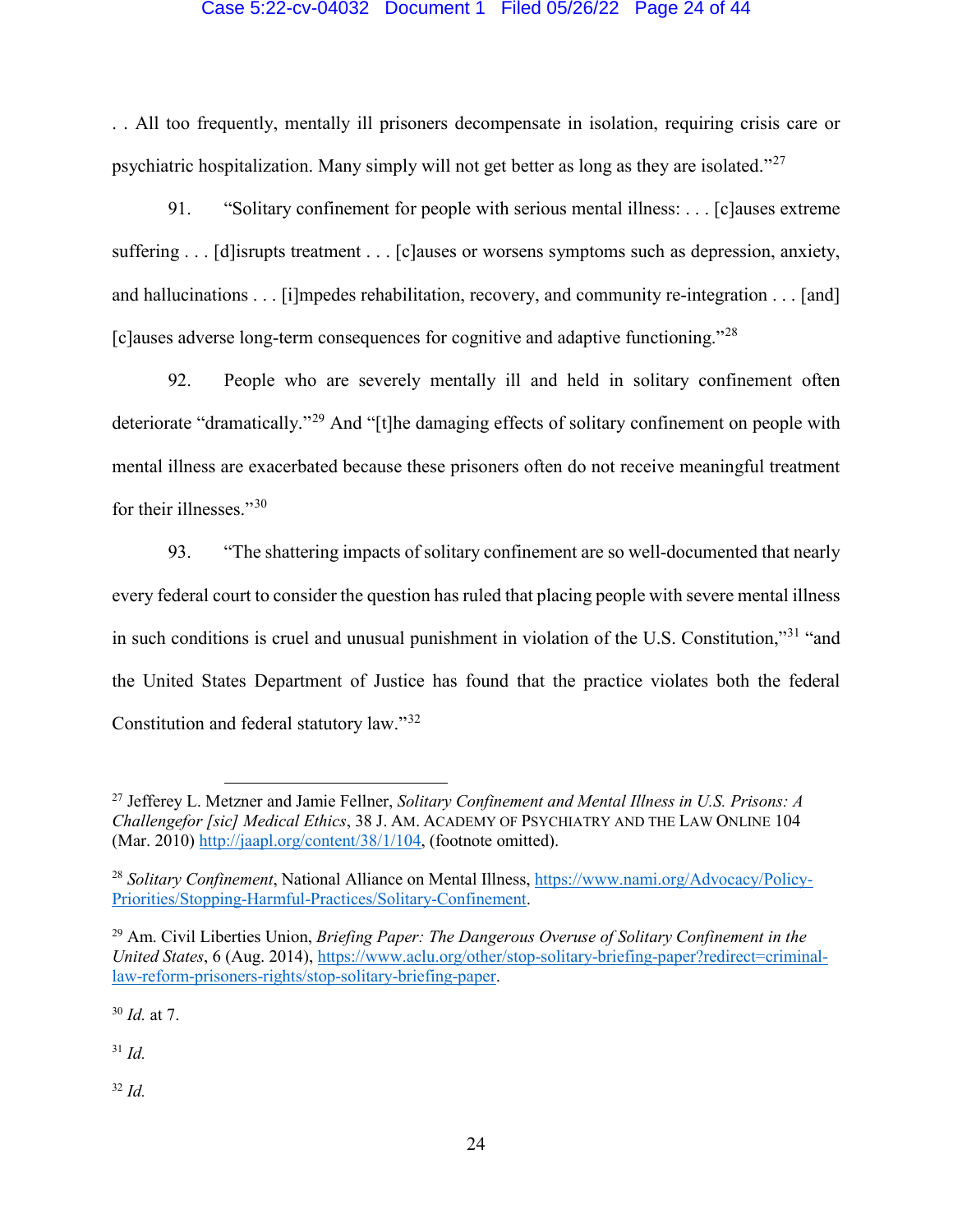### Case 5:22-cv-04032 Document 1 Filed 05/26/22 Page 25 of 44

94. In addition, "in 2012, the American Psychiatric Association, the world's largest psychiatric organization and a leader in humane care and effective treatment, issued a formal position statement that prisoners with serious mental illness should almost never be subjected to such treatment and in the rare event that isolation is necessary, they must be given extra clinical supports."<sup>[33](#page-24-0)</sup>

95. KDADS' failure to timely provide competency evaluations and competency restoration treatment results in Plaintiffs' confinement in jail, including prolonged periods of solitary confinement or segregation, where they do not receive necessary services and treatment.

## **Concerns of Stakeholders**

 $\overline{a}$ 

96. Kansas sheriffs recognize that Larned's long waitlist for forensic beds is a significant issue in need of immediate resolution. On October 25, 2021, over 60 Kansas Sheriffs sent a letter to Governor Kelly expressing their concern about management and operations at Larned.<sup>[34](#page-24-1)</sup> This letter cited issues with Larned's policies on who is admitted as well as how long it takes.[35](#page-24-2) The signatories requested that KDADS make major changes to Larned's admission process.[36](#page-24-3)

<span id="page-24-0"></span><sup>33</sup> *Id*.

<span id="page-24-3"></span><sup>36</sup> *See id.*

<span id="page-24-1"></span><sup>34</sup> Jackson Overstreet, *61 Kansas sheriffs call for changes to Larned state hospital admin, process*, KAKE.com, Nov. 4, 2021, [https://www.kake.com/story/45125959/61-kansas-sheriffs-call-for-changes-to](https://www.kake.com/story/45125959/61-kansas-sheriffs-call-for-changes-to-larned-state-hospital-admin-process)[larned-state-hospital-admin-process.](https://www.kake.com/story/45125959/61-kansas-sheriffs-call-for-changes-to-larned-state-hospital-admin-process); KAKE News, *Kansas sheriffs send letter to governor asking for changes to KDADS, Larned State Hospital*, KAKE.com, Nov. 3, 2021, [https://www.kake.com/story/45120737/kansas-sheriffs-send-letter-to-governor-asking-for-changes-to](https://www.kake.com/story/45120737/kansas-sheriffs-send-letter-to-governor-asking-for-changes-to-kdads-larned-state-hospital)[kdads-larned-state-hospital.](https://www.kake.com/story/45120737/kansas-sheriffs-send-letter-to-governor-asking-for-changes-to-kdads-larned-state-hospital)

<span id="page-24-2"></span><sup>35</sup> Jackson Overstreet, *61 Kansas sheriffs call for changes to Larned state hospital admin, process*, KAKE.com, Nov. 4, 2021, [https://www.kake.com/story/45125959/61-kansas-sheriffs-call-for-changes-to](https://www.kake.com/story/45125959/61-kansas-sheriffs-call-for-changes-to-larned-state-hospital-admin-process)[larned-state-hospital-admin-process.](https://www.kake.com/story/45125959/61-kansas-sheriffs-call-for-changes-to-larned-state-hospital-admin-process)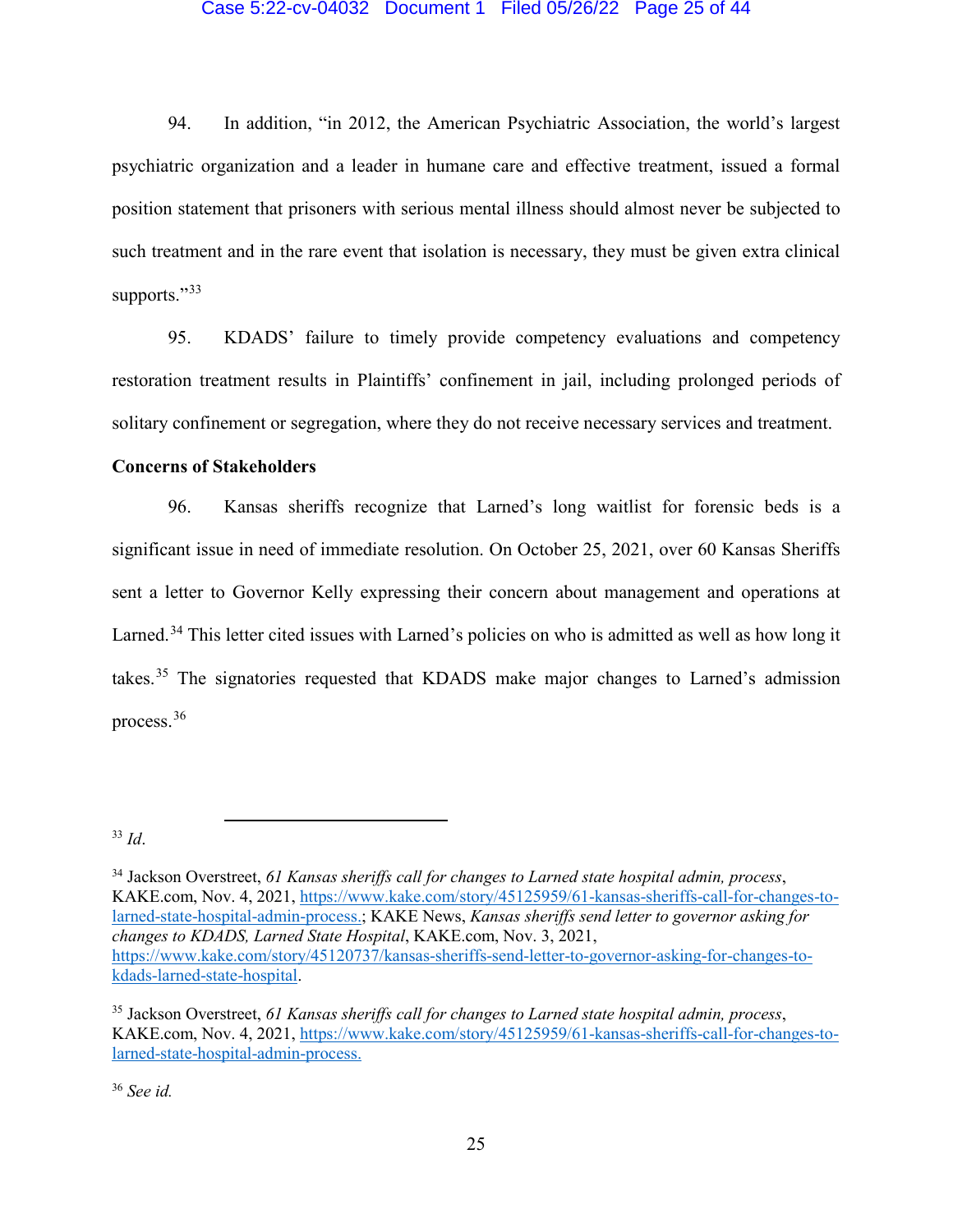### Case 5:22-cv-04032 Document 1 Filed 05/26/22 Page 26 of 44

97. The Kansas sheriffs wrote, "[i]t is our experience that the operations and management at Larned State Hospital have reached a crisis level."<sup>[37](#page-25-0)</sup> They shared that "[a]lmost every law enforcement agency in Western Kansas continues to have problems with services at the state hospital."[38](#page-25-1) And they further wrote, "[a]s Sheriffs, we understand issues concerning staffing and Covid 19 related problems. We are faced with the same issues every day in our county jails. That said, we will continue to do our job. Larned State Hospital must also."[39](#page-25-2)

98. An April 2018 Performance Audit Report stated, "Individuals may have trouble accessing services at the state's two mental health hospitals because of wait times and a lack of bed space. . . K.S.A. [§] 39-1602(h) requires community mental health centers to screen individuals to determine if they require treatment in a state mental health hospital. Some community mental health centers reported there can be significant wait times for admission to the state hospitals due to long wait lists and a lack of bed space. This means the community mental health center or the jail must potentially provide crisis management and stabilization services instead of an individual receiving the needed care at the state hospital."[40](#page-25-3)

## **The Impact of HB 2508**

l

99. In the 2022 Legislative Session, KDADS championed reforms to K.S.A. §§ 22- 3302 and 3303 to expand the number and type of facilities that could conduct competency

<span id="page-25-1"></span><sup>38</sup> *Id.*

<span id="page-25-2"></span><sup>39</sup> *Id.*

<span id="page-25-0"></span><sup>37</sup> KAKE News, *Kansas sheriffs send letter to governor asking for changes to KDADS, Larned State Hospital*, KAKE.com, Nov. 3, 2021, [https://www.kake.com/story/45120737/kansas-sheriffs-send-letter](https://www.kake.com/story/45120737/kansas-sheriffs-send-letter-to-governor-asking-for-changes-to-kdads-larned-state-hospital)[to-governor-asking-for-changes-to-kdads-larned-state-hospital.](https://www.kake.com/story/45120737/kansas-sheriffs-send-letter-to-governor-asking-for-changes-to-kdads-larned-state-hospital)

<span id="page-25-3"></span><sup>40</sup> Performance Audit Report, *Community Mental Health: Evaluating Mental Health Services in Local Jails* 23, Legislative Division of Post Audit, Legislature of Kansas (Apr. 2018), [https://www.kslpa.org/wp-content/uploads/2019/07/1-Final-Report.pdf.](https://www.kslpa.org/wp-content/uploads/2019/07/1-Final-Report.pdf)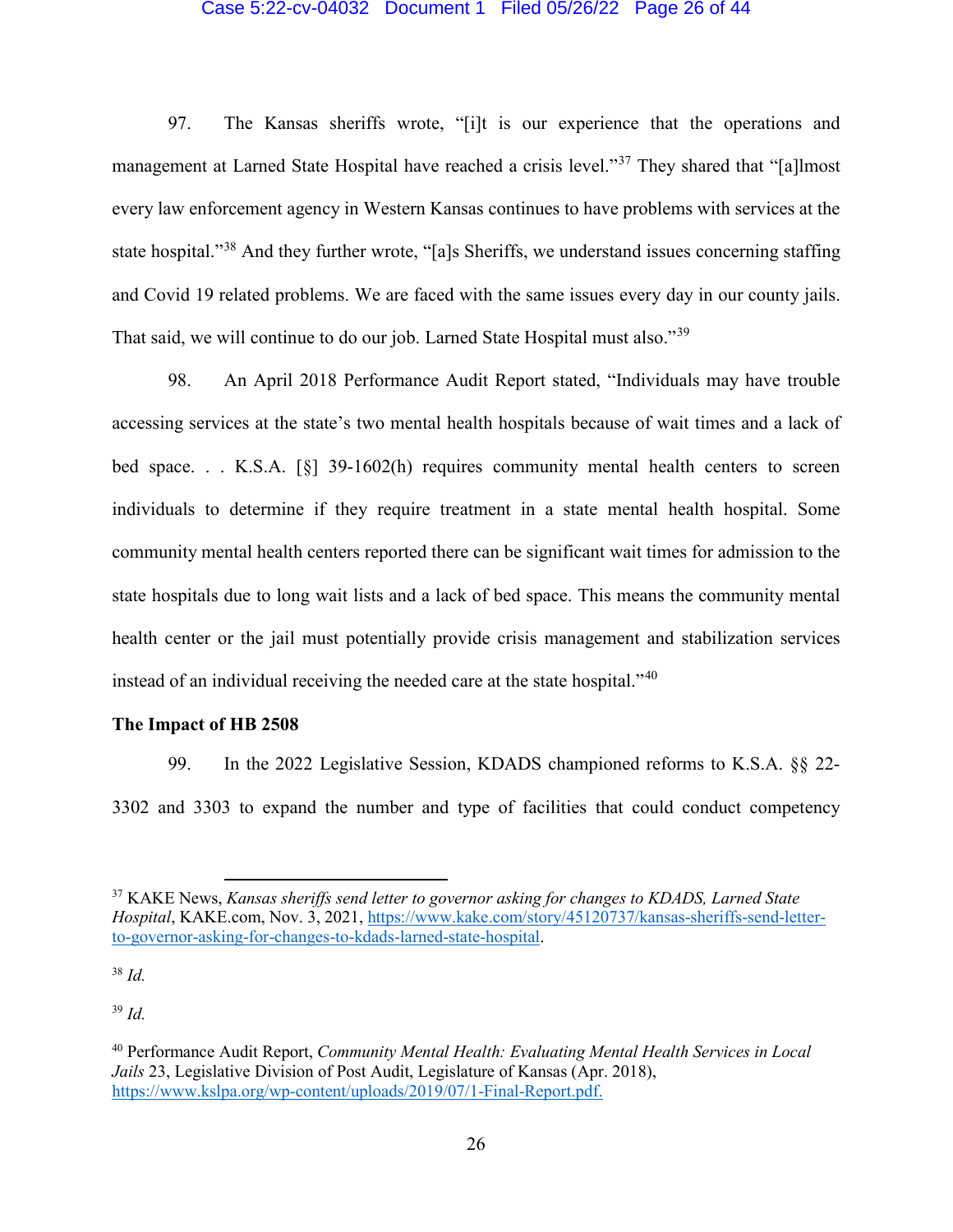### Case 5:22-cv-04032 Document 1 Filed 05/26/22 Page 27 of 44

evaluations and restoration treatment. Governor Kelly signed these reforms into law on April 18, 2022.[41](#page-26-0)

100. The implementation plans for the legislation remain unclear. Although the enacted legislation provides more options for competency evaluation and treatment, it is unclear what impact, if any, the reforms will have on wait times for beds at Larned.

101. HB 2508 therefore represents a step in the right direction, but it is an incomplete solution to the unconstitutional wait times currently in place.

# **Named Plaintiffs are Qualified Individuals with a Disability Under the Americans with Disabilities Act (ADA).**

102. Plaintiffs are qualified individuals with a disability as defined under 42 U.S.C. § 12131. A qualified individual with a disability is "an individual with a disability who, with or without reasonable modifications to rules, policies, or practices, the removal of architectural, communication, or transportation barriers, or the provision of auxiliary aids and services, meets the essential eligibility requirements for the receipt of services or the participation in programs or activities provided by a public entity." 42 U.S.C. § 12131(2). '"[D]isability' means, with respect to an individual—(A) a physical or mental impairment that substantially limits one or more major life activities of such individual; (B) a record of such an impairment; or (C) being regarded as having such an impairment" (as later described in paragraph (3)). 42 U.S.C. § 12102. Individuals do not need a formal diagnosis to meet the definition of having a "disability" or to be a "qualified individual" under the ADA.

l

<span id="page-26-0"></span><sup>41</sup> *See* House Bill 2508 (eff. July 1, 2022), available at

http://www.kslegislature.org/li/b2021\_22/measures/documents/hb2508\_enrolled.pdf.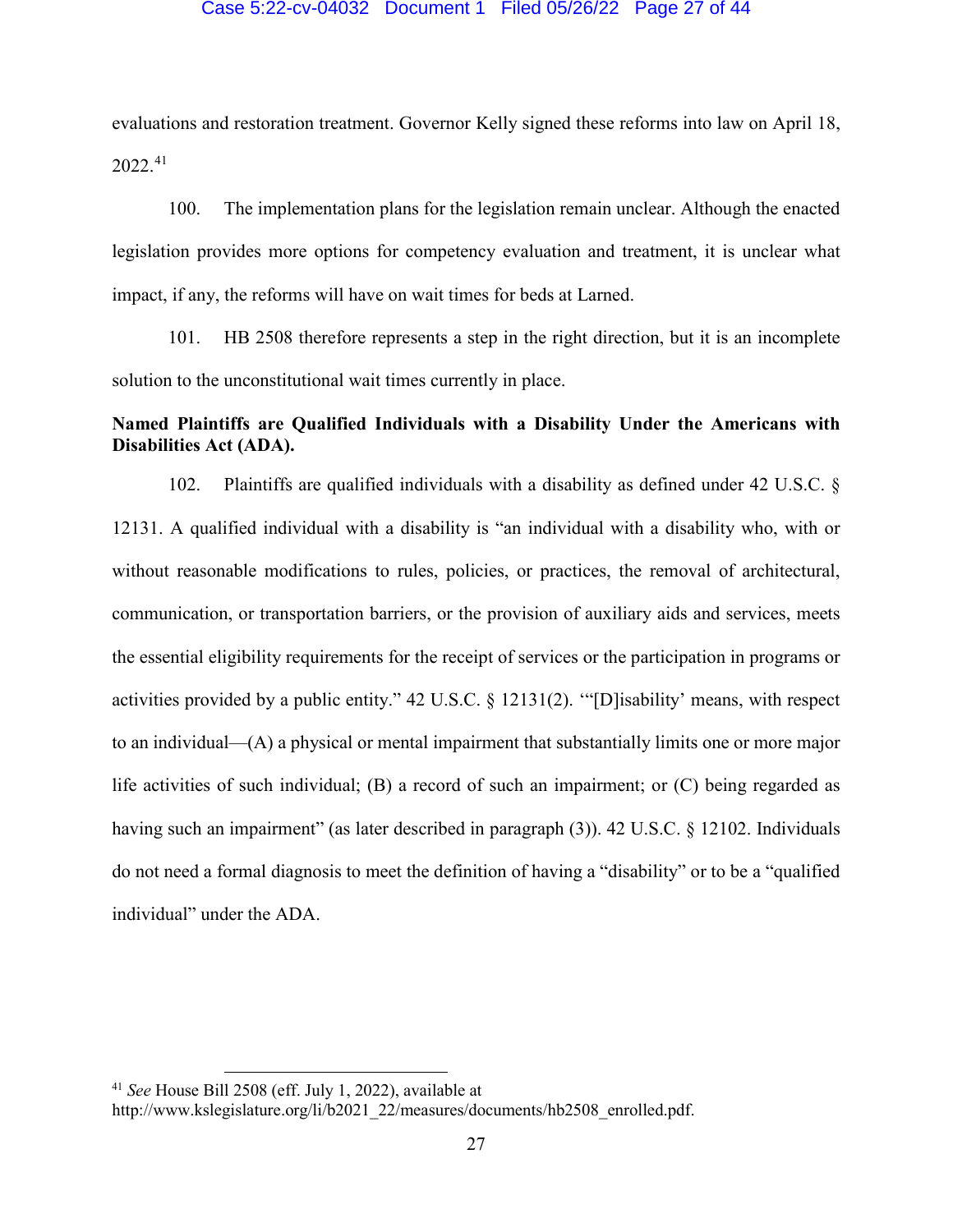#### Case 5:22-cv-04032 Document 1 Filed 05/26/22 Page 28 of 44

103. The ADA regulations mandate that a public entity administer services and programs "in the most integrated setting appropriate to the needs of the qualified individuals with disabilities." 28 CFR § 35.130(d).

104. The ADA regulations mandate that a public entity "make reasonable modifications in policies, practices, or procedures when" they "are necessary to avoid discrimination on the basis of disability, unless the" entity can demonstrate making these "modifications would fundamentally alter the nature of the service, program, or activity." 28 CFR  $\S 35.130(b)(7)(i)$ .

105. The Supreme Court of the United States addressed Title II ADA in *Olmstead v. L.C. ex rel. Zimring*, 527 U.S. 581, 587 (1999). The question before the Supreme Court was "whether the proscription of discrimination may require placement of persons with mental disabilities in community settings rather than in institutions." *Id*. The Supreme Court held a qualified yes in response to this question: "under Title II of the ADA, States are required to provide community-based treatment for persons with mental disabilities when the State's treatment professionals determine that such placement is appropriate, the affected persons do not oppose such treatment, and the placement can be reasonably accommodated, taking into account the resources available to the State and the needs of others with mental disabilities." *Id.* at 587, 607.

106. Under *Olmstead*, the integration regulation forbids unjustified isolation of the disabled. *Olmstead* at 597; *see also* 28 CFR §35.130(d). The unnecessary isolation is a form of illegal discrimination against the disabled.

107. Here, Named Plaintiffs are qualified individuals with a disability as they are individuals living with a mental impairment and/or serious mental illness that substantially limits one or more of their major life activities. Each Named Plaintiff is impaired, by way of their mental illness, in a manner that substantially limits their ability to engage in major life activities. All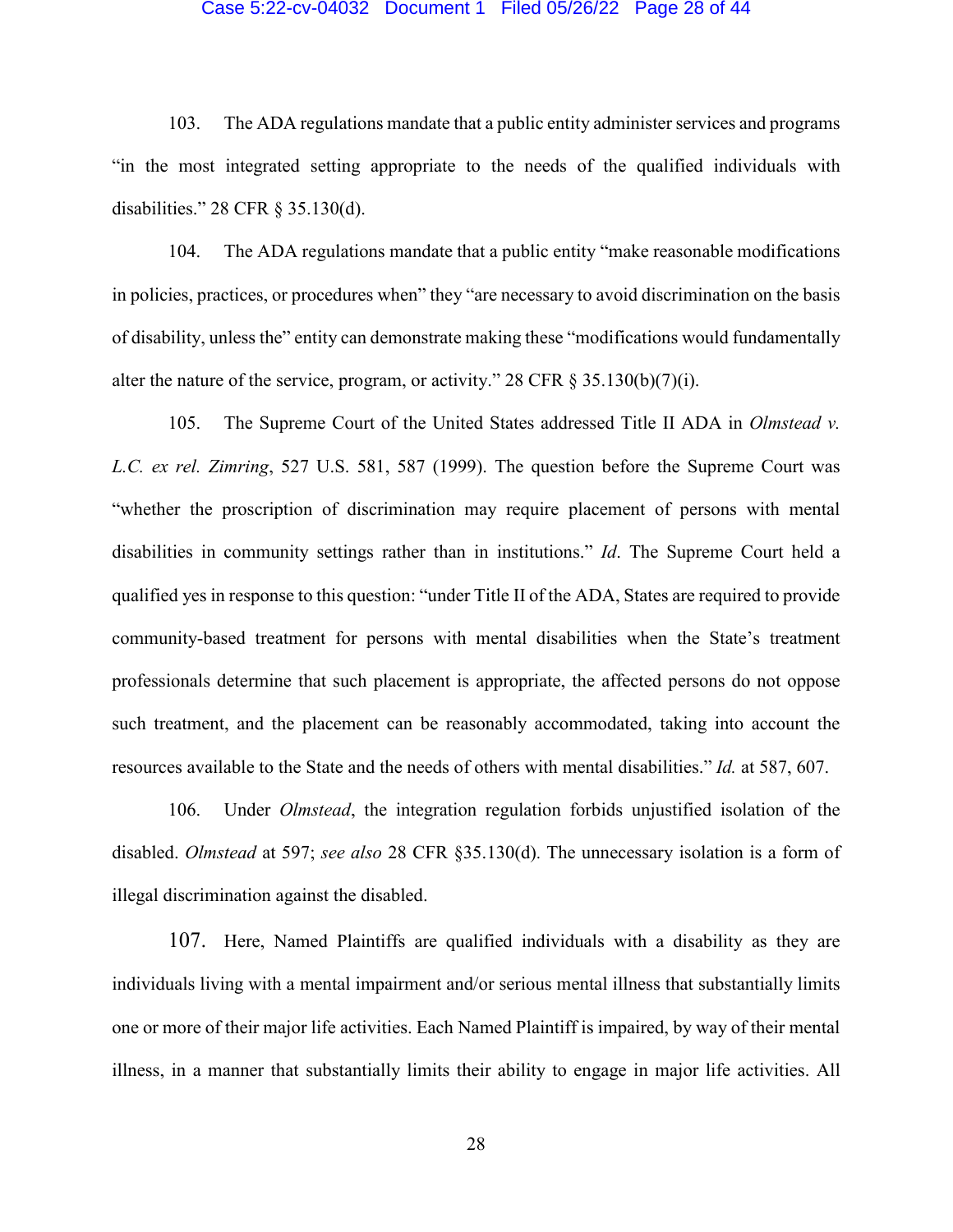#### Case 5:22-cv-04032 Document 1 Filed 05/26/22 Page 29 of 44

Plaintiffs are unable to substantially care for themselves, including maintaining proper hygiene, prosocial behavior, or otherwise manage their interactions with others. Many are noncommunicative with jail staff and their attorneys.

108. KDADS is a public entity that must comply with the ADA and its regulations, including the integration mandate and the fundamental-alteration regulation. *See* 28 CFR §  $35.130(b)(7)(i)$ .

## **CLASS ACTION ALLEGATIONS**

109. Pursuant to Federal Rules of Civil Procedure 23(a) and  $(b)(1)(A)$ , the individually named Plaintiffs bring this action on behalf of the individuals they represent as next friends, and all other persons similarly situated as members of the proposed class. Plaintiffs seek declaratory and injunctive relief against the Defendants on behalf of the class.

110. This action satisfies the numerosity, commonality, typicality, and fairness and adequacy elements of Federal Rule of Civil Procedure 23(a).

111. Plaintiffs bring this action on behalf of a class of persons detained pretrial and court ordered to undergo a competency evaluation and/or competency restoration treatment pursuant to K.S.A. § 22-3302 and/or K.S.A. § 22-3303, who are awaiting transfer to Larned pursuant to those court orders.

112. Plaintiffs reserve the right to amend the class definition if discovery or further investigation reveals that the class should be expanded, divided into subclasses, or modified in any way.

### **Numerosity**

113. The proposed class is sufficiently numerous as there are approximately 137 individuals in the proposed class based on the waitlist as of the afternoon of January 27, 2022.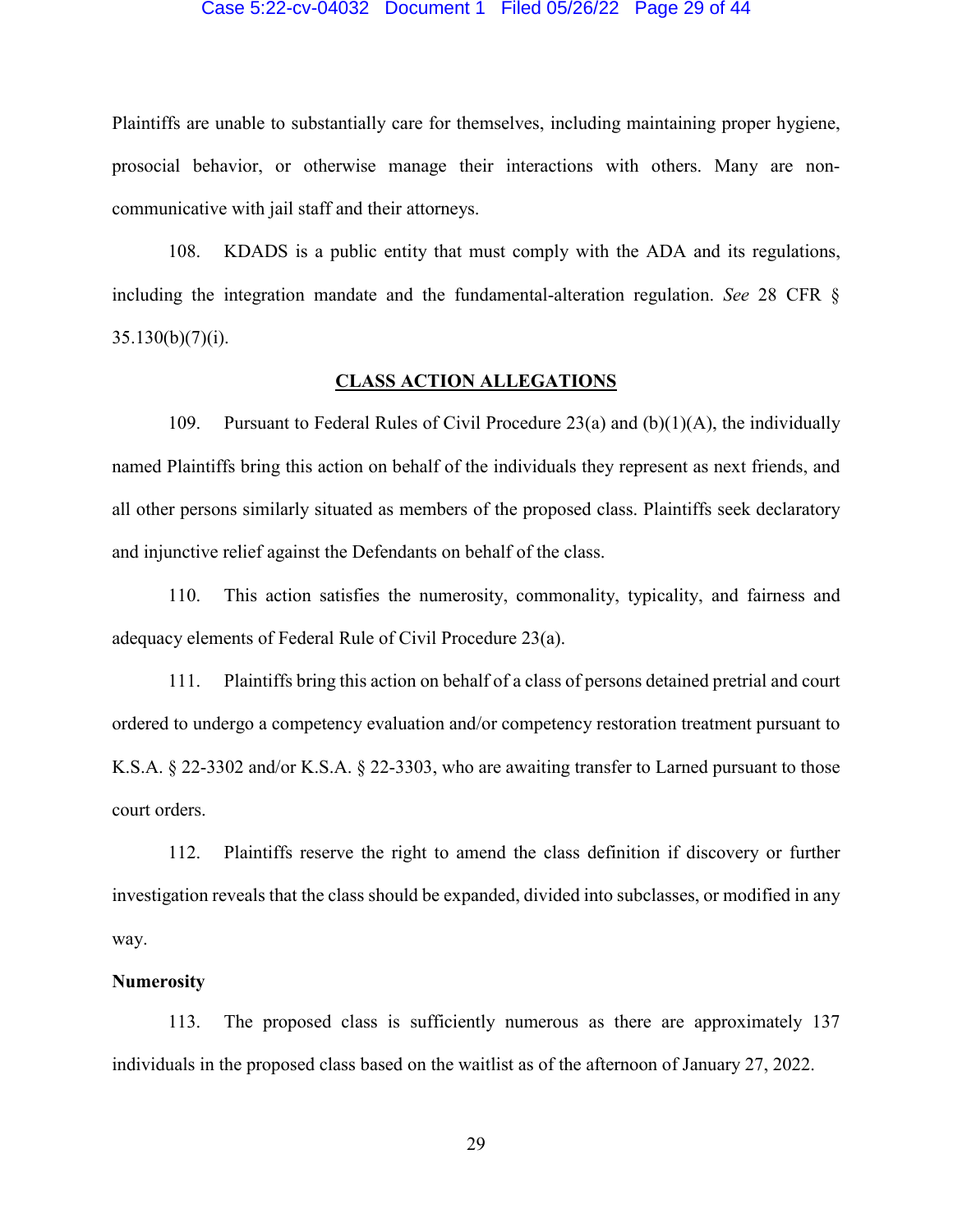## Case 5:22-cv-04032 Document 1 Filed 05/26/22 Page 30 of 44

114. These numbers are ascertainable as KDADS maintains a frequently-updated waitlist. The numbers are regularly changing as more individuals are added to or dropped from the waitlist, which further supports the need for class certification to account for the many and regularly changing members of the class.

115. The proposed class is numerous to the extent that joinder is impracticable as attempting to join approximately 137 cases from various counties across the state of Kansas would not be convenient or reasonable.

116. The waitlist includes people incarcerated in local jails across the entire state of Kansas, and consists of people incarcerated in several counties, thereby weighing in favor of numerosity.

117. Further, the ability for individuals to bring lawsuits on this subject matter claiming constitutional violations may be very limited as a number of proposed class members may be indigent to the extent that it would not be financially feasible to bring such a lawsuit.

## **Commonality**

118. In this action, there are common questions of law, including whether it is a substantive due process violation to confine individuals in jail for unreasonable lengths of time when awaiting competency services or restoration treatment and whether it is an *Olmstead* violation to not provide community-based treatment under the circumstances of unreasonably long wait times.

119. Additionally, there are questions of fact regarding each of our claims for the court to determine which are common to all class members. These include the length of time spent on the waitlist; the availability of alternative programs to reduce wait times; the reasons why wait times for forensic bedspace at Larned are so long; and more.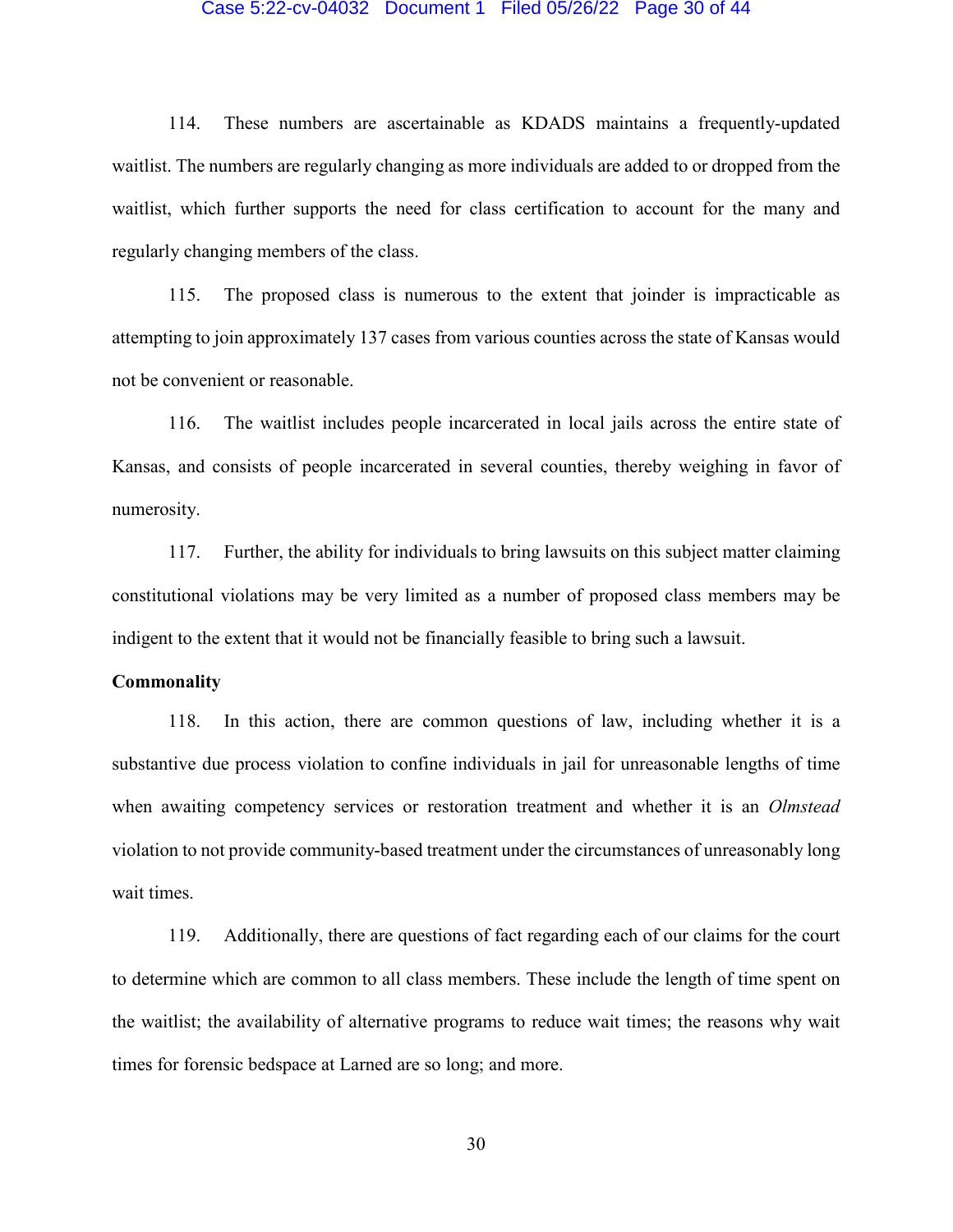# **Typicality**

120. Proposed class representatives, as next friend representatives, are part of the class and have the same interest as their class members. First, proposed class representatives have the same interest as their class members in not waiting unconstitutional lengths of time to receive either a competency evaluation, and/or competency restoration treatment. Second, proposed class representatives have the same interest as their class members in terms of their liberty interest in freedom from incarceration and in terms of their liberty interests in restorative treatment for those awaiting competency restoration treatment. Third, proposed class representatives have the same interest as their class members in being free from cruel and unusual punishment. Lastly, class representatives have the same interest as their respective class members in community-based treatment for those awaiting competency restoration treatment, if available.

121. Proposed class representatives suffer the same injury—extensive confinement, infringement on constitutional rights, and impact to their mental health.

## **Fairness and adequacy**

122. There would be no conflicts of interest between the named plaintiffs and other class members, and we would pursue this action vigorously on behalf of the whole class.

## **Rule 23(b)(1)(A)**

123. Bringing separate actions by individual class members would create a risk of inconsistent or varying adjudication regarding individual class members. Different district court judges could rule differently regarding the constitutionality of wait times resulting in contradictory standards on the question as to whether the wait times are reasonable and what amount of time would be deemed acceptable.

124. Further, different district court judges could view any of the multiple claims differently resulting in varying conclusions on questions of constitutional law.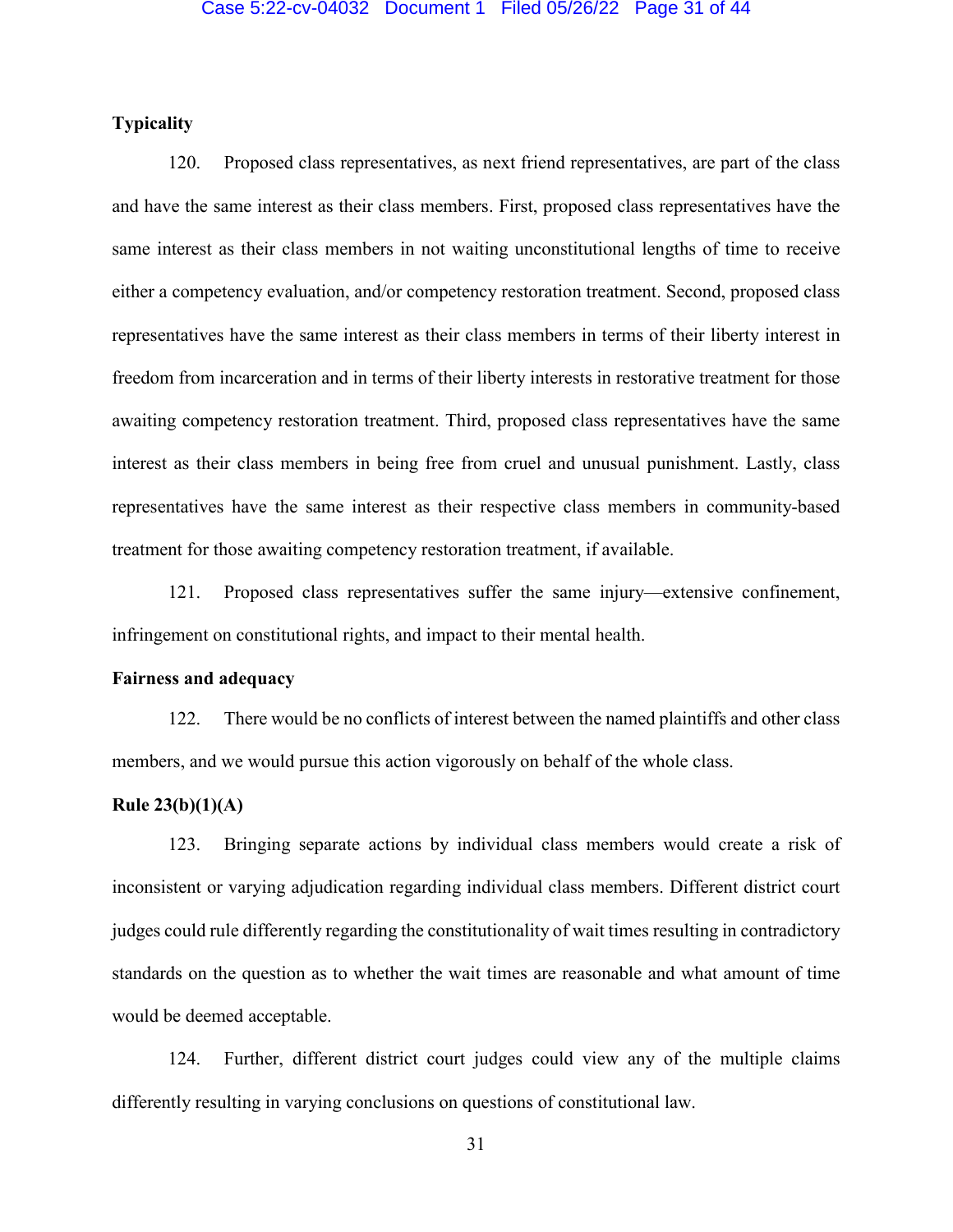## **Rule 23(b)(2)**

125. Defendants have not acted to get rid of the unreasonably long wait times that harm both classes. Defendants have also not fulfilled their statutory obligations to provide competency evaluations or restoration treatment to the class. Defendants have also failed to fulfill their statutory obligations to provide mental health services and/or treatment in the most integrated setting appropriate as to the needs of all of the Plaintiffs and others similarly situated within the class. The necessary remedy is thus declaratory and injunctive relief to prevent further injury to the class.

126. Class members have the same injuries. Plaintiffs have suffered common injuries of extensive confinement, infringement on their constitutional rights (substantive and procedural due process, cruel and unusual punishment, and state constitutional due process), and impact on their mental health, and evidence will demonstrate Defendants' inactions and actions regarding the wait times which created these injuries.

127. Further, relief would not need to be tailored to each class member as the same declaratory and injunctive relief related to wait times for competency evaluations and restoration treatment would provide relief to the entire class.

### **CLAIMS FOR RELIEF**

# **COUNT 1 VIOLATION OF THE FOURTEENTH AMENDMENT TO THE UNITED STATES**

## **(Claims of Plaintiffs and others similarly situated Pursuant to 42 U.S.C. § 1983 Against Defendants for Violations of the Fourteenth Amendment)**

**CONSTITUTION—THE RIGHT TO SUBSTANTIVE DUE PROCESS**

128. Plaintiffs incorporate each paragraph of this Complaint as if fully restated herein.

129. The Due Process Clause of the Fourteenth Amendment requires the nature and duration of an individual's involuntary confinement bear a reasonable relation to the purpose for which the individual is committed.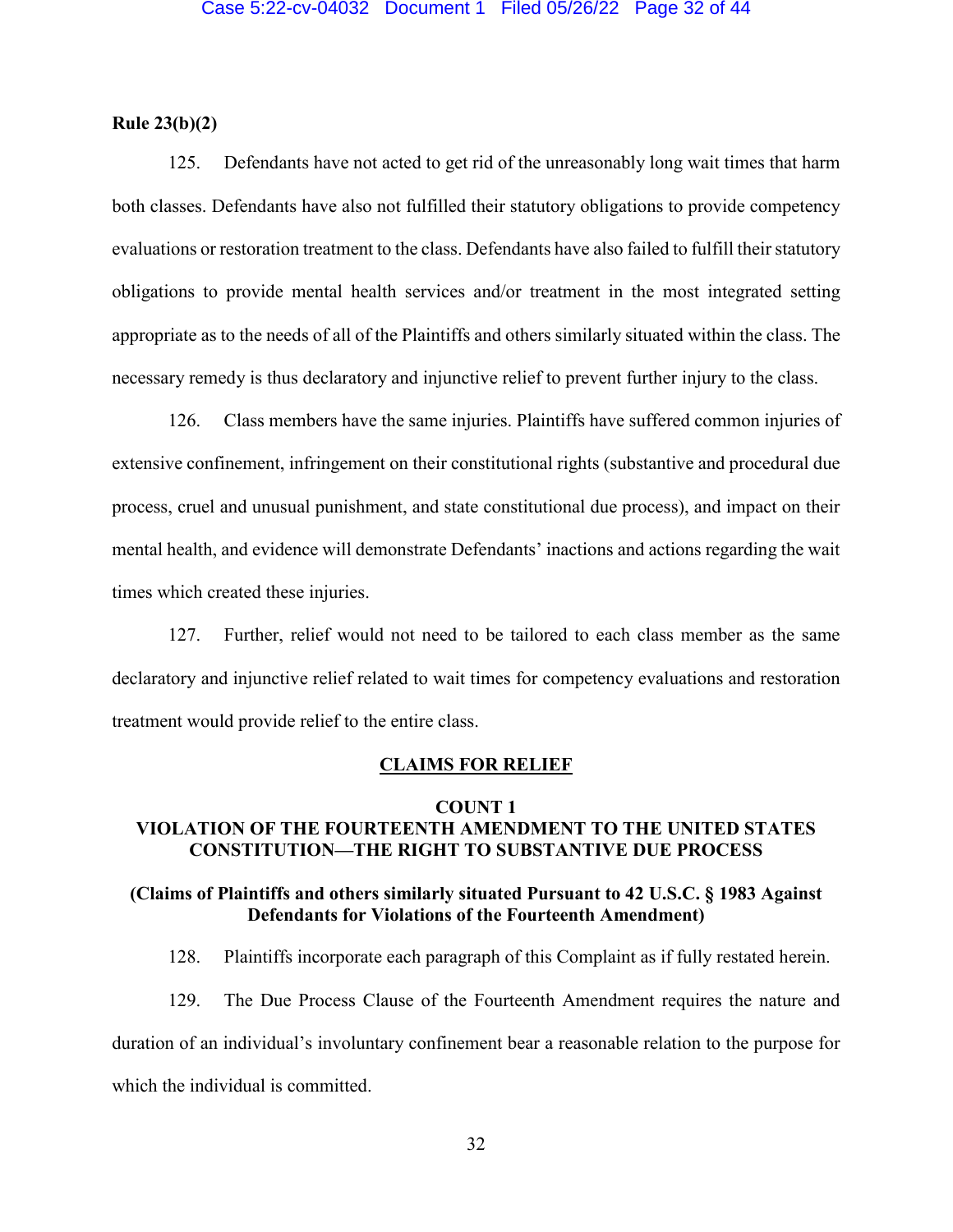## Case 5:22-cv-04032 Document 1 Filed 05/26/22 Page 33 of 44

130. Plaintiffs awaiting competency evaluations have a liberty interest in freedom from incarceration and a liberty interest in their cases expeditiously proceeding to trial.

131. Plaintiffs awaiting competency restoration have a liberty interest in freedom from incarceration, a liberty interest in restorative treatment, and a liberty interest in their cases expeditiously proceeding to trial. Individuals that have been found unable to aid and assist in their own defense have a constitutional right to individualized treatment to give them a realistic opportunity to be restored to competency or to improve their mental condition.

132. No legitimate state interest justifies the confinement of mentally incompetent individuals in county jails for months. The current duration of Plaintiffs' confinement (potentially 11 months awaiting competency evaluation or competency restoration treatment) is not reasonably related to the purpose of their current confinement. The purpose of Plaintiffs' confinement is to either determine whether or not they are competent to stand trial or to restore their competency in order for them to stand trial. Because Plaintiffs are not receiving a competency evaluation or any competency restoration treatment during these long wait times, the duration of their confinement is unrelated to the purpose of their confinement.

133. Once an individual has been found to be unable to aid and assist in their own defense, the only lawful purpose regarding confinement is to treat the individual in order to restore their competency.

134. County jails in Kansas do not have capacity or resources to provide restorative mental health treatment as required by the United States Constitution and Kansas law.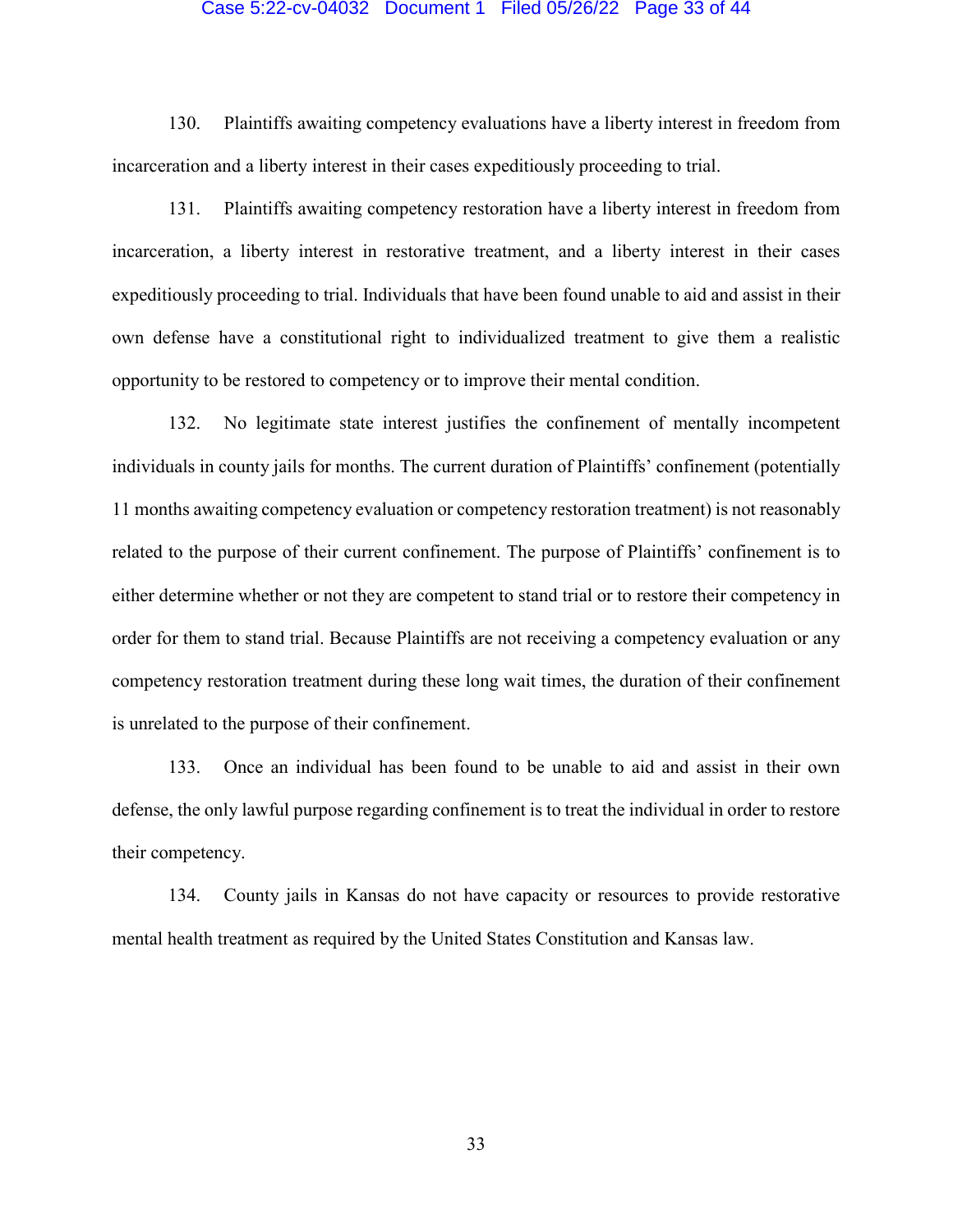## Case 5:22-cv-04032 Document 1 Filed 05/26/22 Page 34 of 44

135. Defendants, through KDADS, failed and continue to fail their duty to provide competency evaluations and competency restoration treatment for those committed to the custody of KDADS in a constitutionally timely manner.<sup>[42](#page-33-0)</sup>

136. Defendants, through KDADS, have violated Plaintiffs' rights under the Due Process Clause of the Fourteenth Amendment.

137. Unless enjoined, Defendants will continue to violate the constitutional rights of Plaintiffs and others similarly situated.

#### **COUNT 2**

# **VIOLATION OF TITLE II OF THE AMERICANS WITH DISABILITIES ACT—THE RIGHT TO NOT BE DENIED ACCESS TO COMMUNITY-BASED TREATMENT**

# **(Claims of Plaintiffs and others similarly situated Pursuant to 42 U.S.C. § 12132 Against Defendants for Violations of Title II of the Americans with Disabilities Act)**

138. Plaintiffs incorporate each paragraph of this Complaint as if fully restated herein.

139. Plaintiffs that have been ordered to receive a competency evaluation need and

require mental health evaluation services so that their court cases may proceed without delay.

140. Plaintiffs that have been ordered to undergo competency restoration treatment need

and require mental health treatment so that they can be restored to competency and have their court

cases proceed without delay.

 $\overline{\phantom{a}}$ 

141. Plaintiffs are qualified individuals with a disability as defined under 42 U.S.C. §

12131, as they suffer from mental illness severe enough that their competency to stand trial has

been called into question, or they have already been deemed incompetent to stand trial.

<span id="page-33-0"></span><sup>42</sup> In a similar case, *Oregon Advocacy Center v. Mink*, the court upheld "the district court's injunction requiring OSH [Oregon State Hospital] to admit mentally incapacitated criminal defendants within seven days of a judicial finding of incapacitation." 322 F.3d 1101, 1105, 1123 (9th Cir. 2003).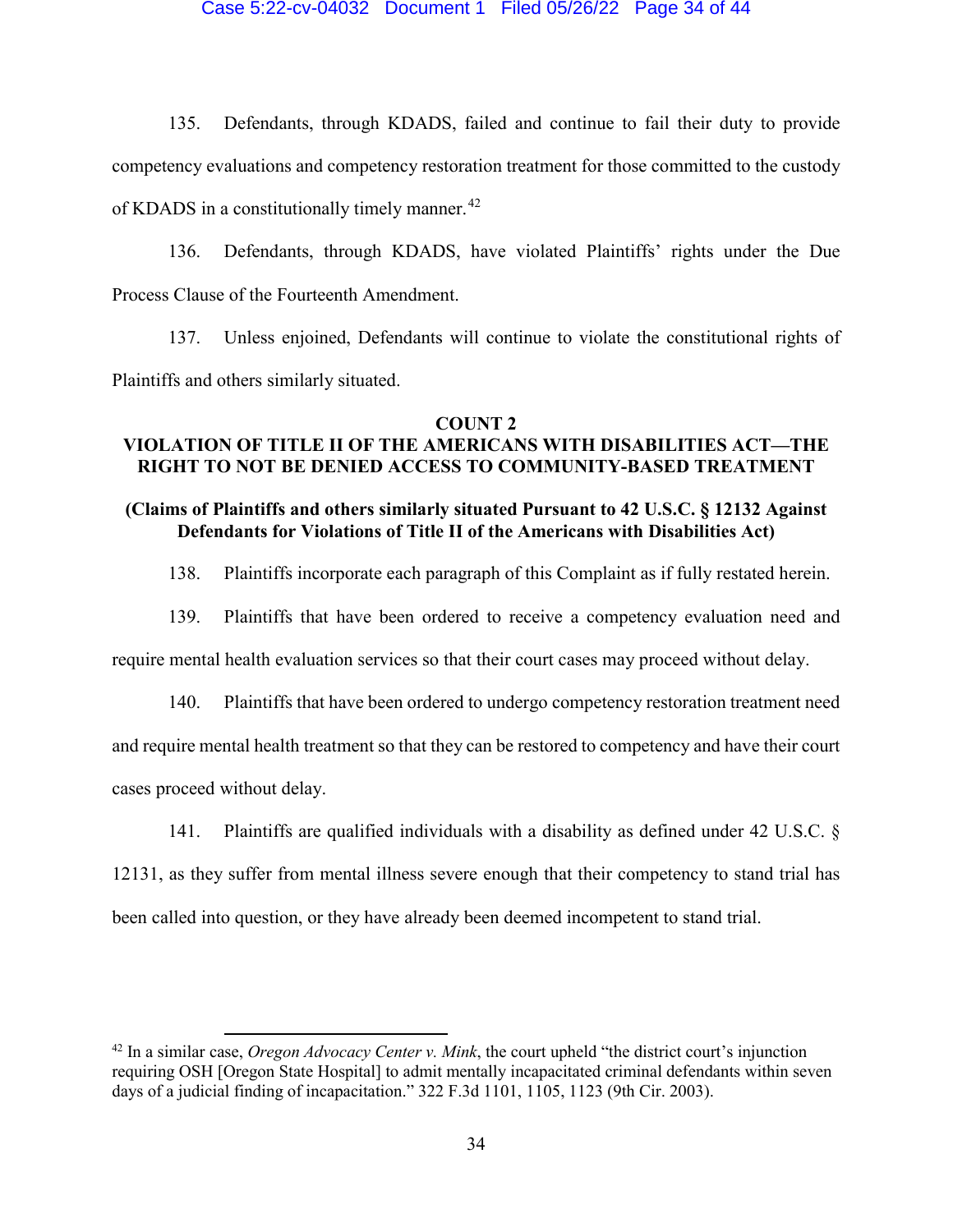#### Case 5:22-cv-04032 Document 1 Filed 05/26/22 Page 35 of 44

142. "[U]nder Title II of the ADA, States are required to provide community-based treatment for persons with mental disabilities when the State's treatment professionals determine that such placement is appropriate, the affected persons do not oppose such treatment, and the placement can be reasonably accommodated, taking into account the resources available to the State and the needs of others with mental disabilities." *Olmstead*, 527 U.S. at 607.

143. Under 28 CFR § 35.130(b)(7)(i), "[a] public entity shall make reasonable modifications in policies, practices, or procedures when the modifications are necessary to avoid discrimination on the basis of disability, unless the public entity can demonstrate that making the modifications would fundamentally alter the nature of the service, program, or activity."

144. Under 28 CFR § 35.130(d), "[a] public entity shall administer services, programs, and activities in the most integrated setting appropriate to the needs of qualified individuals with disabilities." 28 CFR § 35.130(d).

145. Under *Olmstead*, the integration regulation forbids unjustified isolation of individuals with disabilities. 527 U.S. at 597. The unnecessary isolation is a form of illegal discrimination against the disabled. *Id.*

146. For long periods of time, Defendants have denied and continue to deny Plaintiffs the mental health services and/or treatment Plaintiffs are qualified to receive.

147. The lengthy wait times for forensic bedspace at Larned imperil Plaintiffs and risk unjustified isolation in jails. This unjustified isolation in jails excludes Plaintiffs from participation in and the benefits of services, programs, or activities meant to support individuals with severe mental illness in violation of the ADA.

148. By failing to timely transfer Plaintiffs and those similarly situated to forensic beds at Larned, Defendants have neglected their duty to provide the necessary and required mental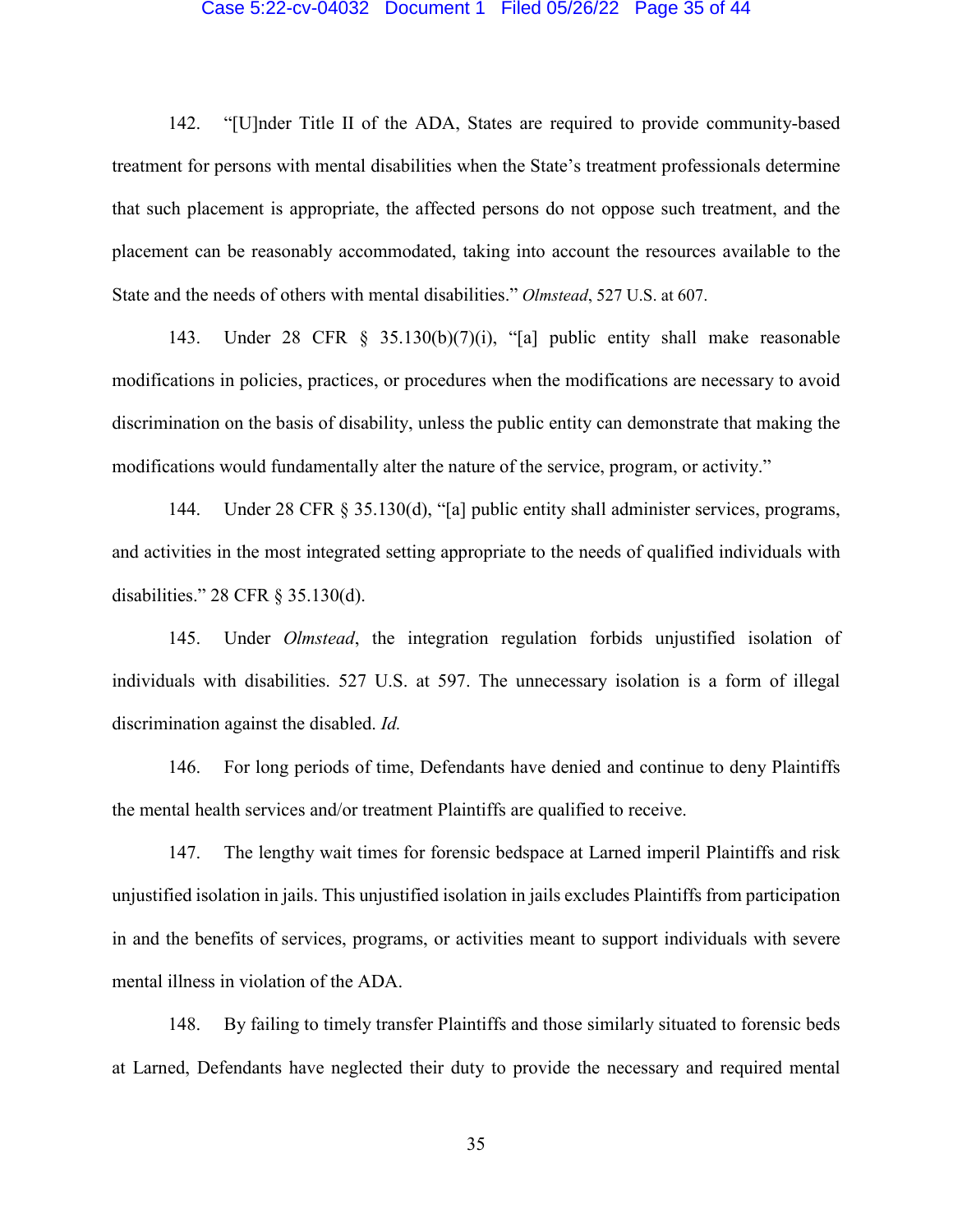### Case 5:22-cv-04032 Document 1 Filed 05/26/22 Page 36 of 44

health service and treatment under the ADA, and they continue to fail to comply with the integration regulation under the ADA regulations.

149. Further, Defendants have not provided mental health treatment in a communitybased setting where it would be appropriate to all Plaintiffs and others similarly situated nor have Defendants provided mental health services and/or treatment in the most integrated setting appropriate as to the needs of all of the Plaintiffs and others similarly situated.

150. Financial and administrative burdens are not an excuse for Plaintiffs' displacement in county jails across Kansas. *See Fisher v. Oklahoma Health Care Authority*, 335 F.3d 1175, 1182 (10th Cir. 2003) (stating "[the] *Olmstead* Court rejected a construction of the fundamentalalteration defense that required *only* a comparison of the cost of the community services for the plaintiffs with the state's budget."). The *Fisher* Court established that public entities may not cite only a financial crisis as a fundamental-alteration defense. *Id.*

151. Defendant Howard, in her direction, supervision, and control of KDADS, has failed to provide or cause to be provided through KDADS, reasonable accommodation of Plaintiffs' disabilities with access to integrated community-based treatment alternatives.

152. Defendants, through KDADS, have failed and continue to fail to provide community-based competency restoration treatment for Plaintiffs under Title II of the ADA.

153. Unless enjoined, Defendants will continue to violate the ADA rights of Plaintiffs and others similarly situated.

#### **COUNT 3**

# **VIOLATION OF THE FOURTEENTH AMENDMENT TO THE UNITED STATES CONSTITUTION—THE RIGHT TO PROCEDURAL DUE PROCESS**

# **(Claims of Plaintiffs and others similarly situated Pursuant to 42 U.S.C. § 1983 Against Defendants for Violations of the Fourteenth Amendment)**

154. Plaintiffs incorporate each paragraph of this Complaint as if fully restated herein.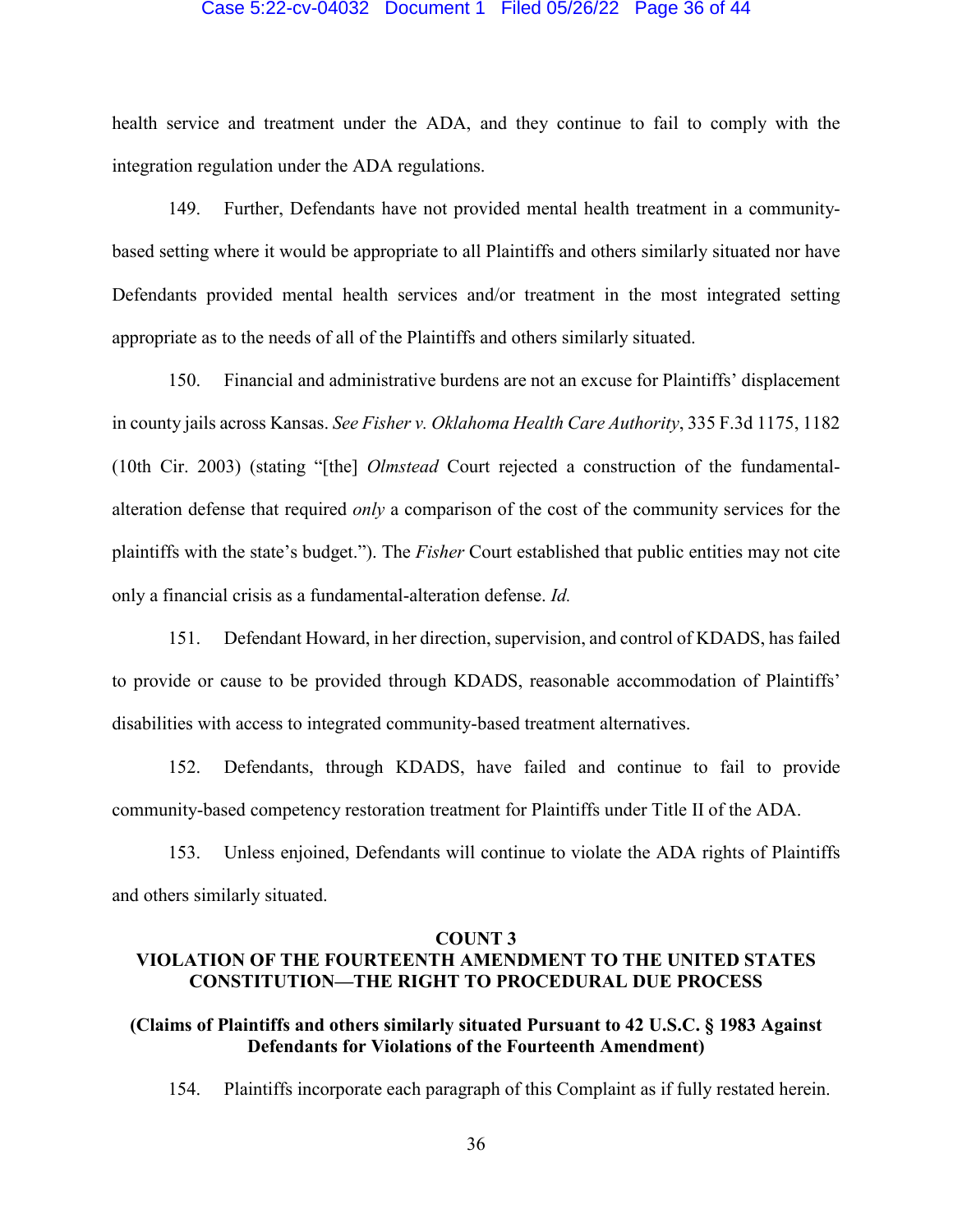## Case 5:22-cv-04032 Document 1 Filed 05/26/22 Page 37 of 44

155. The Due Process Clause of the Fourteenth Amendment requires due process of law before depriving an individual of life, liberty, or property.

156. Plaintiffs awaiting competency evaluation have a liberty interest in freedom from incarceration and a liberty interest in their cases expeditiously proceeding to trial.

157. Plaintiffs awaiting competency restoration have a liberty interest in freedom from incarceration, a liberty interest in restorative treatment, and a liberty interest in their cases expeditiously proceeding to trial.

158. Plaintiffs' respective constitutional rights and liberty interests in freedom from incarceration, liberty interests in their cases expeditiously proceeding to trial, and liberty interests in restorative treatment are violated when detained pretrial with no progress toward trial due to long wait times to receive necessary and required mental health services and/or treatment, which are essential to their ability to proceed to trial and to aid and assist in their own defense.

159. The lengthy confinement amounts to punishment as Plaintiffs suffer in jail without access to proper and court-ordered mental health services and treatment and is a violation of their liberty interest in freedom from incarceration without due process of law.

160. The lengthy confinement amounts to further punishment in instances where an individual has been or will be incarcerated for longer than they would be confined if/when sentenced on the underlying charge(s) due to the long wait times and is a violation of their liberty interest in freedom from incarceration without due process of law.

161. The length of time without access to restorative treatment amounts to a violation of their liberty interest in restorative treatment without due process of law.

162. Named Plaintiffs have been and continue to be confined while awaiting competency evaluation and/or competency restoration for long periods of time resulting in deprivation of their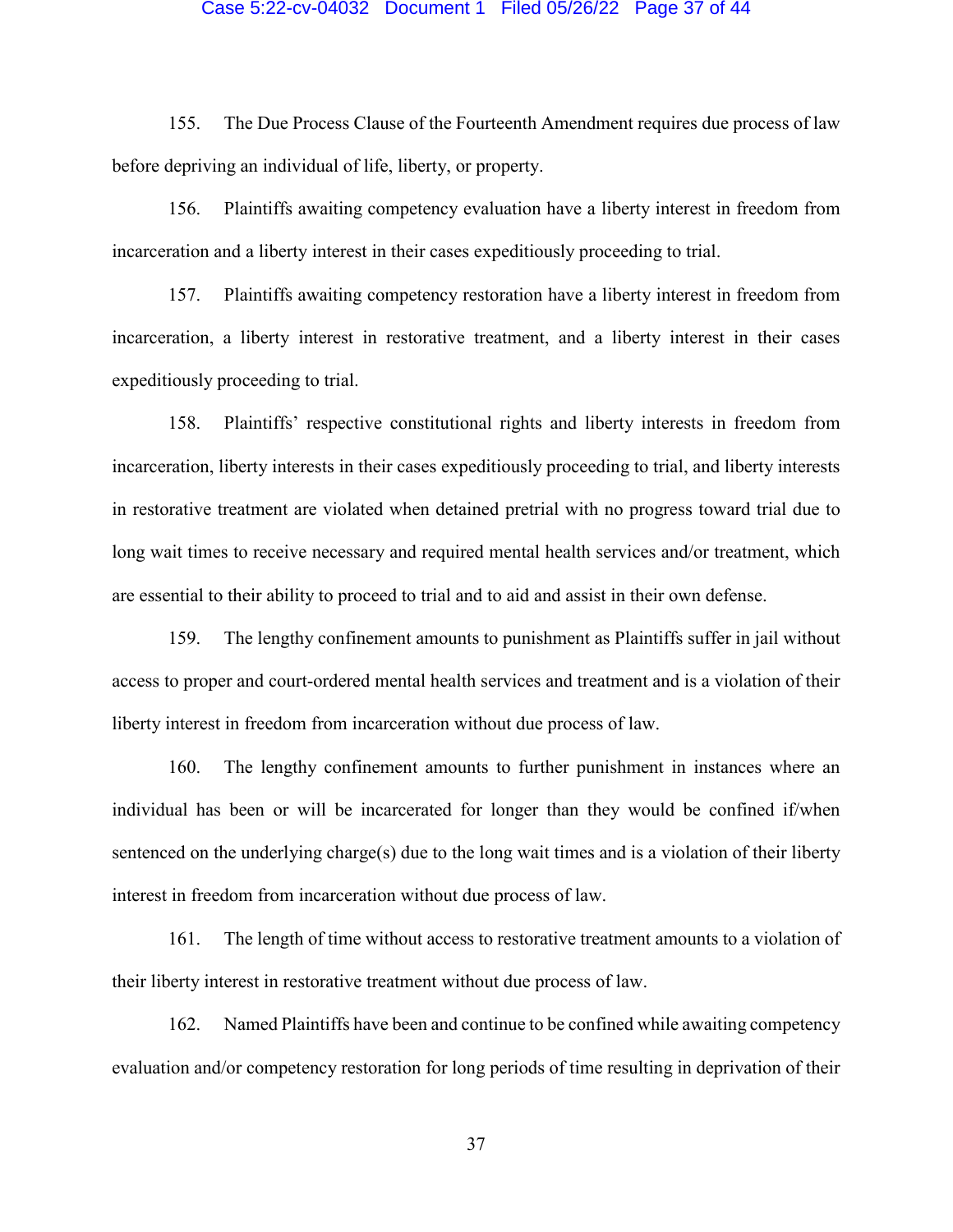### Case 5:22-cv-04032 Document 1 Filed 05/26/22 Page 38 of 44

rights to liberty without due process of law in violation of the Due Process Clause of the Fourteenth Amendment.

163. Defendants, through KDADS, failed and continue to fail to provide competency evaluations and competency restoration treatment for those committed to the custody of KDADS in a constitutionally timely manner, such that current wait times amount to punishment and the deprivation of the right to restorative treatment.

164. Defendants, through KDADS, administer KDADS, the State Hospital Commission, and Larned State Hospital, in a way that results in prolonged wait times for competency evaluations and restoration treatment, which violates Plaintiffs' rights under the Due Process Clause of the Fourteenth Amendment.

165. Unless enjoined, Defendants will continue to violate the constitutional rights of Plaintiffs and others similarly situated.

### **COUNT 4**

# **VIOLATION OF THE FOURTEENTH AMENDMENT TO THE UNITED STATES CONSTITUTION—THE RIGHT TO BE FREE FROM CRUEL AND UNUSUAL PUNISHMENT**

# **(Claims of Plaintiffs and others similarly situated Pursuant to 42 U.S.C. § 1983 Against Defendants for Violations of the Fourteenth Amendment)**

166. Plaintiffs incorporate each paragraph of this Complaint as if fully restated herein.

167. Plaintiffs are pretrial detainees who have not yet been convicted of the crimes with

which they are charged.

168. Plaintiffs ordered to undergo competency evaluation need and require mental health

services.

169. Plaintiffs ordered to undergo competency restoration treatment need and require mental health services and treatment.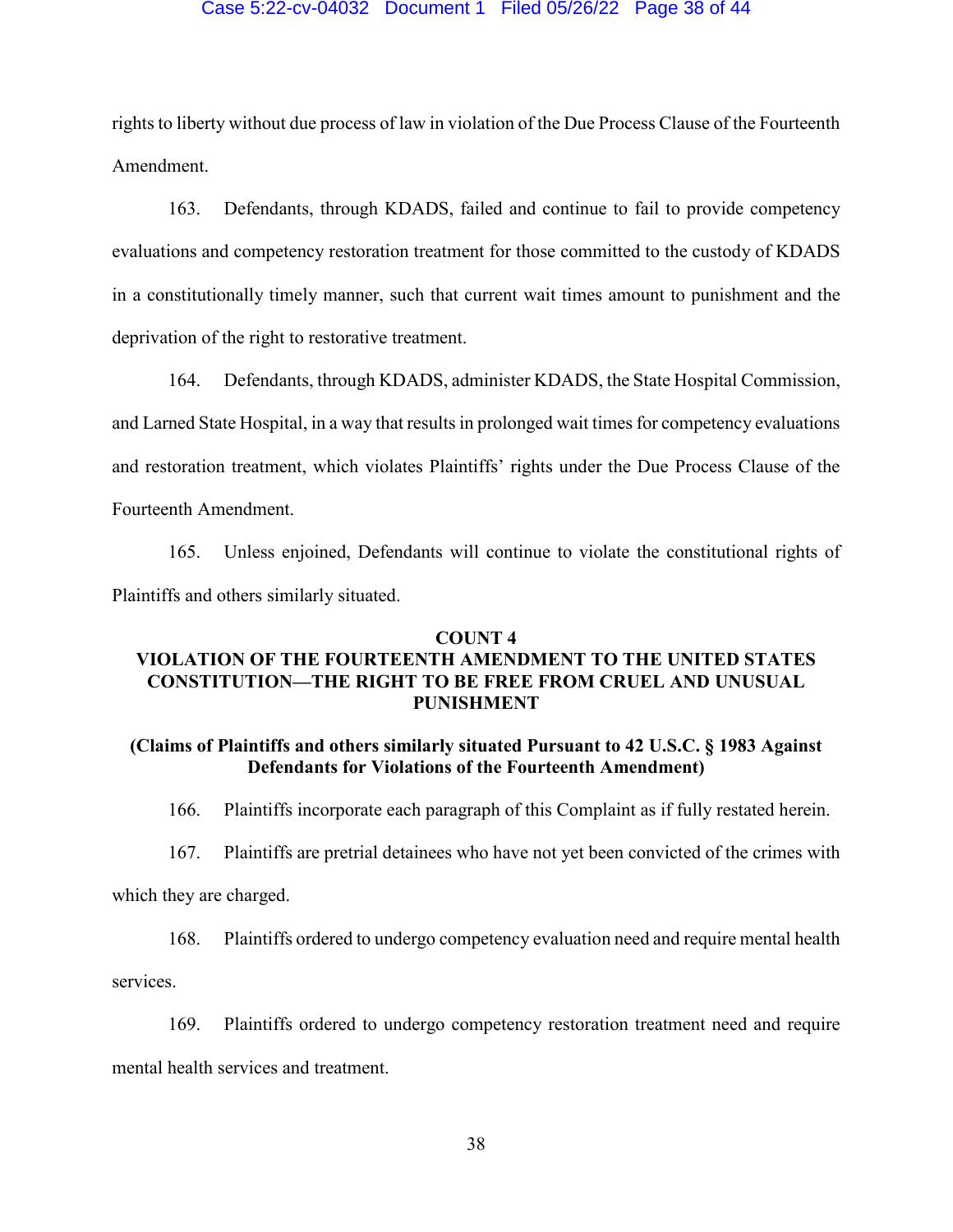### Case 5:22-cv-04032 Document 1 Filed 05/26/22 Page 39 of 44

170. Individuals found incompetent have a right to individualized treatment to give them a realistic opportunity to be restored to competency.

171. Kansas county jails do not have capacity or ability to provide proper competency restoration treatment required by the United States Constitution.

172. Kansas county jails do not provide proper competency restoration treatment.

173. Named Plaintiffs have been and continue to be confined awaiting competency evaluation and/or competency restoration for long periods of time in violation of their rights under the Due Process Clause of the Fourteenth Amendment.

174. It is cruel and unusual to detain Plaintiffs for an unreasonable and/or indefinite period of time while awaiting a competency evaluation and/or competency restoration treatment in violation of the Due Process Clause of the Fourteenth Amendment.

175. It is cruel and unusual to detain Plaintiffs for longer than they would serve if convicted for the crimes that they have been charged with and detained for, in violation of the Due Process Clause of the Fourteenth Amendment.

176. Defendants, through KDADS, maintained and continue to maintain unreasonably long wait times for competency evaluations and competency restoration treatment for Plaintiffs to be transferred to Larned, and fail to provide community based alternatives for evaluations and treatment that would allow for the faster provision of these necessary and statutorily mandated services.

177. Defendants, through KDADS, failed and continue to fail their duty to provide competency evaluations and competency restoration treatment for those committed to the custody of KDADS, violating Plaintiffs' rights under the Due Process Clause of the Fourteenth Amendment.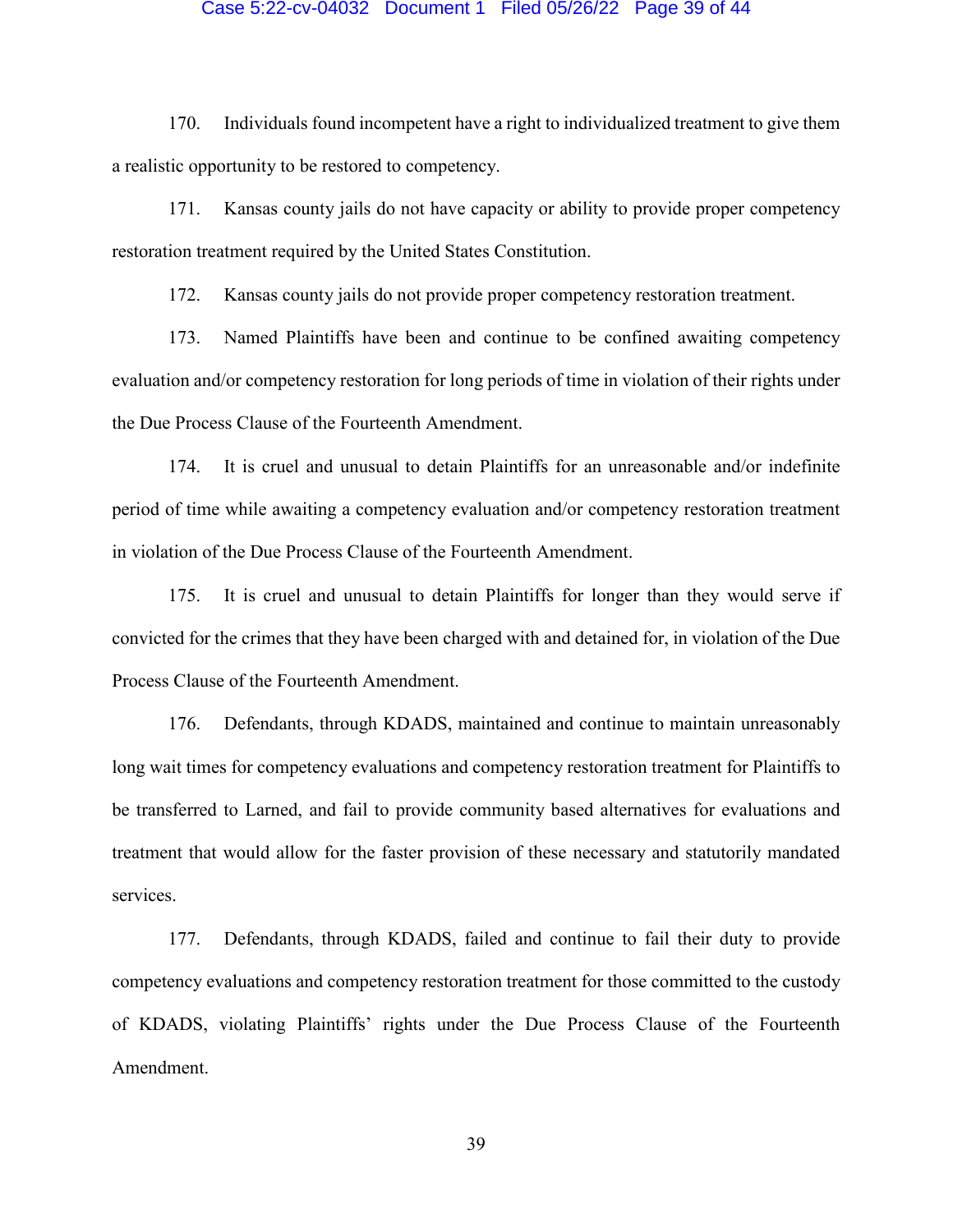## Case 5:22-cv-04032 Document 1 Filed 05/26/22 Page 40 of 44

178. Unless enjoined, Defendants will continue to violate the constitutional rights of Plaintiffs and others similarly situated.

## **COUNT 5**

# **VIOLATION OF SECTIONS 1 AND 18 OF THE CONSTITUTION OF THE STATE OF KANSAS—THE RIGHT TO DUE PROCESS**

# **(Claims of Plaintiffs and others similarly situated Pursuant to K.S.A. §§ 60-1701 and 60- 1703, 60-901, and 60-902 Against Defendants for Violations of §§ 1 and 18 of the Bill of Rights of the Constitution of the State of Kansas)**

179. Plaintiffs incorporate each paragraph of this Complaint as if fully restated herein.

180. Section 1 of the Bill of Rights of the Constitution of the State of Kansas states "all men are possessed of equal and inalienable natural rights, among which are life, liberty, and the pursuit of happiness."

181. Section 18 of the Bill of Rights of Constitution of the State of Kansas provides that "all persons, for injuries suffered in person, reputation or property" shall have "remedy by due course of law, and justice administered without delay." KAN. BILL OF RIGHTS, § 18.

182. Plaintiffs awaiting competency evaluation have a liberty interest in freedom from incarceration and a liberty interest in their cases expeditiously proceeding to trial.

183. Plaintiffs that have been ordered to undergo a competency evaluation need and require mental health services.

184. The lengthy confinement of Plaintiffs that have been ordered to undergo a competency evaluation is not reasonably related to the purpose of their current confinement, which is to determine whether or not they are competent to stand trial.

185. Plaintiffs awaiting competency restoration treatment have a liberty interest in freedom from incarceration, a liberty interest in restorative treatment, and a liberty interest in their cases expeditiously proceeding to trial.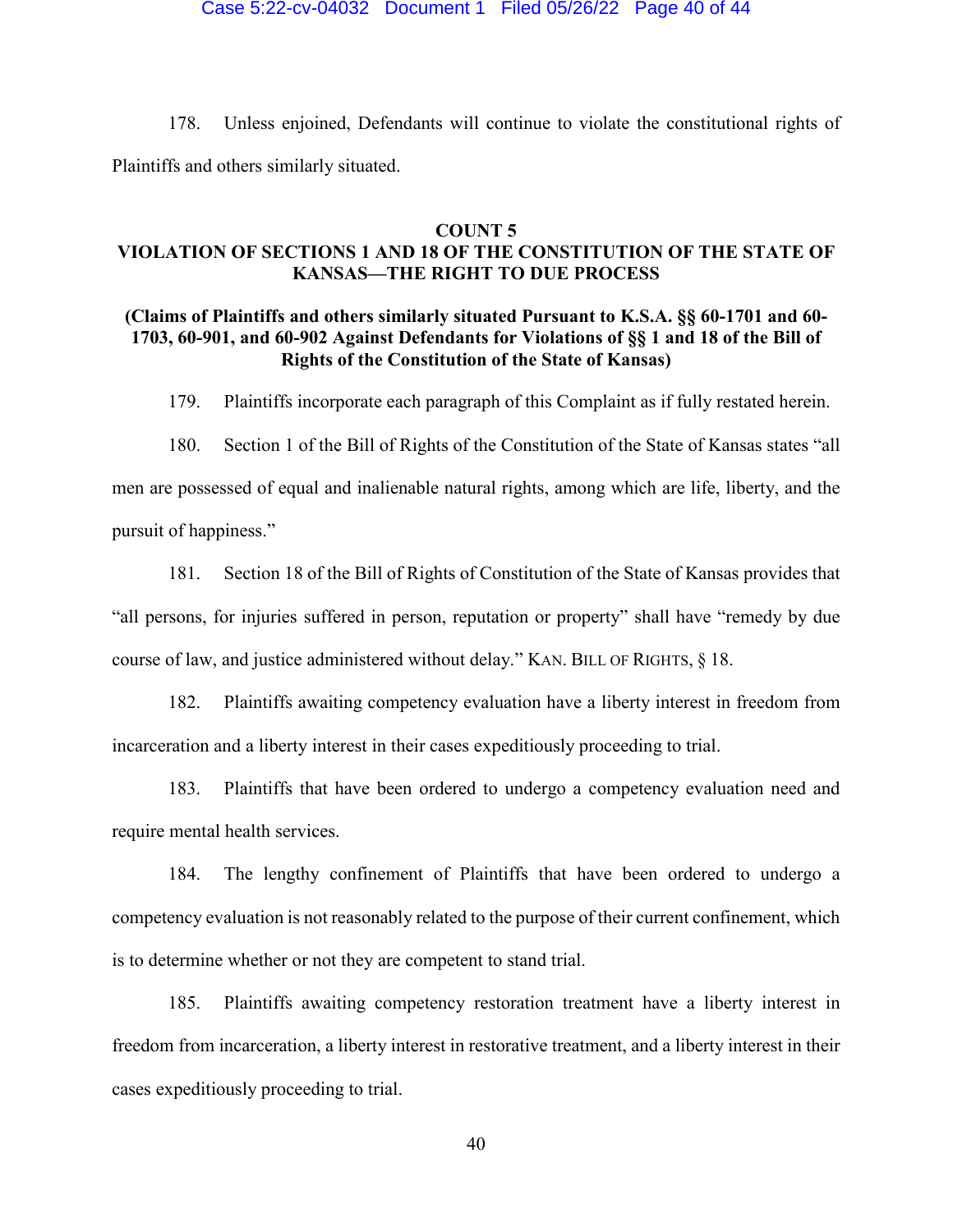#### Case 5:22-cv-04032 Document 1 Filed 05/26/22 Page 41 of 44

186. Individuals found incompetent have a constitutional right to individualized treatment to give them a realistic opportunity to be restored to competency.

187. Plaintiffs that have been ordered to undergo competency restoration treatment need and require mental health services and treatment.

188. When found incompetent and awaiting restoration treatment, the only lawful purpose for confinement is to treat the individual's mental illness so as to restore them to competency.

189. The lengthy confinement of Plaintiffs that have been ordered to undergo competency restoration is not reasonably related to the purpose of their current confinement, which is to restore their competency in order for them to stand trial.

190. Plaintiffs' constitutional rights to their liberty interest in freedom from incarceration and their liberty interest in their cases expeditiously proceeding to trial are violated when detained pretrial with no progress toward trial due to unreasonable wait times to receive necessary mental health services and/or treatment, which is the key external factor in their ability to proceed to trial.

191. The lengthy confinement amounts to punishment as Plaintiffs suffer in jail without access to proper and court-ordered mental health services and treatment.

192. The lengthy confinement amounts to further punishment in instances where an individual has been or will be incarcerated for longer than they would be confined if/when sentenced on the underlying charge(s) due to the long wait times.

193. Plaintiffs' constitutional right to their liberty interest in restorative treatment is violated when detained pretrial with no progress toward trial due to unreasonable wait times to receive necessary mental health treatment and services before they are allowed to proceed to trial.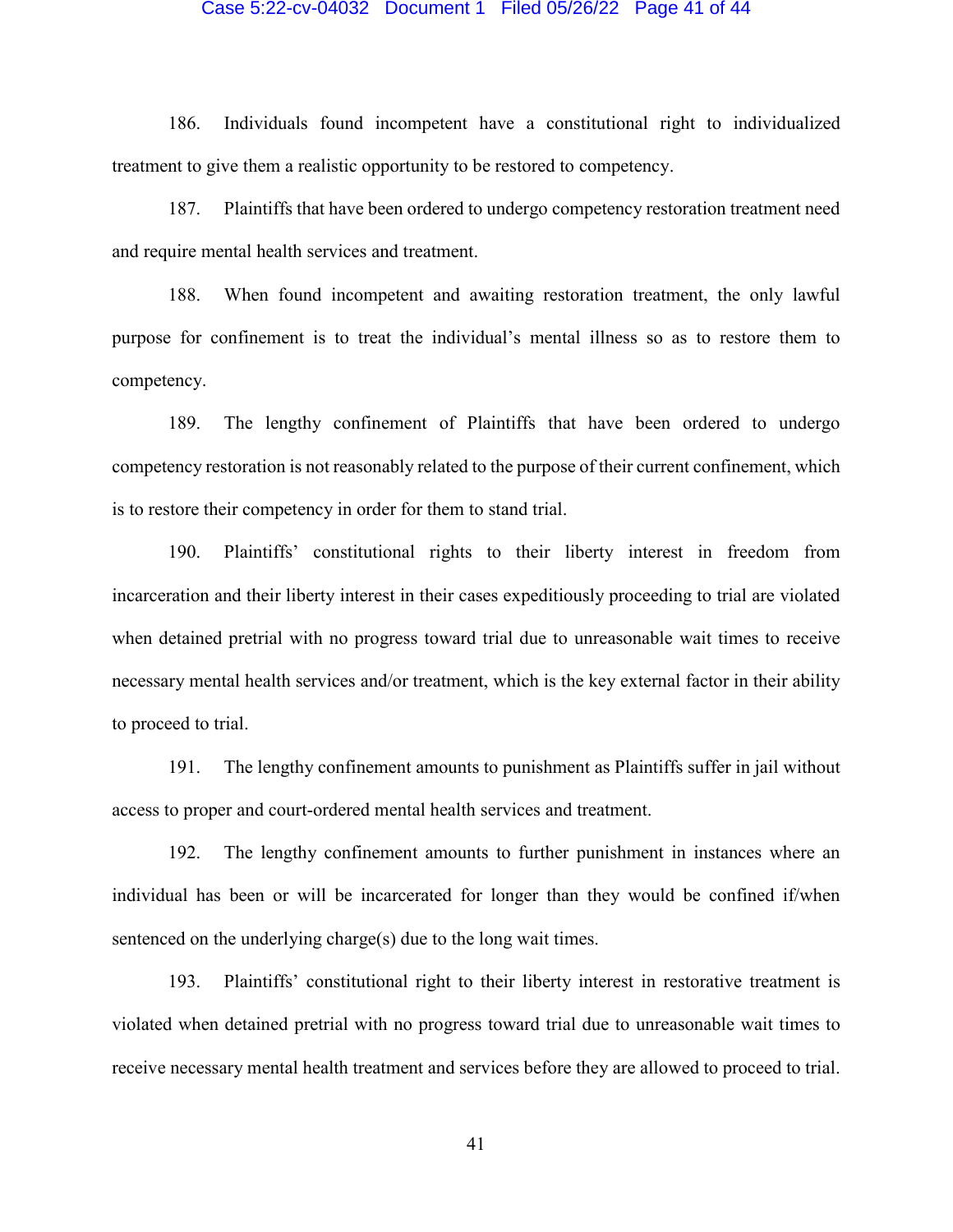## Case 5:22-cv-04032 Document 1 Filed 05/26/22 Page 42 of 44

194. Named Plaintiffs have been and continue to be confined awaiting competency evaluation and/or competency restoration for unreasonably long wait times in violation of §§ 1 and 18 of the Constitution of the State of Kansas.

195. Defendants, through KDADS, failed and continue to fail their duty to provide competency evaluations and competency restoration treatment for Plaintiffs in violation of §§ 1 and 18 of the Constitution of the State of Kansas.

196. Defendants, through KDADS, maintained and continue to maintain unreasonably long wait times for competency evaluations and competency restoration treatment for Plaintiffs for transfer to Larned, thereby violating Plaintiffs' constitutional rights under §§ 1 and 18 of the Constitution of the State of Kansas.

197. Unless enjoined, Defendants will continue to violate the state constitutional rights of Plaintiffs and others similarly situated.

### **PRAYER FOR RELIEF**

WHEREFORE, Plaintiffs on behalf of themselves and the putative class they seek to represent, request that this court grant the following relief:

a. Issue an Order certifying this case as a class action pursuant to Federal Rule of Civil Procedure 23(a) and  $(b)(1)(A);$ 

b. Issue a class-wide judgment declaring that the policies, practices, and conduct of Defendants, as described in this Complaint, constitute violations of the rights of Plaintiffs and the class they represent under the United States Constitution, Constitution of the State of Kansas, and Title II of the Americans with Disabilities Act;

c. Issue a Preliminary and Permanent Injunction preventing Defendants from maintaining a waitlist with unconstitutional wait times.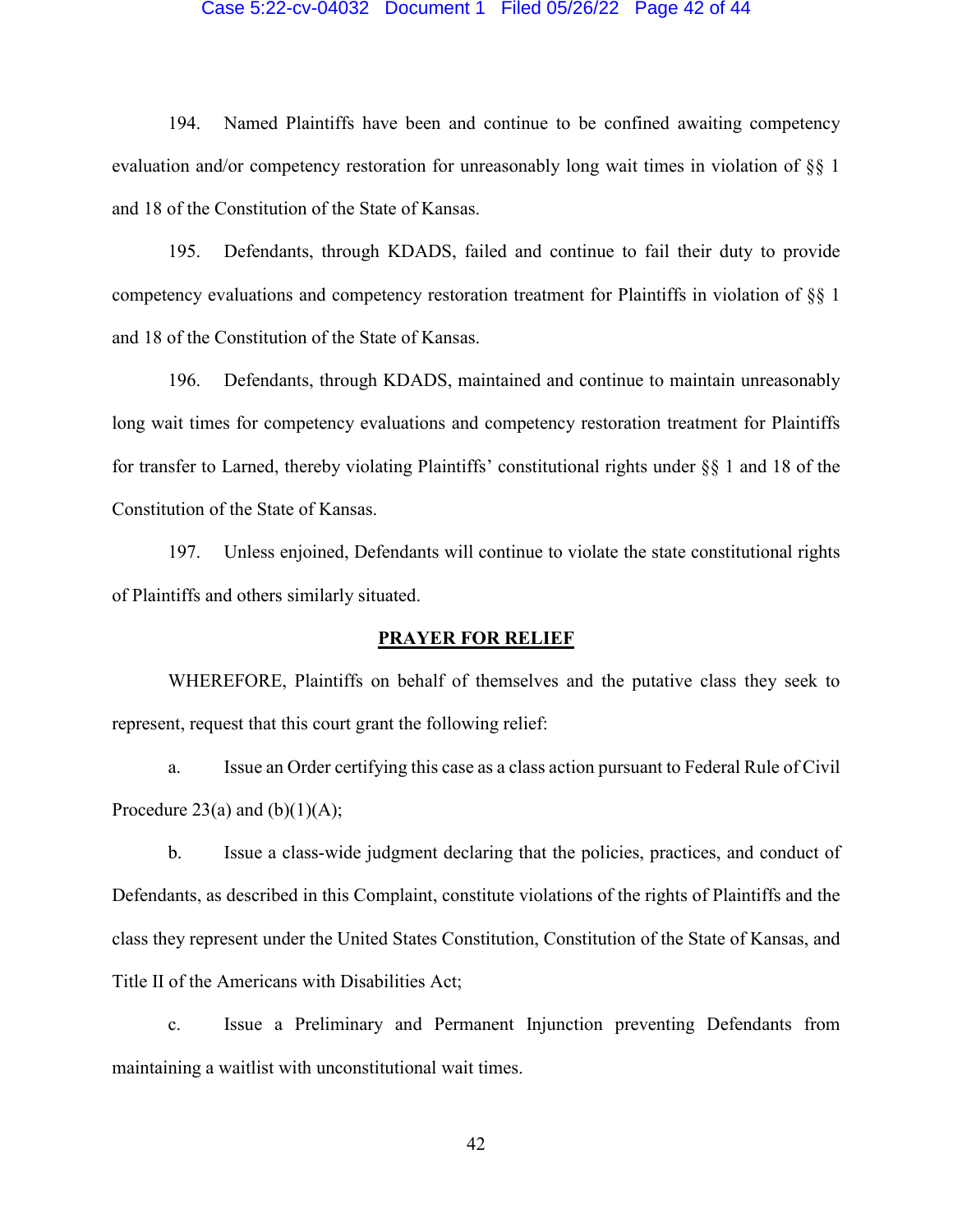Case 5:22-cv-04032 Document 1 Filed 05/26/22 Page 43 of 44

d. Order KDADS to develop a remedial plan to reduce wait times for competency evaluations and competency restoration treatment to within constitutional limits;

e. Award Plaintiffs reasonable attorneys' fees and costs pursuant to 42 U.S.C. § 1988;

and

f. Allow such other and further relief as the court deems just and proper.

## **DESIGNATION OF PLACE OF TRIAL**

198. Plaintiffs designate Topeka, Kansas as the place of trial in this action.

Dated this 26th day of May, 2022.

Respectfully submitted,

# **AMERICAN CIVIL LIBERTIES UNION FOUNDATION OF KANSAS**

/s/ Sharon Brett

Sharon Brett KS #28696 Joshua M. Pierson KS #29095 Kayla DeLoach KS #29242 Bria Nelson, KS #29046 6701 W. 64th St. Suite 210 Overland Park, KS 66202 (913) 490-4100 sbrett@aclukansas.org jpierson@aclukansas.org kdeloach@aclukansas.org bnelson@aclukansas.org

# **NATIONAL POLICE ACCOUNTABILITY PROJECT OF NATIONAL LAWYERS GUILD**

/s/ Lauren Bonds